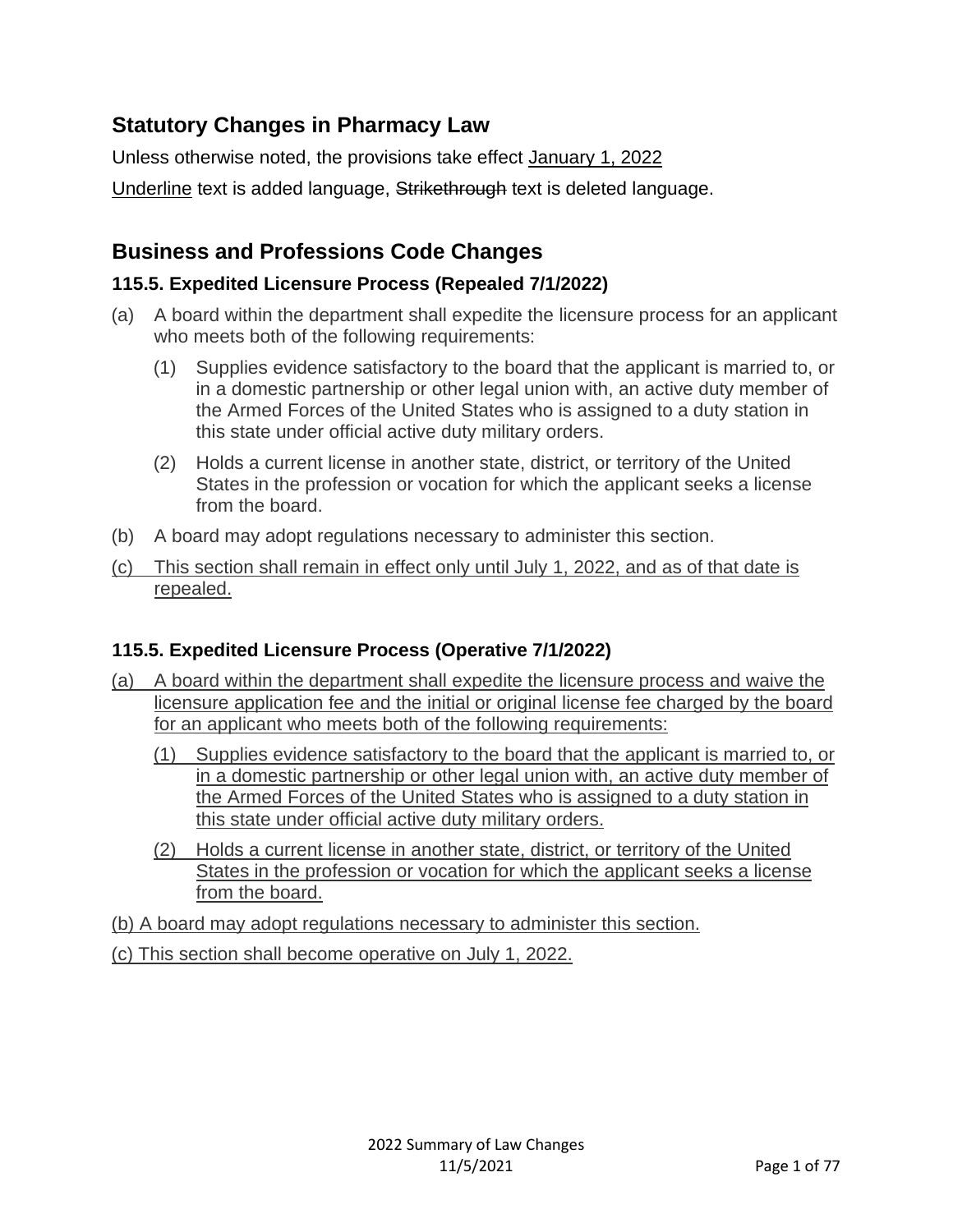# **115.6. Temporary Licensure Process for Spouses of the Armed Forces (Operative 7/1/2023)**

- (a)(1) Except as provided in subdivision (j), a board within the department shall, after appropriate investigation, issue a temporary license to practice a profession or vocation to an applicant who meets the requirements set forth in subdivisions (c) and (d).
	- (2) Revenues from fees for temporary licenses issued by the California Board of Accountancy shall be credited to the Accountancy Fund in accordance with Section 5132.
- (b) The board may conduct an investigation of an applicant for purposes of denying or revoking a temporary license issued pursuant to this section. This investigation may include a criminal background check.
- (c) An applicant seeking a temporary license pursuant to this section shall meet the following requirements:
	- (1) The applicant shall supply evidence satisfactory to the board that the applicant is married to, or in a domestic partnership or other legal union with, an active duty member of the Armed Forces of the United States who is assigned to a duty station in this state under official active duty military orders.
	- (2) The applicant shall hold a current, active, and unrestricted license that confers upon the applicant the authority to practice, in another state, district, or territory of the United States, the profession or vocation within the same scope for which the applicant seeks a temporary license from the board.
	- (3) The applicant shall submit an application to the board that shall include a signed affidavit attesting to the fact that the applicant meets all of the requirements for the temporary license, and that the information submitted in the application is accurate, to the best of the applicant's knowledge. The application shall also include written verification from the applicant's original licensing jurisdiction stating that the applicant's license is in good standing in that jurisdiction.
	- (4) The applicant shall not have committed an act in any jurisdiction that would have constituted grounds for denial, suspension, or revocation of the license under this code at the time the act was committed. A violation of this paragraph may be grounds for the denial or revocation of a temporary license issued by the board.
	- (5) The applicant shall not have been disciplined by a licensing entity in another jurisdiction and shall not be the subject of an unresolved complaint, review procedure, or disciplinary proceeding conducted by a licensing entity in another jurisdiction.
	- (6)(A) The applicant shall, upon request by a board, furnish a full set of fingerprints for purposes of conducting a criminal background check.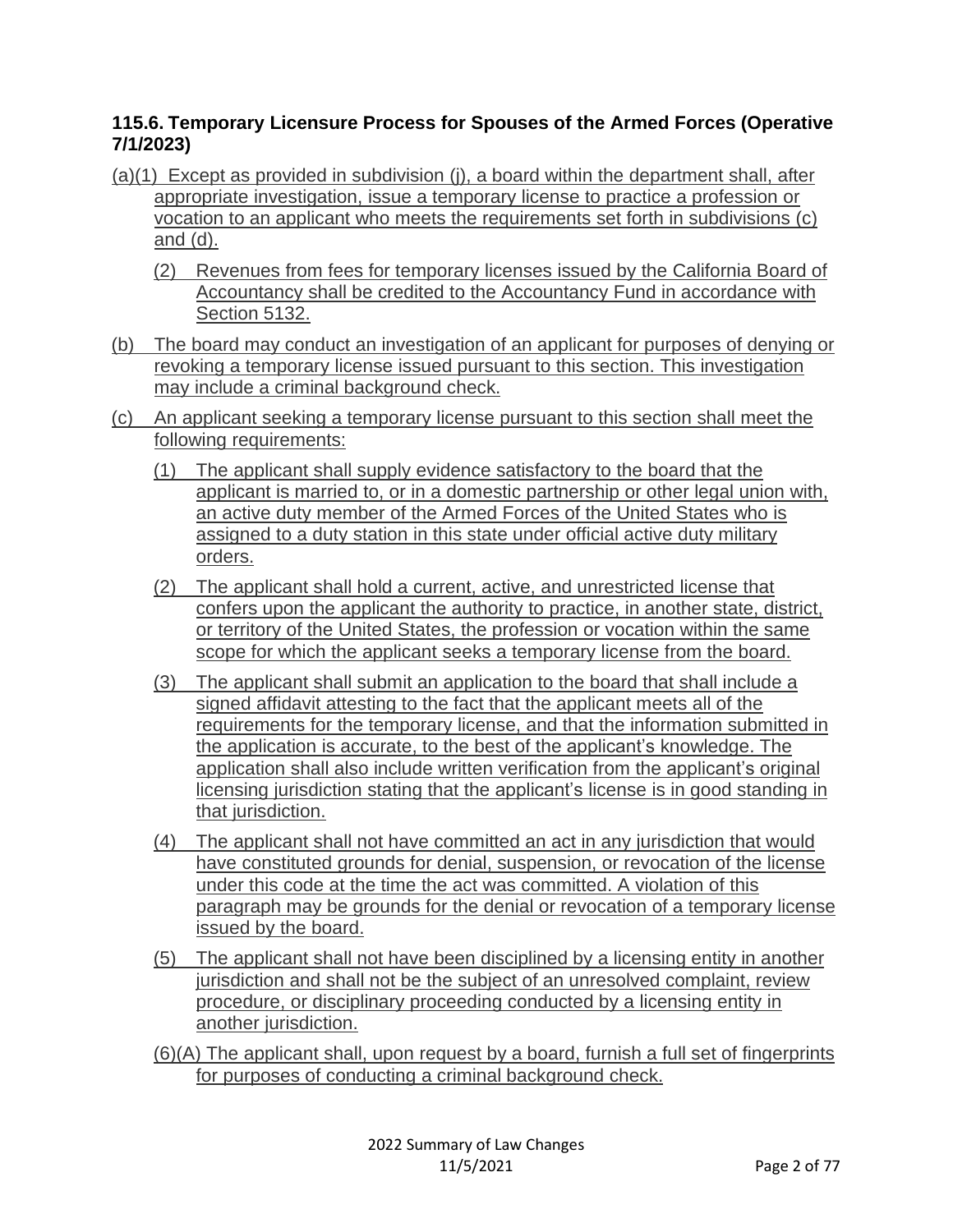- (B) The board shall request a fingerprint-based criminal history information check from the Department of Justice in accordance with subdivision (u) of Section 11105 of the Penal Code and the Department of Justice shall furnish state or federal criminal history information in accordance with subdivision (p) of Section 11105 of the Penal Code.
- (d) The applicant shall pass a California law and ethics examination if otherwise required by the board for the profession or vocation for which the applicant seeks licensure.
- (e) Except as specified in subdivision (g), a board shall issue a temporary license pursuant to this section within 30 days of receiving documentation that the applicant has met the requirements specified in subdivisions (c) and (d) if the results of the criminal background check do not show grounds for denial.
- (f)(1) A temporary license issued pursuant to this section may be immediately terminated upon a finding that the temporary licenseholder failed to meet any of the requirements described in subdivision (c) or (d) or provided substantively inaccurate information that would affect the person's eligibility for temporary licensure. Upon termination of the temporary license, the board shall issue a notice of termination that shall require the temporary licenseholder to immediately cease the practice of the licensed profession upon receipt.
	- (2) Notwithstanding any other law, if, after notice and an opportunity to be heard, a board finds that a temporary licenseholder engaged in unprofessional conduct or any other act that is a cause for discipline by the board, the board shall revoke the temporary license.
- (g) An applicant seeking a temporary license as a civil engineer, geotechnical engineer, structural engineer, land surveyor, professional geologist, professional geophysicist, certified engineering geologist, or certified hydrogeologist pursuant to this section shall successfully pass the appropriate California-specific examination or examinations required for licensure in those respective professions by the Board for Professional Engineers, Land Surveyors, and Geologists. The board shall issue a temporary license pursuant to this subdivision within 30 days of receiving documentation that the applicant has met the requirements specified in this subdivision and subdivisions (c) and (d) if the results of the criminal background check do not show grounds for denial.
- (h) A temporary license issued pursuant to this section is nonrenewable and shall expire 12 months after issuance, upon issuance or denial of a standard license, upon issuance or denial of a license by endorsement, or upon issuance or denial of an expedited license pursuant to Section 115.5, whichever occurs first.
- (i) A board shall submit to the department for approval, if necessary to implement this section, draft regulations necessary to administer this section. These regulations shall be adopted pursuant to the Administrative Procedure Act (Chapter 3.5 (commencing with Section 11340) of Part 1 of Division 3 of Title 2 of the Government Code).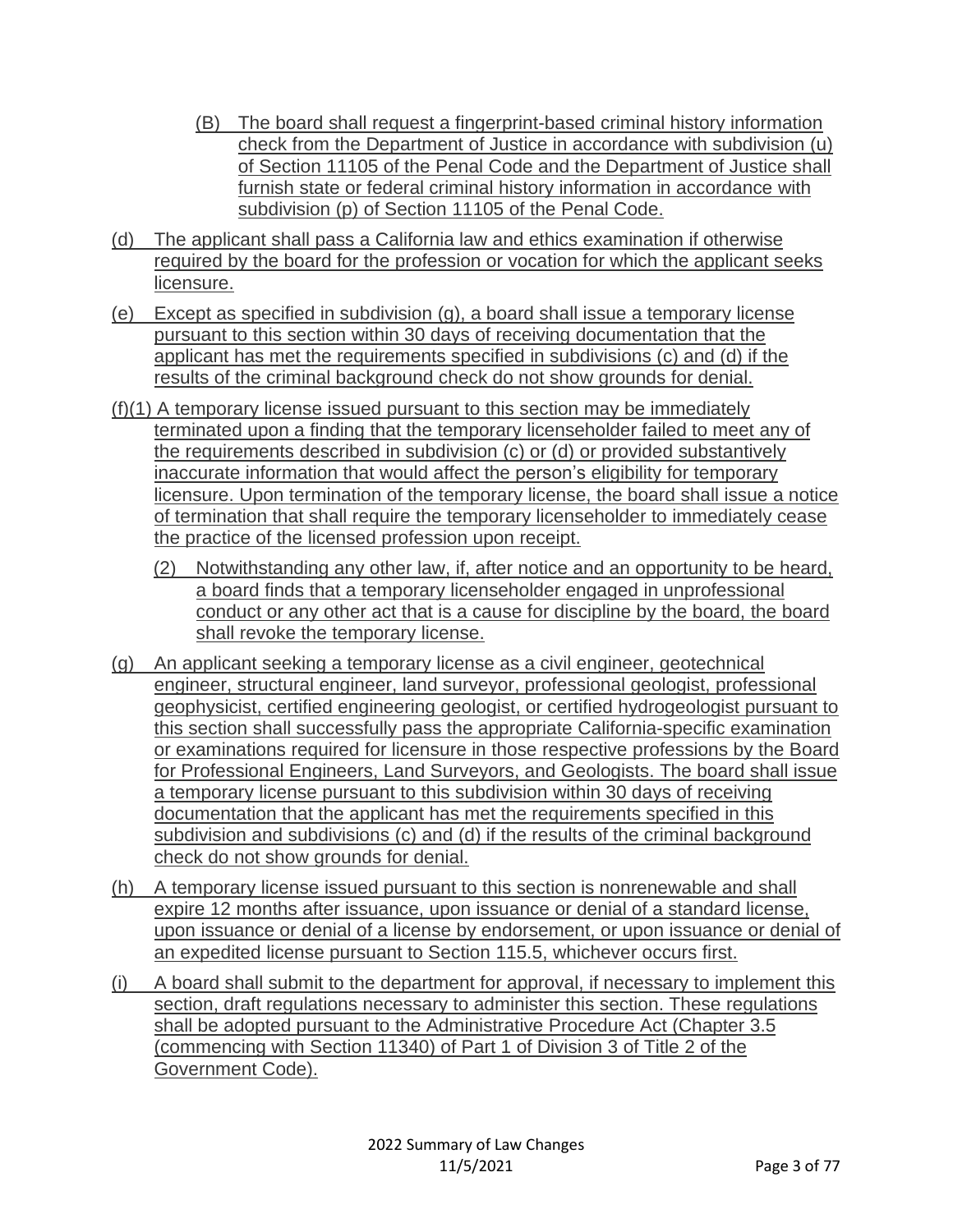- $(i)(1)$  This section shall not apply to a board that has a process in place by which an outof-state licensed applicant in good standing who is married to, or in a domestic partnership or other legal union with, an active duty member of the Armed Forces of the United States is able to receive expedited, temporary authorization to practice while meeting state-specific requirements for a period of at least one year or is able to receive an expedited license by endorsement with no additional requirements superseding those described in subdivisions (c) and (d).
	- (2) This section shall apply only to the extent that it does not amend an initiative or violate constitutional requirements.
- (k) This section shall become operative on July 1, 2023.

# **115.8. Military, Veteran, and Spouse licensure Annual Reporting**

The Department of Consumer Affairs shall compile information on military, veteran, and spouse licensure into an annual report for the Legislature, which shall be submitted in conformance with Section 9795 of the Government Code. The report shall include all of the following:

- (a) The number of applications for a temporary license submitted by active duty servicemembers, veterans, or military spouses per calendar year, pursuant to Section 115.6.
- (b) The number of applications for expedited licenses submitted by veterans and active duty spouses pursuant to Sections 115.4 and 115.5.
- (c) The number of licenses issued and denied per calendar year pursuant to Sections 115.4, 115.5, and 115.6.
- (d) The number of licenses issued pursuant to Section 115.6 that were suspended or revoked per calendar year.
- (e) The number of applications for waived renewal fees received and granted pursuant to Section 114.3 per calendar year.
- (f) The average length of time between application and issuance of licenses pursuant to Sections 115.4, 115.5, and 115.6 per board and occupation.

# **115.9. Military Spouse Licensing Options**

The department and each board within the department shall publish information pertinent to all licensing options available to military spouses on the home page of the internet website of the department or board, as applicable, including, but not limited to, the following:

- (a) The process for expediting applications for military spouses.
- (b) The availability of temporary licensure, the requirements for obtaining a temporary license, and length of time a temporary license is active.
- (c) The requirements for full, permanent licensure by endorsement or credential for out-of-state applicants.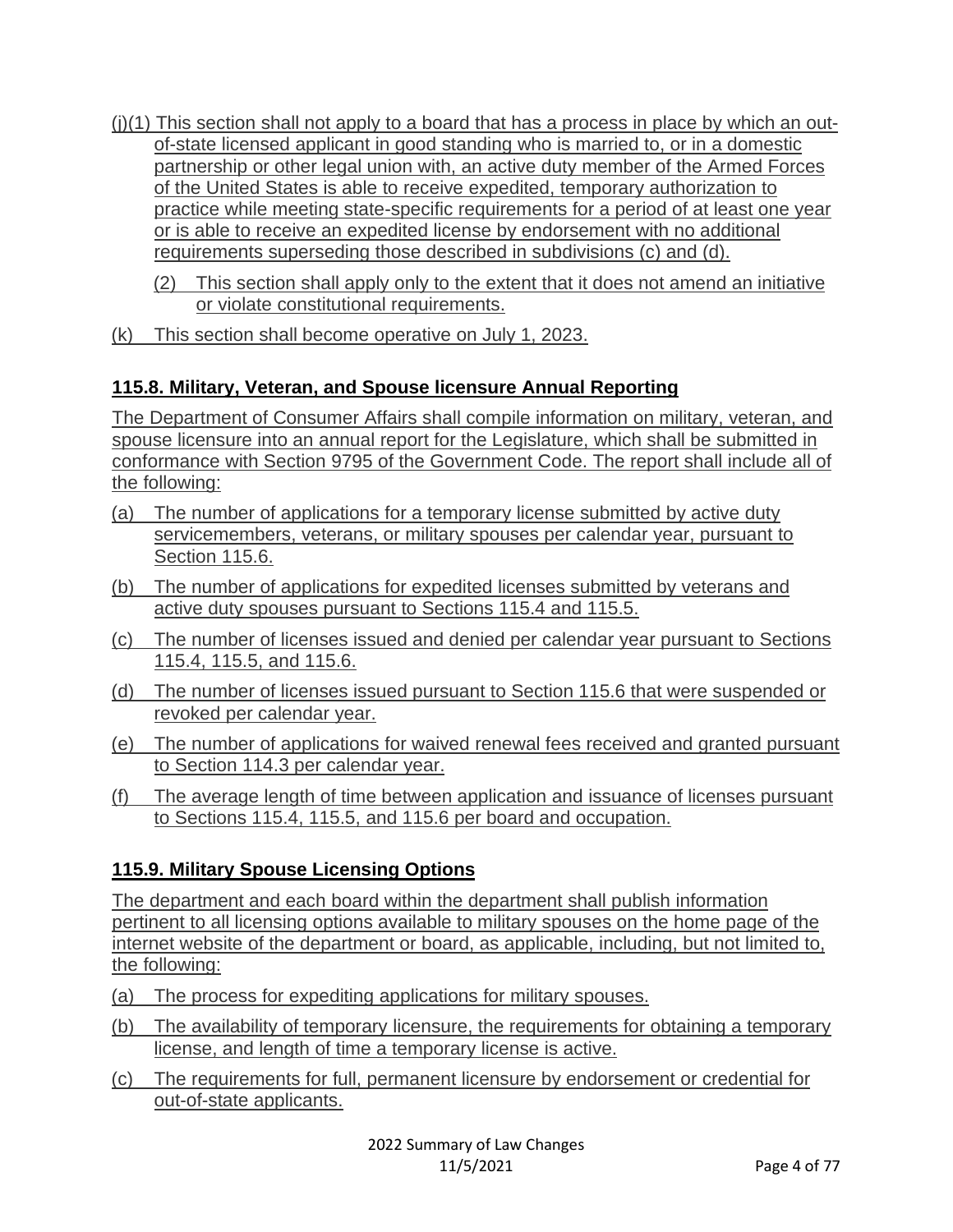### **650. Rebates or Discounts for Referral Prohibited**

- (a) Except as provided in Chapter 2.3 (commencing with Section 1400) of Division 2 of the Health and Safety Code, the offer, delivery, receipt, or acceptance by any person licensed under this division or the Chiropractic Initiative Act of any rebate, refund, commission, preference, patronage dividend, discount, or other consideration, whether in the form of money or otherwise, as compensation or inducement for referring patients, clients, or customers to any person, irrespective of any membership, proprietary interest, or coownership in or with any person to whom these patients, clients, or customers are referred is unlawful.
- (b) The payment or receipt of consideration for services other than the referral of patients which that is based on a percentage of gross revenue or similar type of contractual arrangement shall not be unlawful if the consideration is commensurate with the value of the services furnished or with the fair rental value of any premises or equipment leased or provided by the recipient to the payer.
- (c) The offer, delivery, receipt, or acceptance of any consideration between a federally qualified health center, as defined in Section 1396d(l)(2)(B) of Title 42 of the United States Code, and any individual or entity providing goods, items, services, donations, loans, or a combination thereof to the health center entity pursuant to a contract, lease, grant, loan, or other agreement, if that agreement contributes to the ability of the health center entity to maintain or increase the availability, or enhance the quality, of services provided to a medically underserved population served by the health center, shall be permitted authorized only to the extent sanctioned or permitted by federal law.
- (d) Except as provided in Chapter 2.3 (commencing with Section 1400) of Division 2 of the Health and Safety Code and in Sections 654.1 and 654.2 of this code, it shall not be unlawful for any person licensed under this division to refer a person to any laboratory, pharmacy, clinic (including clinic*,* including entities exempt from licensure pursuant to Section 1206 of the Health and Safety Code), Code, or health care facility solely because the licensee has a proprietary interest or coownership in the laboratory, pharmacy, clinic, or health care facility, provided, however, that the licensee's return on investment for that proprietary interest or coownership shall be based upon the amount of the capital investment or proportional ownership of the licensee which ownership interest is not based on the number or value of any patients referred. Any referral excepted under this section shall be unlawful if the prosecutor proves that there was no valid medical need for the referral.
- (e) Except as provided in Chapter 2.3 (commencing with Section 1400) of Division 2 of the Health and Safety Code and in Sections 654.1 and 654.2 of this code, it shall not be unlawful to provide nonmonetary remuneration, in the form of hardware, software, or information technology and training services, as described in subsections (x) and (y) of Section 1001.952 of Title 42 of the Code of Federal Regulations, as amended October 4, 2007, as published in the Federal Register (72 Fed. Reg. 56632 and 56644), and as subsequently amended versions. amended.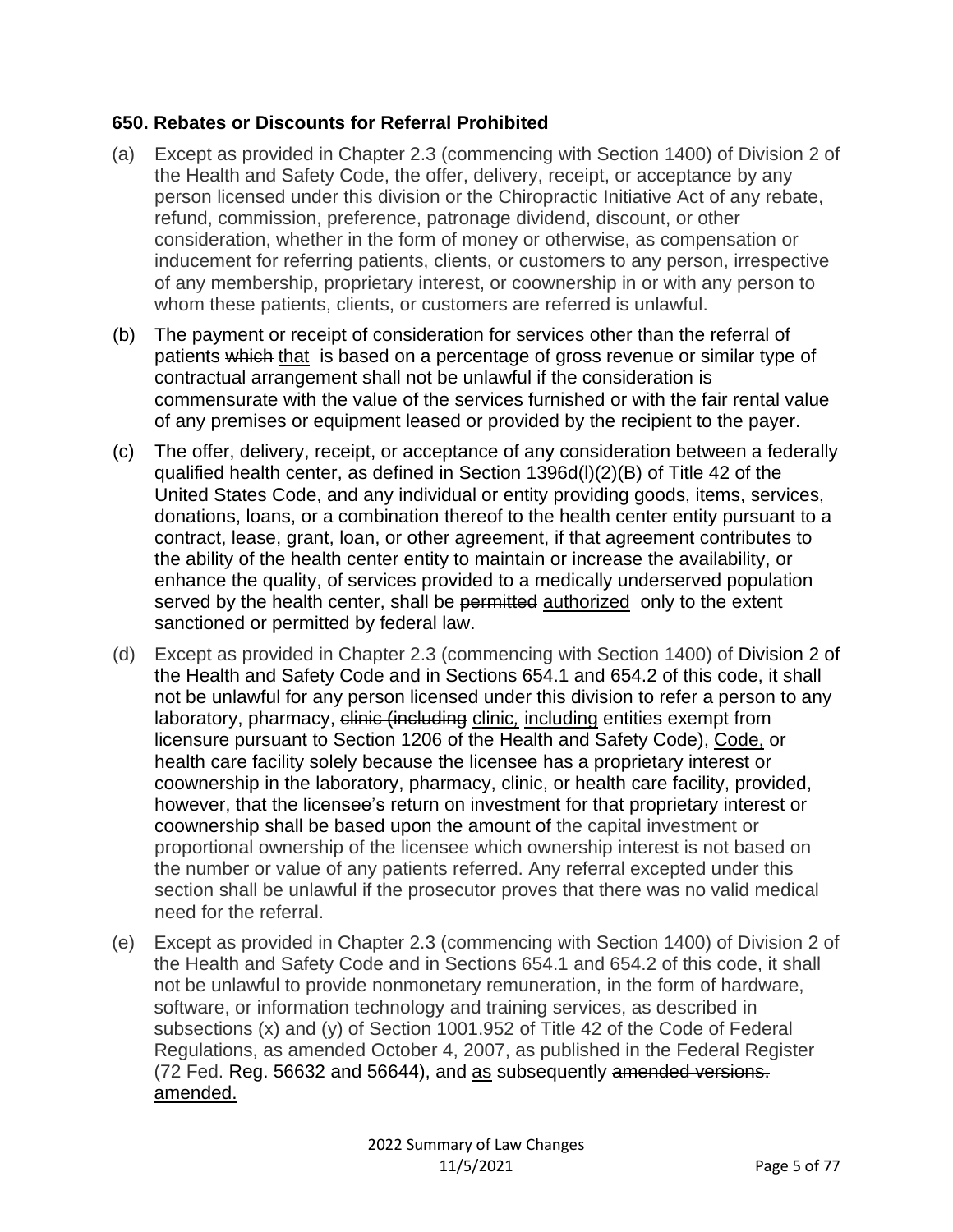- (f) "Health care facility" means a general acute care hospital, acute psychiatric hospital, skilled nursing facility, intermediate care facility, and any other health facility licensed by the State Department of Public Health under Chapter 2 (commencing with Section 1250) of Division 2 of the Health and Safety Code.
- (g) Notwithstanding the other subdivisions of this section or any other provision of law, the payment or receipt of consideration for advertising, wherein a licensee offers or sells services through a third-party advertiser, shall not constitute a referral of patients when the third-party advertiser does not itself recommend, endorse, or otherwise select a licensee. The fee paid to the third-party advertiser shall be commensurate with the service provided by the third-party advertiser. If the licensee determines, after consultation with the purchaser of the service, that the service provided by the licensee is not appropriate inappropriate for the purchaser or if the purchaser elects not to receive the service for any reason and requests a refund, the purchaser shall receive a refund of the full purchase price as determined by the terms of the advertising service agreement between the thirdparty advertiser and the licensee. The licensee shall disclose in the advertisement that a consultation is required and that the purchaser will receive a refund if not eligible ineligible to receive the service. This subdivision shall not apply to basic health care services, as defined in subdivision (b) of Section 1345 of the Health and Safety Code, or essential health benefits, as defined in Section 1367.005 of the Health and Safety Code and Section 10112.27 of the Insurance Code. The entity that provides the advertising shall be able to demonstrate that the licensee consented in writing to the requirements of this subdivision. A third-party advertiser shall make available to prospective purchasers advertisements for services of all licensees then advertising through the third-party advertiser in the applicable geographic region. In any advertisement offering a discount price for a service, the licensee shall also disclose the regular, nondiscounted price for that service.
- (h) To the extent consistent with federal law, regulations, or guidance, the payment or receipt of consideration for internet-based advertising, appointment booking, or any service that provides information and resources to prospective patients of licensees shall not constitute a referral of a patient if the internet-based service provider does not recommend or endorse a specific licensee to a prospective patient.
- $(h)$  (i) A violation of this section is a public offense and is punishable upon a first conviction by imprisonment in a county jail for not more than one year, or by imprisonment pursuant to subdivision (h) of Section 1170 of the Penal Code, or by a fine not exceeding fifty thousand dollars (\$50,000), or by both that imprisonment and fine. A second or subsequent conviction is punishable by imprisonment pursuant to subdivision (h) of Section 1170 of the Penal Code, or by that imprisonment and a fine of fifty thousand dollars (\$50,000).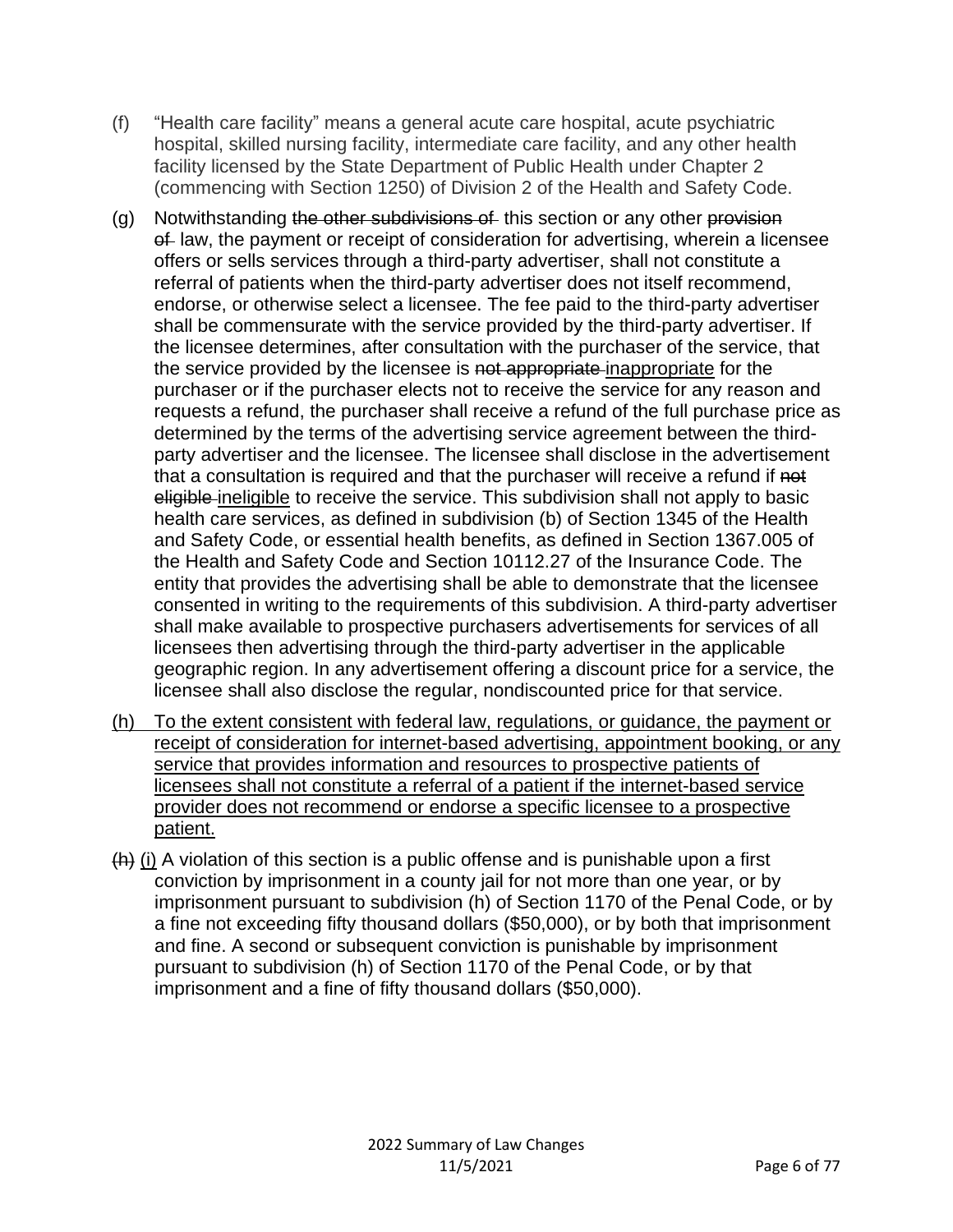# **Section 688 Electronic Data Transmission Prescriptions (E-Prescriptions)**

- (a) On and after January 1, 2022, a health care practitioner authorized to issue a prescription pursuant to Section 4040 shall have the capability to issue an electronic data transmission prescription, as defined under Section 4040, on behalf of a patient and to transmit that electronic data transmission prescription to a pharmacy selected by the patient.
- (b) On and after January 1, 2022, a pharmacy, pharmacist, or other practitioner authorized under California law to dispense or furnish a prescription pursuant to Section 4040 shall have the capability to receive an electronic data transmission prescription on behalf of a patient.
- (c) For a prescription for a controlled substance, as defined by Section 4021, generation and transmission of the electronic data transmission prescription shall comply with Parts 1300, 1304, 1306, and 1311 of Title 21 of the Code of Federal Regulations, as amended from time to time.
- (d) On and after January 1, 2022, a prescription prescribed by a health care practitioner shall be issued as an electronic data transmission prescription. This subdivision shall not apply to prescriptions issued pursuant to subdivision (e).
- (e) Subdivision (d) shall not apply to any of the following:
	- (1) The prescription is issued pursuant to Section 11159.2 of the Health and Safety Code.
	- (2) An electronic data transmission prescription is not available due to a temporary technological or electrical failure. For purposes of this paragraph, "temporary technological or electrical failure" means failure of a computer system, application, or device, or the loss of electrical power to that system, application, or device, or any other service interruption affecting the certified electronic data transmission prescription application used to transmit the prescription.
	- (3) The prescribing health care practitioner is issuing a prescription to be dispensed by a pharmacy located outside California.
	- (4)(A) The prescription is issued in a hospital emergency department or urgent care clinic and one or more of the following conditions are present:
		- (i) The patient resides outside California.
		- (ii) The patient resides outside the geographic area of the hospital.
		- (iii) The patient is homeless or indigent and does not have a preferred pharmacy.
		- (iv) The prescription is issued at a time when a patient's regular or preferred pharmacy is likely to be closed.
- (B) Under any of the conditions described in subparagraph (A), a prescription shall be electronically issued but does not require electronic transmission and may be provided directly to the patient.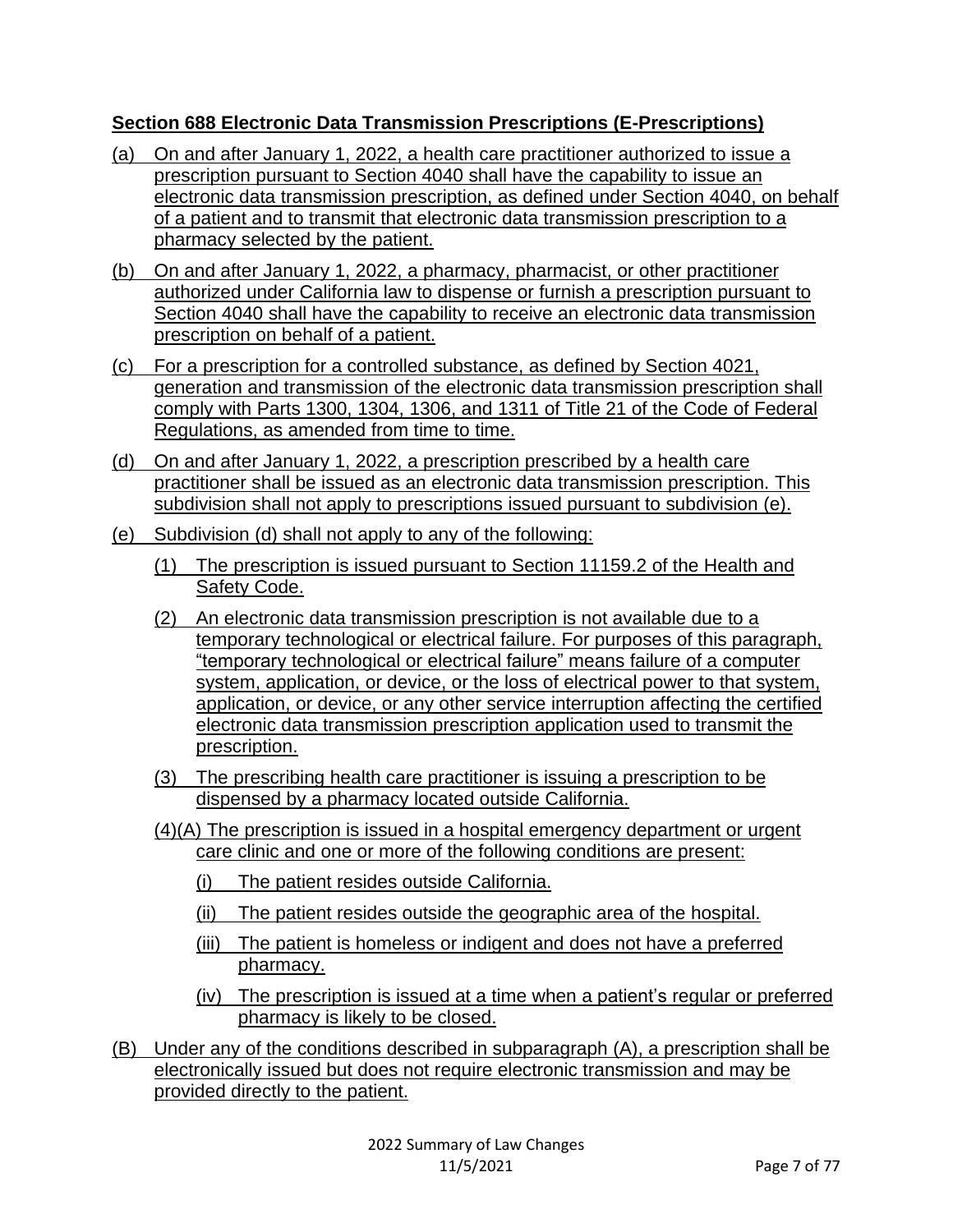- (5) The prescription is issued by a veterinarian.
- (6) The prescription is for eyeglasses or contact lenses.
- (7) The prescribing health care practitioner and the dispenser are the same entity.
- (8) The prescription is issued by a prescribing health care practitioner under circumstances whereby the practitioner reasonably determines that it would be impractical for the patient to obtain substances prescribed by an electronic data transmission prescription in a timely manner, and the delay would adversely impact the patient's medical condition.
- (9) The prescription that is issued includes elements not covered by the latest version of the National Council for Prescription Drug Programs' SCRIPT standard, as amended from time to time.
- (f) A health care practitioner who issues a prescription for a controlled substance but does not transmit the prescription as an electronic data transmission prescription shall document the reason in the patient's medical record as soon as practicable and within 72 hours of the end of the technological or electrical failure that prevented the electronic data transmission of the prescription.
- (g) A pharmacy that receives an electronic data transmission prescription from a prescribing health care practitioner who has issued the prescription but has not dispensed the medication to the patient shall, at the request of the patient or a person authorized to make a request on behalf of the patient, immediately transfer or forward the electronic data transmission prescription to an alternative pharmacy designated by the requester.
- (h) If a pharmacy, or its staff, is aware than an attempted transmission of an electronic data transmission prescription failed, is incomplete, or is otherwise not appropriately received, the pharmacy shall immediately notify the prescribing health care practitioner.
- (i) A pharmacist who receives a written, oral, or faxed prescription shall not be required to verify that the prescription properly falls under one of the exceptions in subdivision (e). Pharmacists may continue to dispense medications from legally valid written, oral, or fax prescriptions pursuant to this division.
- (j) A health care practitioner, pharmacist, or pharmacy who fails to meet the applicable requirements of this section shall be referred to the appropriate state professional licensing board solely for administrative sanctions, as deemed appropriate by that board. This section does not create a private right of action against a health care practitioner. This section does not limit a health care practitioner's liability for the negligent failure to diagnose or treat a patient.
- (k) This section shall not apply to a health care practitioner, pharmacist, or pharmacy when providing health care services to an inmate, individual on parole, or youth under the jurisdiction of the Department of Corrections and Rehabilitation.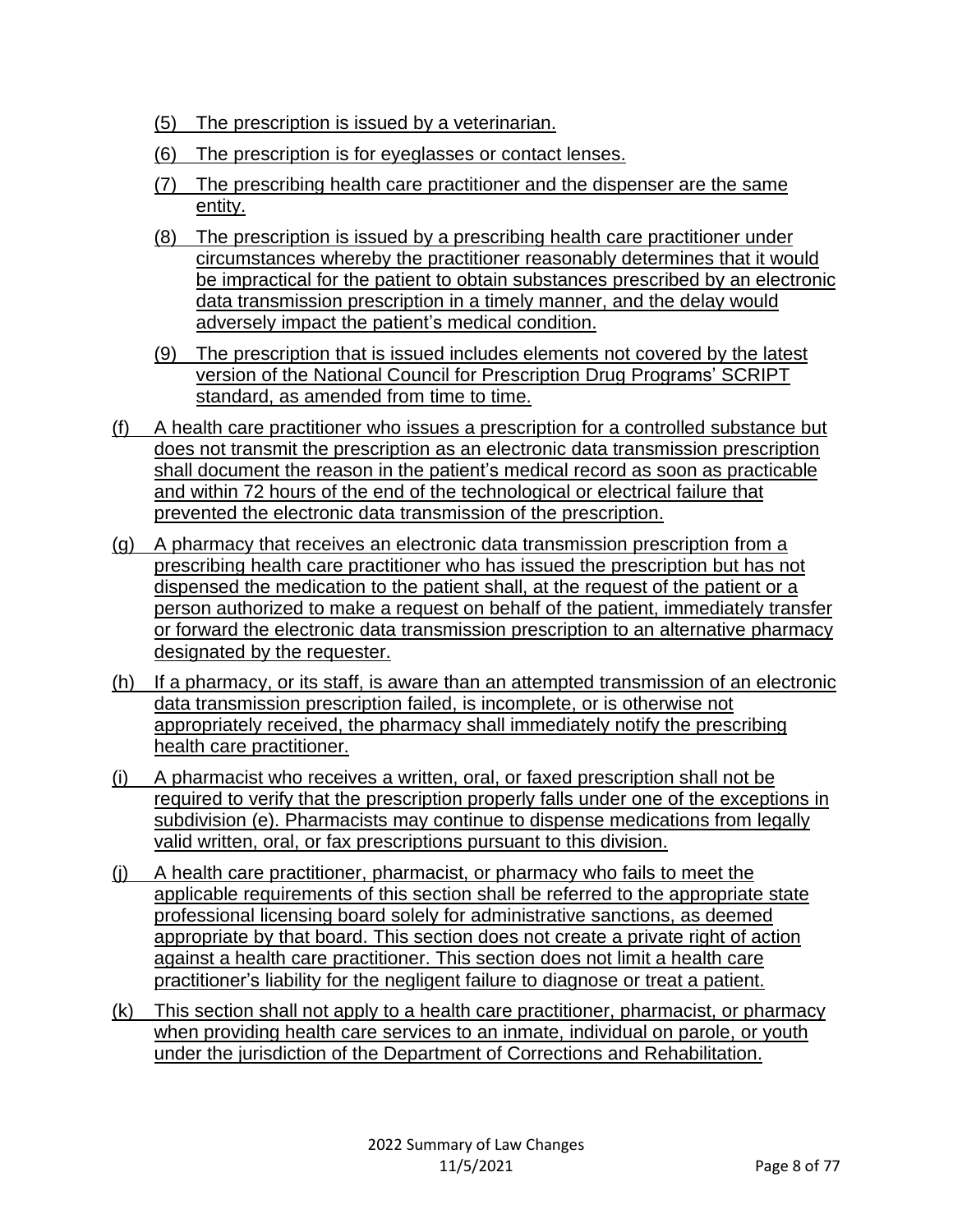### **1206.5. Clinical Laboratory Testing**

- (a) Notwithstanding subdivision (b) of Section 1206 and except as otherwise provided in Sections 1206.6 and 1241, no person shall perform a clinical laboratory test or examination classified as waived under CLIA unless the clinical laboratory test or examination is performed under the overall operation and administration of the laboratory director, as described in Section 1209, including, but not limited to, documentation by the laboratory director of the adequacy of the qualifications and competency of the personnel, and the test is performed by any of the following persons:
	- (1) A licensed physician and surgeon holding a M.D. or D.O. degree.
	- (2) A licensed podiatrist, a licensed dentist, or a licensed naturopathic doctor, if the results of the tests can be lawfully utilized within his or her their practice.
	- (3) A person licensed under this chapter to engage in clinical laboratory practice or to direct a clinical laboratory.
	- (4) A person authorized to perform tests pursuant to a certificate issued under Article 5 (commencing with Section 101150) of Chapter 2 of Part 3 of Division 101 of the Health and Safety Code.
	- (5) A licensed physician assistant if authorized by a supervising physician and surgeon in accordance with Section 3502 or 3535.
	- (6) A person licensed under Chapter 6 (commencing with Section 2700).
	- (7) A person licensed under Chapter 6.5 (commencing with Section 2840).
	- (8) A perfusionist if authorized by and performed in compliance with Section 2590.
	- (9) A respiratory care practitioner if authorized by and performed in compliance with Chapter 8.3 (commencing with Section 3700).
	- (10) A medical assistant, as defined in Section 2069, if the waived test is performed pursuant to a specific authorization meeting the requirements of Section 2069.
	- (11) A pharmacist, as defined in Section 4036, if ordering drug therapy-related laboratory tests in compliance with paragraph (2) of subdivision (a) of Section 4052.1 or paragraph (2) of subdivision (a) of Section 4052.2, or if performing skin puncture in the course of performing routine patient assessment procedures in compliance with Section 4052.1. 4052.1, or if performing testing as authorized in Section 4052.4*.*
	- (12) A naturopathic assistant, as defined in Sections 3613 and 3640.2, if the waived test is performed pursuant to a specific authorization meeting the requirements of Sections 3613 and 3640.2.
	- (13) A licensed optometrist as authorized under Chapter 7 (commencing with Section 3000).
	- (14) Other health care personnel providing direct patient care.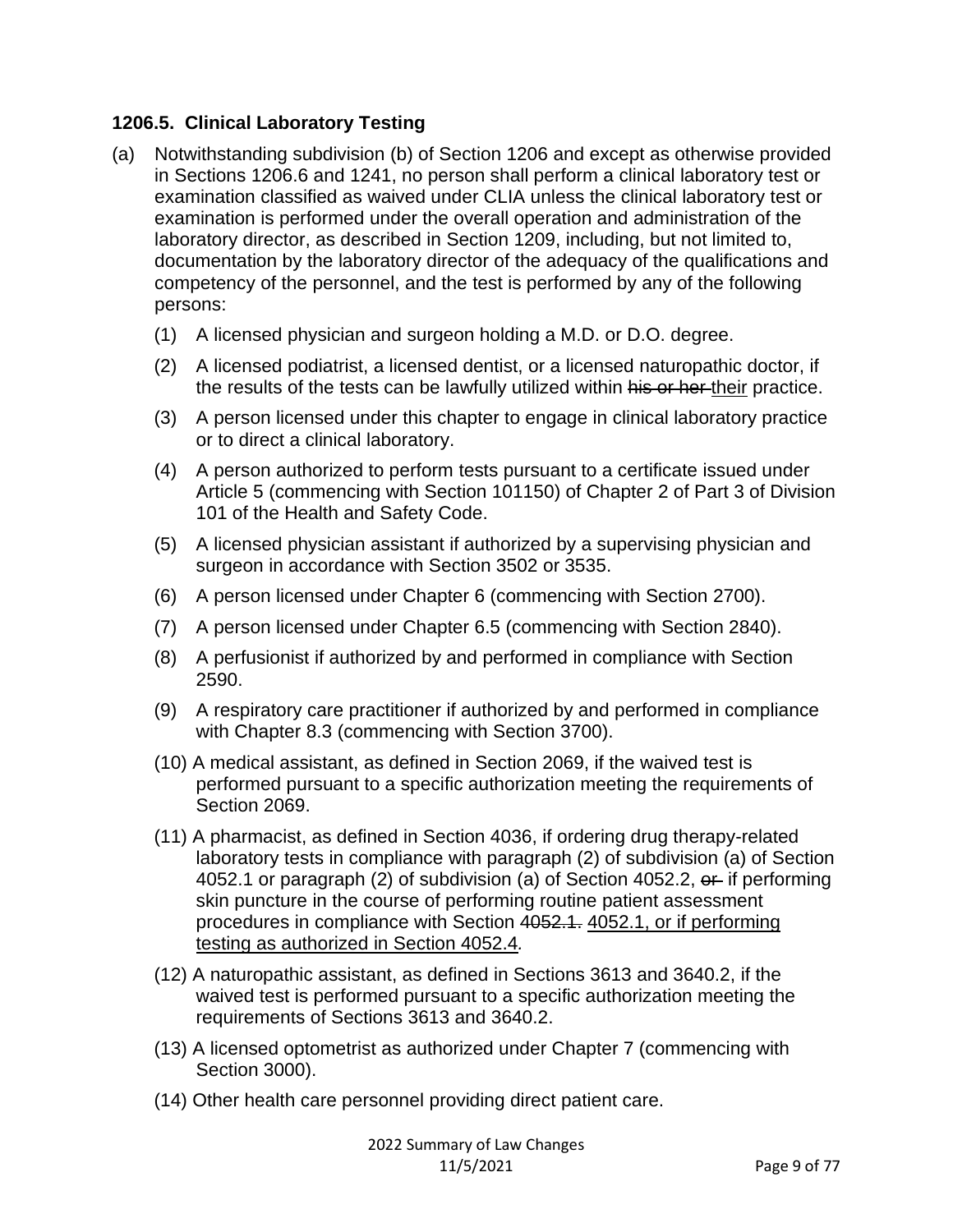(15) Any other person performing nondiagnostic testing pursuant to Section 1244.

- (b) Notwithstanding subdivision (b) of Section 1206, no person shall perform clinical laboratory tests or examinations classified as of moderate complexity under CLIA unless the clinical laboratory test or examination is performed under the overall operation and administration of the laboratory director, as described in Section 1209, including, but not limited to, documentation by the laboratory director of the adequacy of the qualifications and competency of the personnel, and the test is performed by any of the following persons:
	- (1) A licensed physician and surgeon holding a M.D. or D.O. degree.
	- (2) A licensed podiatrist or a licensed dentist if the results of the tests can be lawfully utilized within his or her their practice.
	- (3) A person licensed under this chapter to engage in clinical laboratory practice or to direct a clinical laboratory.
	- (4) A person authorized to perform tests pursuant to a certificate issued under Article 5 (commencing with Section 101150) of Chapter 2 of Part 3 of Division 101 of the Health and Safety Code.
	- (5) A licensed physician assistant if authorized by a supervising physician and surgeon in accordance with Section 3502 or 3535.
	- (6) A person licensed under Chapter 6 (commencing with Section 2700).
	- (7) A perfusionist if authorized by and performed in compliance with Section 2590.
	- (8) A respiratory care practitioner if authorized by and performed in compliance with Chapter 8.3 (commencing with Section 3700).
	- (9) A person performing nuclear medicine technology if authorized by and performed in compliance with Article 6 (commencing with Section 107150) of Chapter 4 of Part 1 of Division 104 of the Health and Safety Code.
	- (10) Any person if performing blood gas analysis in compliance with Section 1245.
	- (11) (A) A person certified or licensed as an "Emergency Medical Technician II" or paramedic pursuant to Division 2.5 (commencing with Section 1797) of the Health and Safety Code while providing prehospital medical care, a person licensed as a psychiatric technician under Chapter 10 (commencing with Section 4500) of Division 2, as a vocational nurse pursuant to Chapter 6.5 (commencing with Section 2840), or as a midwife licensed pursuant to Article 24 (commencing with Section 2505) of Chapter 5, or certified by the department pursuant to Division 5 (commencing with Section 70001) of Title 22 of the California Code of Regulations as a nurse assistant or a home health aide, who provides direct patient care, if the person is performing the test as an adjunct to the provision of direct patient care by the person, is utilizing a point-of-care laboratory testing device at a site for which a laboratory license or registration has been issued, meets the minimum clinical laboratory education, training, and experience requirements set forth in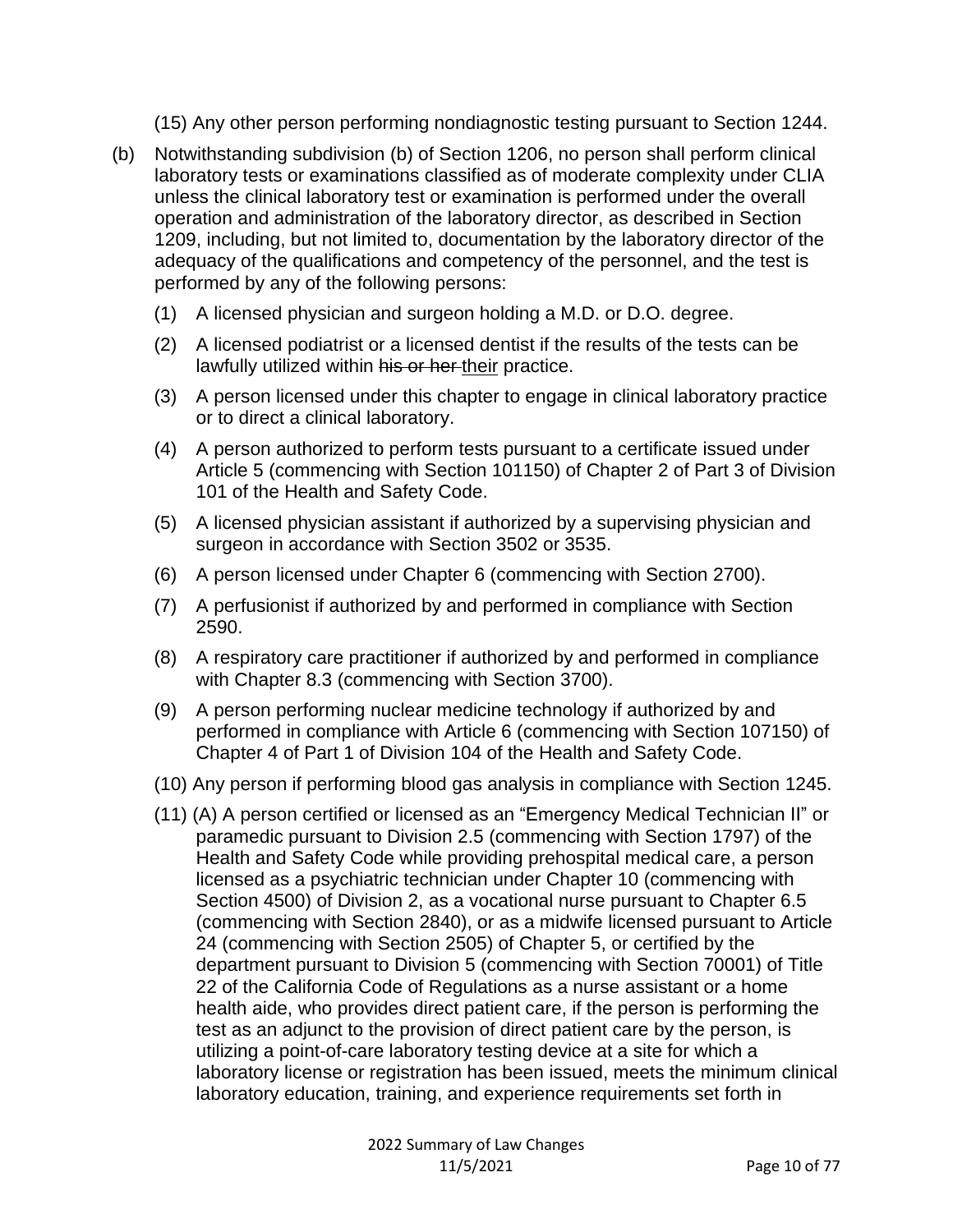regulations adopted by the department, and has demonstrated to the satisfaction of the laboratory director that he or she the person is competent in the operation of the point-of-care laboratory testing device for each analyte to be reported.

- (B) Prior to being authorized by the laboratory director to perform laboratory tests or examinations, testing personnel identified in subparagraph (A) shall participate in a preceptor program until they are able to perform the clinical laboratory tests or examinations authorized in this section with results that are deemed accurate and skills that are deemed competent by the preceptor. For the purposes of this section, a "preceptor program" means an organized system that meets regulatory requirements in which a preceptor provides and documents personal observation and critical evaluation, including review of accuracy, reliability, and validity, of laboratory testing performed.
- (12) Any other person within a physician office laboratory if the test is performed under the supervision of the patient's physician and surgeon or podiatrist who shall be accessible to the laboratory to provide onsite, telephone, or electronic consultation as needed, and shall: (A) ensure that the person is performing test methods as required for accurate and reliable tests; and (B) have personal knowledge of the results of the clinical laboratory testing or examination performed by that person before the test results are reported from the laboratory.
- (13) A pharmacist, if ordering drug therapy-related laboratory tests in compliance with paragraph (2) of subdivision (a) of Section 4052.1 or paragraph (2) of subdivision (a) of Section 4052.2.
- (c) Notwithstanding subdivision (b) of Section 1206, no person shall perform clinical laboratory tests or examinations classified as of high complexity under CLIA unless the clinical laboratory test or examination is performed under the overall operation and administration of the laboratory director, as described in Section 1209, including, but not limited to, documentation by the laboratory director of the adequacy of the qualifications and competency of the personnel, and the test is performed by any of the following persons:
	- (1) A licensed physician and surgeon holding a M.D. or D.O. degree.
	- (2) A licensed podiatrist or a licensed dentist if the results of the tests can be lawfully utilized within his or her their practice.
	- (3) A person licensed under this chapter to engage in clinical laboratory practice or to direct a clinical laboratory if the test or examination is within a specialty or subspecialty authorized by the person's licensure.
	- (4) A person authorized to perform tests pursuant to a certificate issued under Article 5 (commencing with Section 101150) of Chapter 2 of Part 3 of Division 101 of the Health and Safety Code if the test or examination is within a specialty or subspecialty authorized by the person's certification.
	- (5) A licensed physician assistant if authorized by a supervising physician and surgeon in accordance with Section 3502 or 3535.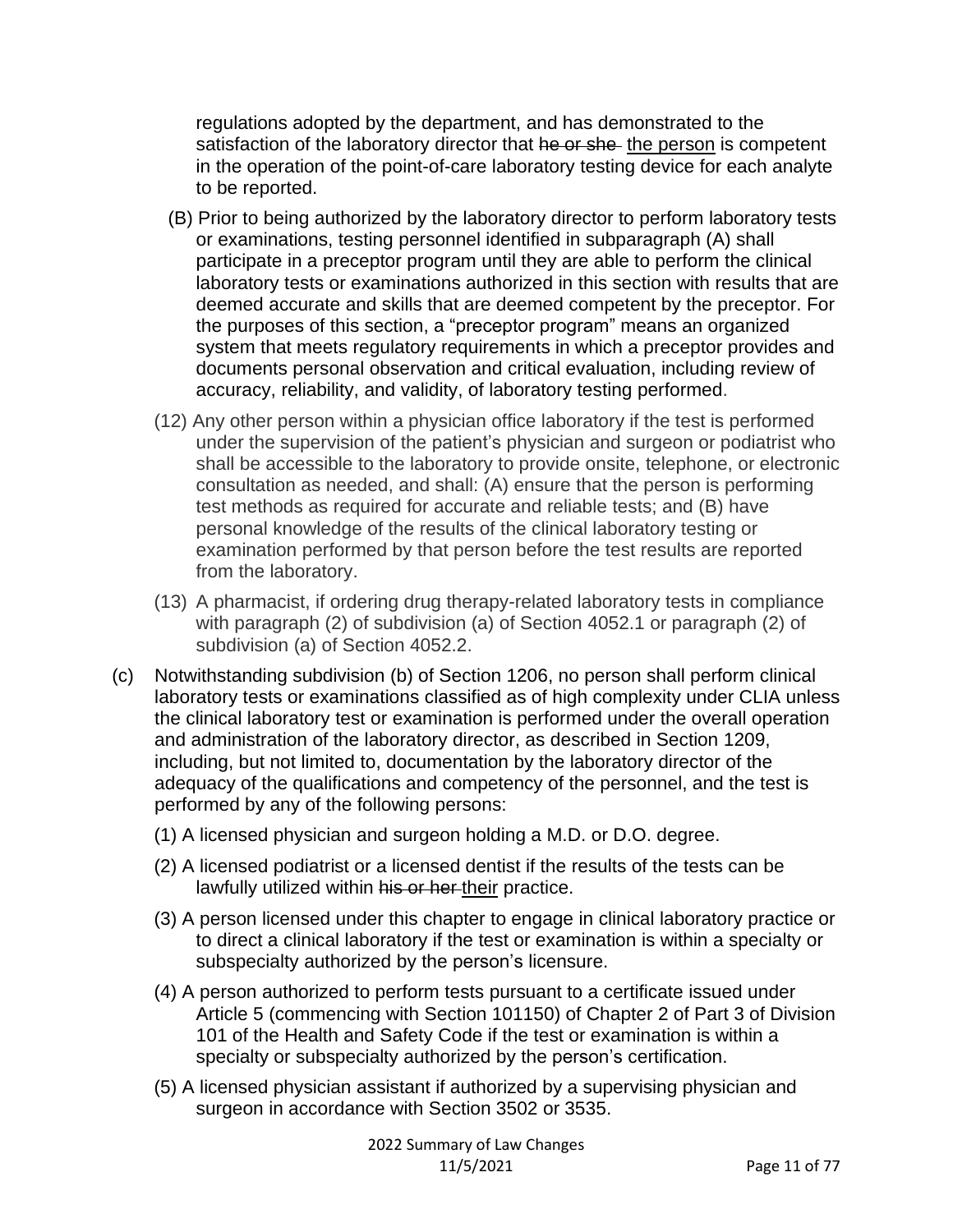- (6) A perfusionist if authorized by and performed in compliance with Section 2590.
- (7) A respiratory care practitioner if authorized by and performed in compliance with Chapter 8.3 (commencing with Section 3700).
- (8) A person performing nuclear medicine technology if authorized by and performed in compliance with Article 6 (commencing with Section 107150) of Chapter 4 of Part 1 of Division 104 of the Health and Safety Code.
- (9) Any person if performing blood gas analysis in compliance with Section 1245.
- (10) Any other person within a physician office laboratory if the test is performed under the onsite supervision of the patient's physician and surgeon or podiatrist who shall: (A) ensure that the person is performing test methods as required for accurate and reliable tests; and (B) have personal knowledge of the results of clinical laboratory testing or examination performed by that person before the test results are reported from the laboratory.
- (d) Clinical laboratory examinations classified as provider-performed microscopy under CLIA may be personally performed using a brightfield or phase/contrast microscope by one of the following practitioners:
	- (1) A licensed physician and surgeon using the microscope during the patient's visit on a specimen obtained from his or her their own patient or from a patient of a group medical practice of which the physician is a member or employee.
	- (2) A nurse midwife holding a certificate as specified by Section 2746.5, a licensed nurse practitioner as specified in Section 2835.5, or a licensed physician assistant acting under the supervision of a physician pursuant to Section 3502 using the microscope during the patient's visit on a specimen obtained from his or her their own patient or from the patient of a clinic, group medical practice, or other health care provider of which the certified nurse midwife, licensed nurse practitioner, or licensed physician assistant is an employee.
	- (3) A licensed dentist using the microscope during the patient's visit on a specimen obtained from his or her their own patient or from a patient of a group dental practice of which the dentist is a member or an employee.

#### **1209. Clinical Laboratory Definitions**

- (a) As used in this chapter, "laboratory director" means any person who is any of the following:
	- (1) A duly licensed physician and surgeon.
	- (2) Only for purposes of a clinical laboratory test or examination classified as waived, is any of the following:
		- (A) A duly licensed clinical laboratory scientist.
		- (B) A duly licensed limited clinical laboratory scientist.
		- (C) A duly licensed naturopathic doctor.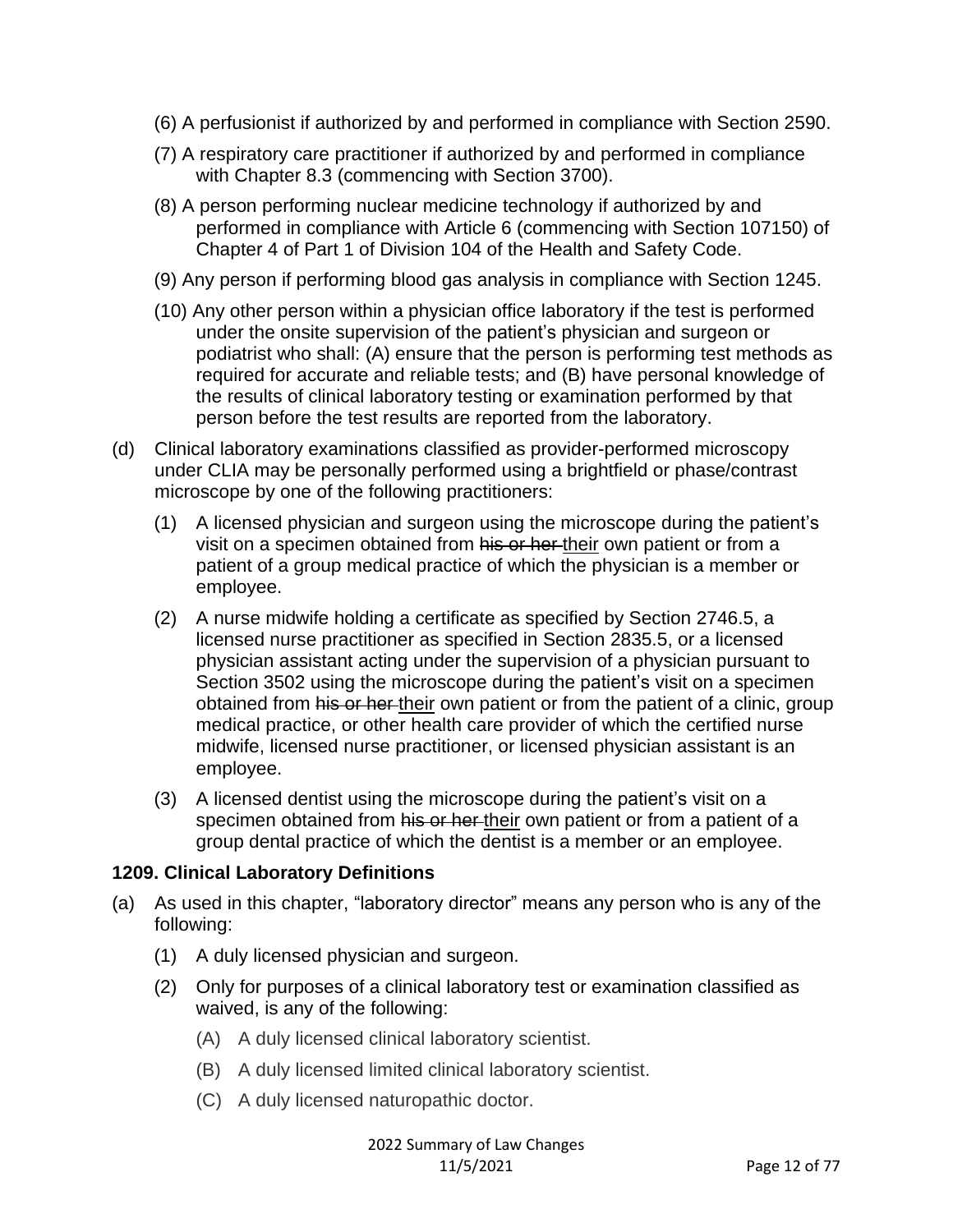- (D) A duly licensed optometrist serving as the director of a laboratory that only performs clinical laboratory tests authorized in paragraph (10) of subdivision (d) of Section 3041.
- (E) A duly licensed dentist serving as the director of a laboratory that performs only clinical laboratory tests authorized within the scope of practice of dentistry as delineated under Section 1625.
- (F) A pharmacist-in-charge of a pharmacy serving as the director of a laboratory that only performs tests waived pursuant to the federal Clinical Laboratory Improvement Amendments of 1988 (42 U.S.C. Sec. 263a), as authorized by the Pharmacy Law (Chapter 9 (commencing with Section 4000)).
- (3) Licensed to direct a clinical laboratory under this chapter.
- (b)(1) A person defined in paragraph (1) or (3) of subdivision (a) who is identified as the CLIA laboratory director of a laboratory that performs clinical laboratory tests classified as moderate or high complexity shall also meet the laboratory director qualifications under CLIA for the type and complexity of tests being offered by the laboratory.
	- (2) As used in this subdivision, "CLIA laboratory director" means the person identified as the laboratory director on the CLIA certificate issued to the laboratory by the federal Centers for Medicare and Medicaid Services (CMS).
- (c) The laboratory director, if qualified under CLIA, may perform the duties of the technical consultant, technical supervisor, clinical consultant, general supervisor, and testing personnel, or delegate these responsibilities to persons qualified under CLIA. If the laboratory director reapportions performance of those responsibilities or duties, he or she they shall remain responsible for ensuring that all those duties and responsibilities are properly performed.
- (d)(1) The laboratory director is responsible for the overall operation and administration of the clinical laboratory, including administering the technical and scientific operation of a clinical laboratory, the selection and supervision of procedures, the reporting of results, and active participation in its operations to the extent necessary to ensure compliance with this act and CLIA. He or she They shall be responsible for the proper performance of all laboratory work of all subordinates and shall employ a sufficient number of laboratory personnel with the appropriate education and either experience or training to provide appropriate consultation, properly supervise and accurately perform tests, and report test results in accordance with the personnel qualifications, duties, and responsibilities described in CLIA and this chapter.
	- (2) Where a point-of-care laboratory testing device is utilized and provides results for more than one analyte, the testing personnel may perform and report the results of all tests ordered for each analyte for which he or she has they have been found by the laboratory director to be competent to perform and report.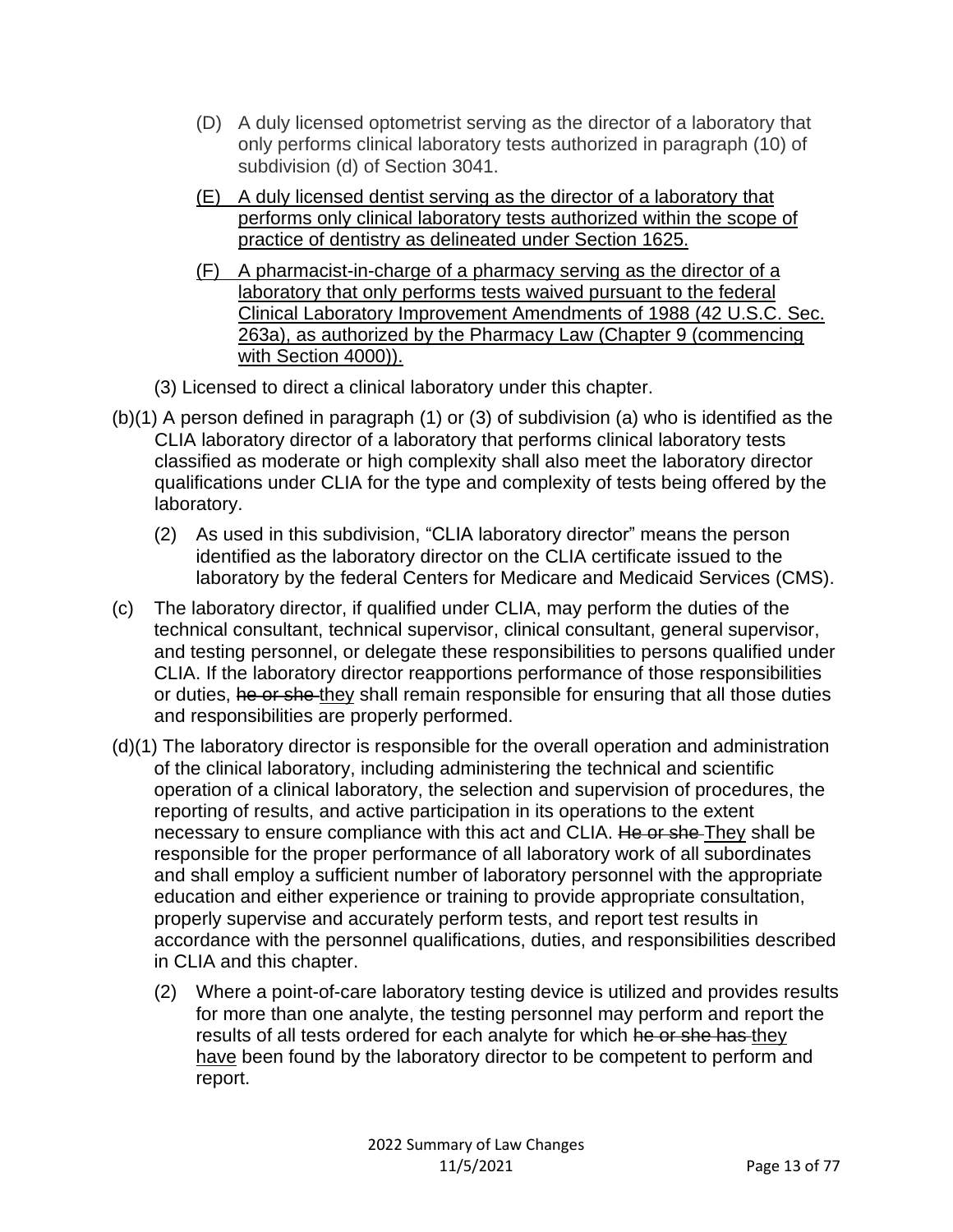- (e) As part of the overall operation and administration, the laboratory director of a registered laboratory shall document the adequacy of the qualifications (educational background, training, and experience) of the personnel directing and supervising the laboratory and performing the laboratory test procedures and examinations. In determining the adequacy of qualifications, the laboratory director shall comply with any regulations adopted by the department that specify the minimum qualifications for personnel, in addition to any CLIA requirements relative to the education or training of personnel.
- (f) As part of the overall operation and administration, the laboratory director of a licensed laboratory shall do all of the following:
	- (1) Ensure that all personnel, prior to testing biological specimens, have the appropriate education and experience, receive the appropriate training for the type and complexity of the services offered, and have demonstrated that they can perform all testing operations reliably to provide and report accurate results. In determining the adequacy of qualifications, the laboratory director shall comply with any regulations adopted by the department that specify the minimum qualifications for, and the type of procedures that may be performed by, personnel in addition to any CLIA requirements relative to the education or training of personnel. Any regulations adopted pursuant to this section that specify the type of procedure that may be performed by testing personnel shall be based on the skills, knowledge, and tasks required to perform the type of procedure in question.
	- (2) Ensure that policies and procedures are established for monitoring individuals who conduct preanalytical, analytical, and postanalytical phases of testing to ensure that they are competent and maintain their competency to process biological specimens, perform test procedures, and report test results promptly and proficiently, and, whenever necessary, identify needs for remedial training or continuing education to improve skills.
	- (3) Specify in writing the responsibilities and duties of each individual engaged in the performance of the preanalytic, analytic, and postanalytic phases of clinical laboratory tests or examinations, including which clinical laboratory tests or examinations the individual is authorized to perform, whether supervision is required for the individual to perform specimen processing, test performance, or results reporting, and whether consultant, supervisor, or director review is required prior to the individual reporting patient test results.
- (g) The competency and performance of staff of a licensed laboratory shall be evaluated and documented by the laboratory director, or by a person who qualifies as a technical consultant or a technical supervisor under CLIA depending on the type and complexity of tests being offered by the laboratory.
	- (1) The procedures for evaluating the competency of the staff shall include, but are not limited to, all of the following: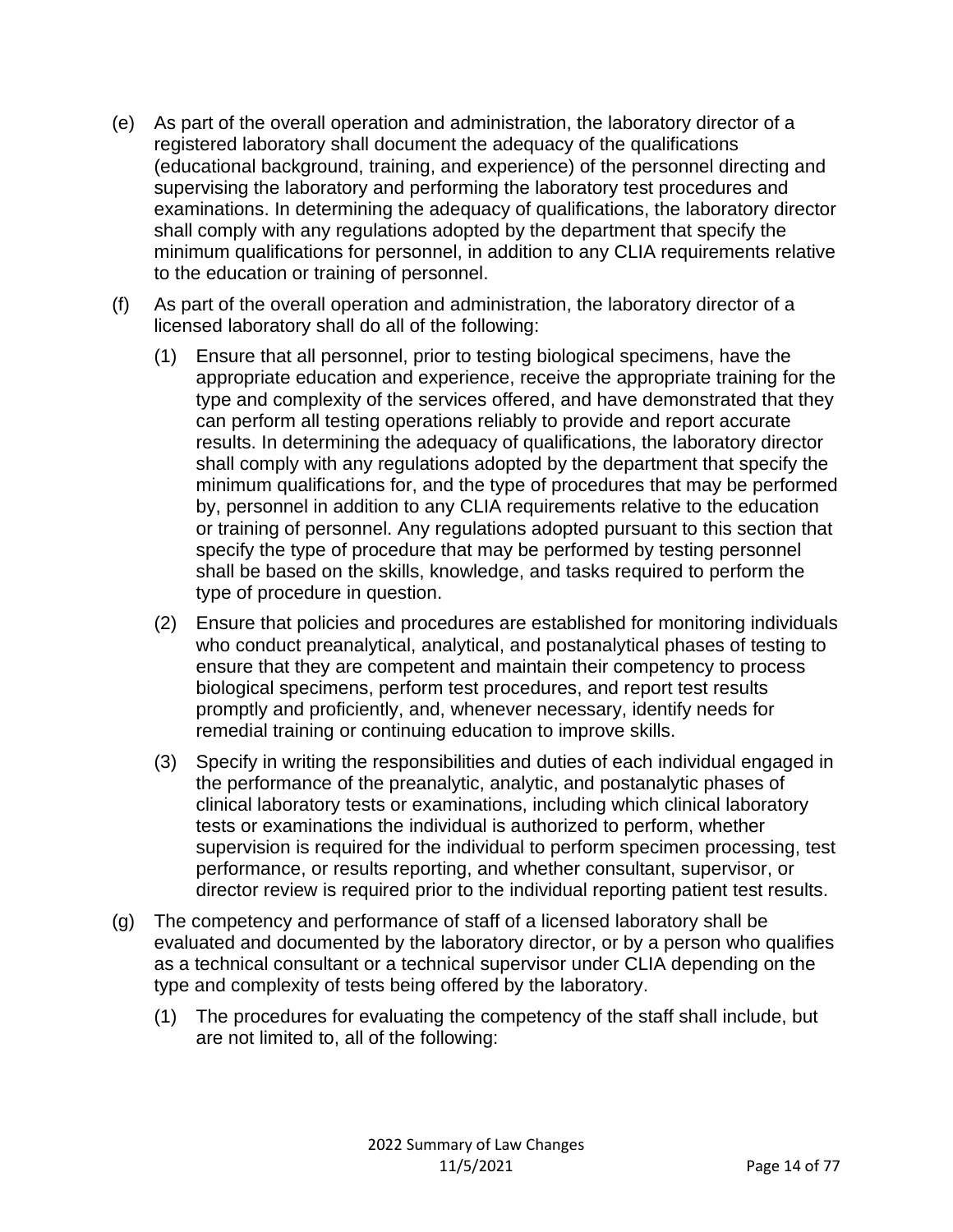- (A) Direct observations of routine patient test performance, including patient preparation, if applicable, and specimen handling, processing, and testing.
- (B) Monitoring the recording and reporting of test results.
- (C) Review of intermediate test results or worksheets, quality control records, proficiency testing results, and preventive maintenance records.
- (D) Direct observation of performance of instrument maintenance and function checks.
- (E) Assessment of test performance through testing previously analyzed specimens, internal blind testing samples, or external proficiency testing samples.
- (F) Assessment of problem-solving skills.
- (2) Evaluation and documentation of staff competency and performance shall occur at least semiannually during the first year an individual tests biological specimen. Thereafter, evaluations shall be performed at least annually unless test methodology or instrumentation changes, in which case, prior to reporting patient test results, the individual's performance shall be reevaluated to include the use of the new test methodology or instrumentation.
- (h) The laboratory director of each clinical laboratory of an acute care hospital shall be a physician and surgeon who is a qualified pathologist, except as follows:
	- (1) If a qualified pathologist is not available, a physician and surgeon or a clinical laboratory bioanalyst qualified as a laboratory director under subdivision (a) may direct the laboratory. However, a qualified pathologist shall be available for consultation at suitable intervals to ensure high-quality service.
	- (2) If there are two or more clinical laboratories of an acute care hospital, those additional clinical laboratories that are limited to the performance of blood gas analysis, blood electrolyte analysis, or both, may be directed by a physician and surgeon qualified as a laboratory director under subdivision (a), irrespective of whether a pathologist is available.

As used in this subdivision, a qualified pathologist is a physician and surgeon certified or eligible for certification in clinical or anatomical pathology by the American Board of Pathology or the American Osteopathic Board of Pathology.

- (i) Subdivision (h) does not apply to any director of a clinical laboratory of an acute care hospital acting in that capacity on or before January 1, 1988.
- (j) A laboratory director may serve as the director of up to the maximum number of laboratories stipulated by CLIA, as defined under Section 1202.5.

#### **This section shall remain in effect only until January 1, 2026, and as of that date is repealed.**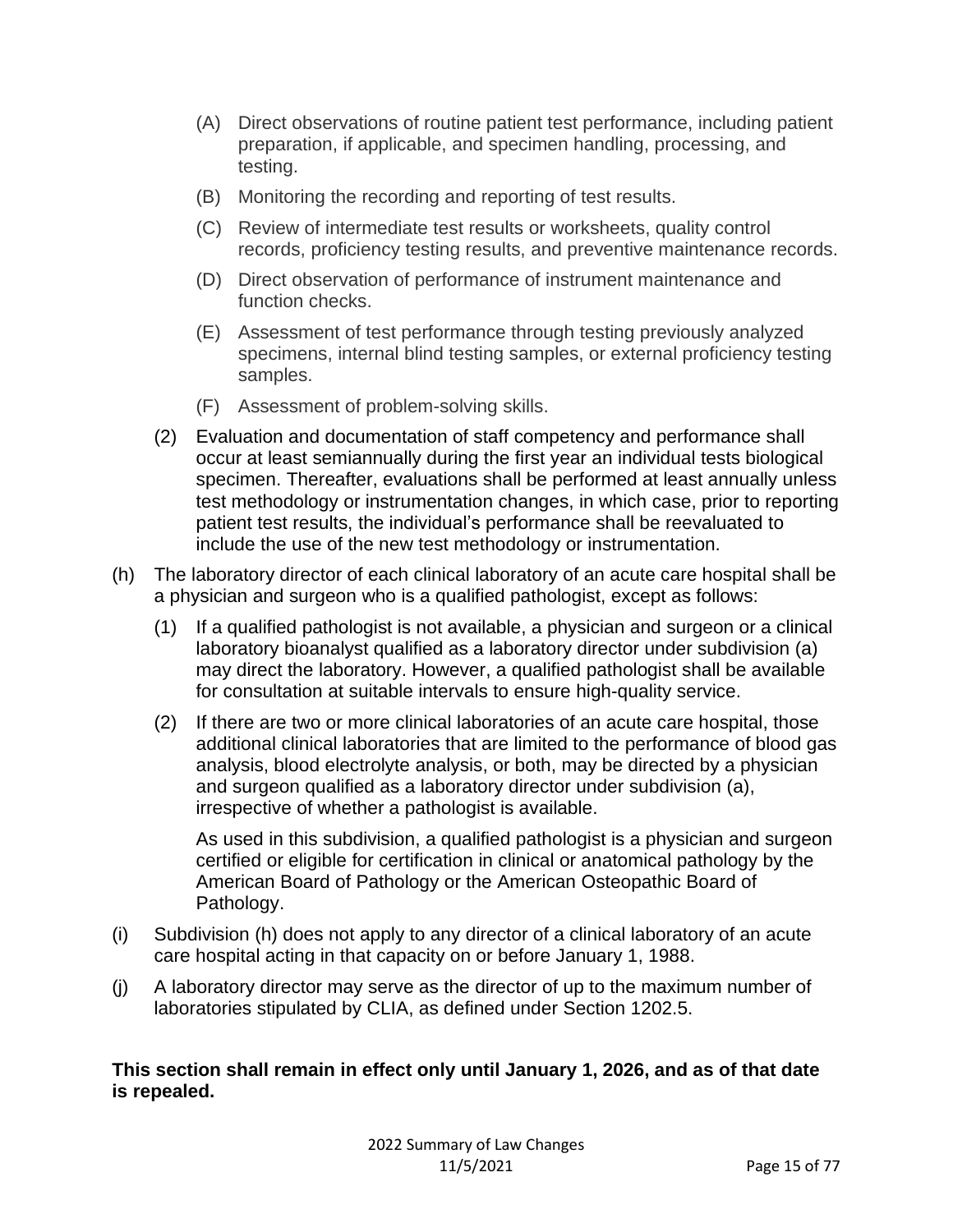### **4001. Board of Pharmacy; Appointment; Terms**

- (a) There is in the Department of Consumer Affairs a California State Board of Pharmacy in which the administration and enforcement of this chapter is vested. The board consists of 13 members.
- (b) The Governor shall appoint seven competent pharmacists who pharmacists who are licensees in good standing and who reside in different parts of the state to serve as members of the board. The Governor shall appoint four public members, and the Senate Committee on Rules and the Speaker of the Assembly shall each appoint a public member who shall not be a licensee of the board, any other board under this division, or any board referred to in Section 1000 or 3600. Each appointing authority has power to remove from office at any time any member of the board appointed by that authority pursuant to Section 106.
- (c) At least five of the seven pharmacist appointees to the board shall be pharmacists who are actively engaged in the practice of pharmacy. Additionally, the membership of the board shall include at least one pharmacist representative from each of the following practice settings: an acute care hospital, an independent community pharmacy, a chain community pharmacy, a compounding pharmacy specializing in human drug preparations, and a long-term health care or skilled nursing facility. The pharmacist appointees shall also include a pharmacist who is a member of a labor union that represents pharmacists. For the purposes of this subdivision, a "chain community pharmacy" means a chain of 75 or more stores in California under the same ownership, and an "independent community pharmacy" means a pharmacy owned by a person or entity who owns no more than four pharmacies in California.
- (d) Members of the board shall be appointed for a term of four years. No person shall serve as a member of the board for more than two consecutive terms. Each member shall hold office until the appointment and qualification of their successor or until one year shall have elapsed since the expiration of the term for which the member was appointed, whichever first occurs. Vacancies occurring shall be filled by appointment for the unexpired term.
- (e) Each member of the board shall receive a per diem and expenses as provided in Section 103.
- (f) This section shall remain in effect only until January 1, 2022, 2026, and as of that date is repealed. Notwithstanding any other law, the repeal of this section renders the board subject to review by the appropriate policy committees of the Legislature.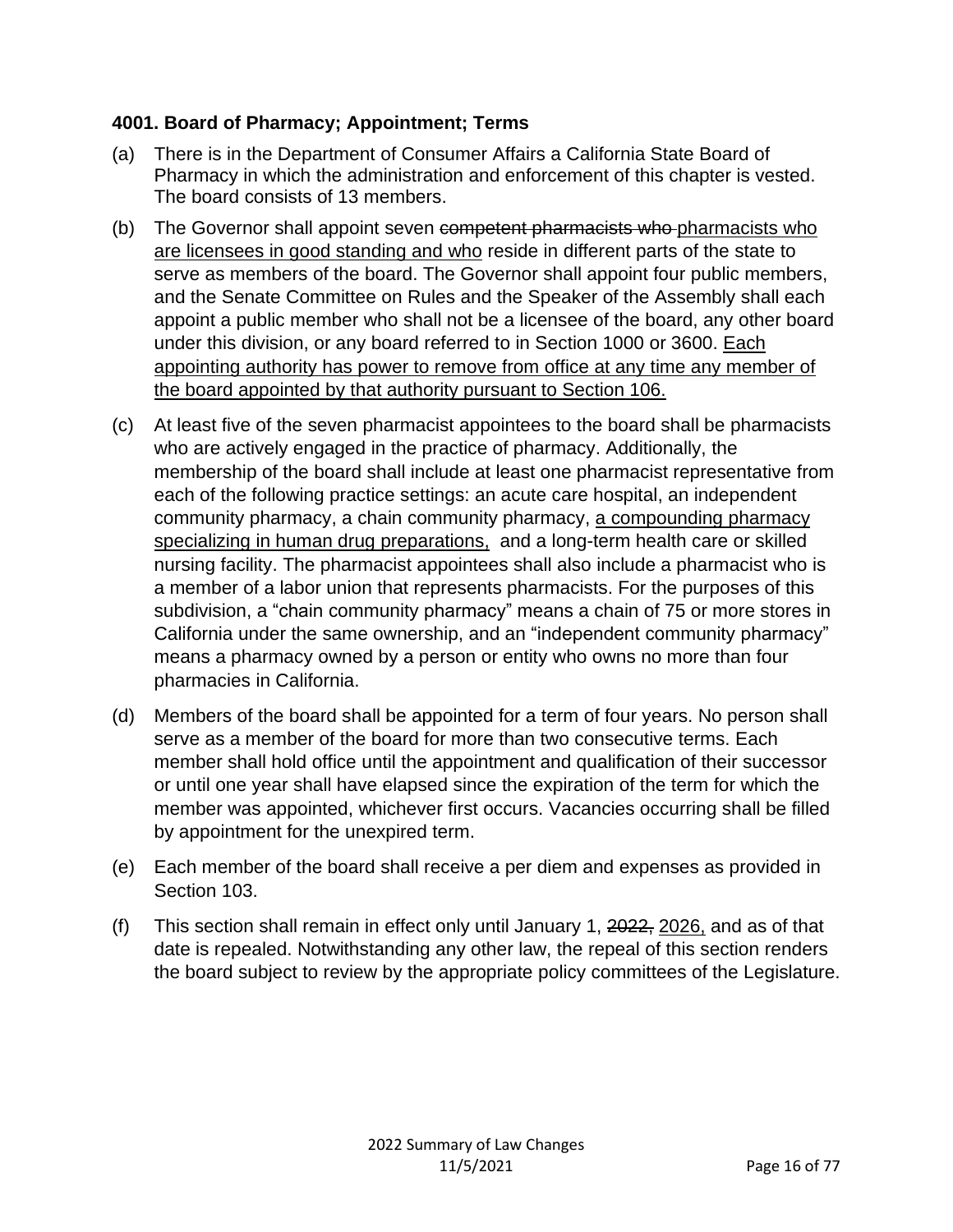#### **4002. Officers**

- (a) The board shall elect a president, a vice president, and a treasurer. The officers of the board shall be elected by a majority of the membership of the board.
- (b) The principal office of the board shall be located in Sacramento. The board shall hold a meeting at least once in every four months. Members of the board may meet by teleconference pursuant to Section 11123 of the Government Code. Seven members of the board constitute a quorum.

#### **4003. Executive Officer; Records; Revenue**

- (a) The board, with the approval of the director, may appoint a person exempt from civil service who shall be designated as an executive officer and who shall exercise the powers and perform the duties delegated by the board and vested in them by this chapter. The executive officer may or may shall not be a member of the board as the board may determine. board.
- (b) The executive officer shall receive the compensation as established by the board with the approval of the Director of Finance. The executive officer shall also be entitled to travel and other expenses necessary in the performance of their duties.
- (c) The executive officer shall maintain and update in a timely fashion records containing the names, titles, qualifications, and places of business of all persons subject to this chapter.
- (d) The executive officer shall give receipts for all money received by them and pay it to the department, taking its receipt therefor. Besides the duties required by this chapter, the executive officer shall perform other duties pertaining to the office as may be required of them by the board.
- (e) This section shall remain in effect only until January 1, 2022, 2026, and as of that date is repealed.

#### **4008. Inspectors; Authority as Public Officers**

- (a) Except as provided by Section 159.5, the board may employ legal counsel and inspectors of pharmacy. The inspectors, whether the inspectors are employed by the board or the department's Division of Investigation, may inspect during business hours all pharmacies, wholesalers, dispensaries, stores, or places where drugs or devices are compounded, prepared, furnished, dispensed, or stored.
- (b) Notwithstanding subdivision (a), a pharmacy inspector may inspect or examine a physician's office or clinic that does not have a permit under Section 4180 or 4190 only to the extent necessary to determine compliance with and to enforce either Section 4080 or 4081.
- (c)(1)(A) A pharmacy inspector employed by the board or in the department's Division of Investigation shall have the authority, as a public officer, to arrest, without warrant, any person whenever the officer has reasonable cause to believe that the person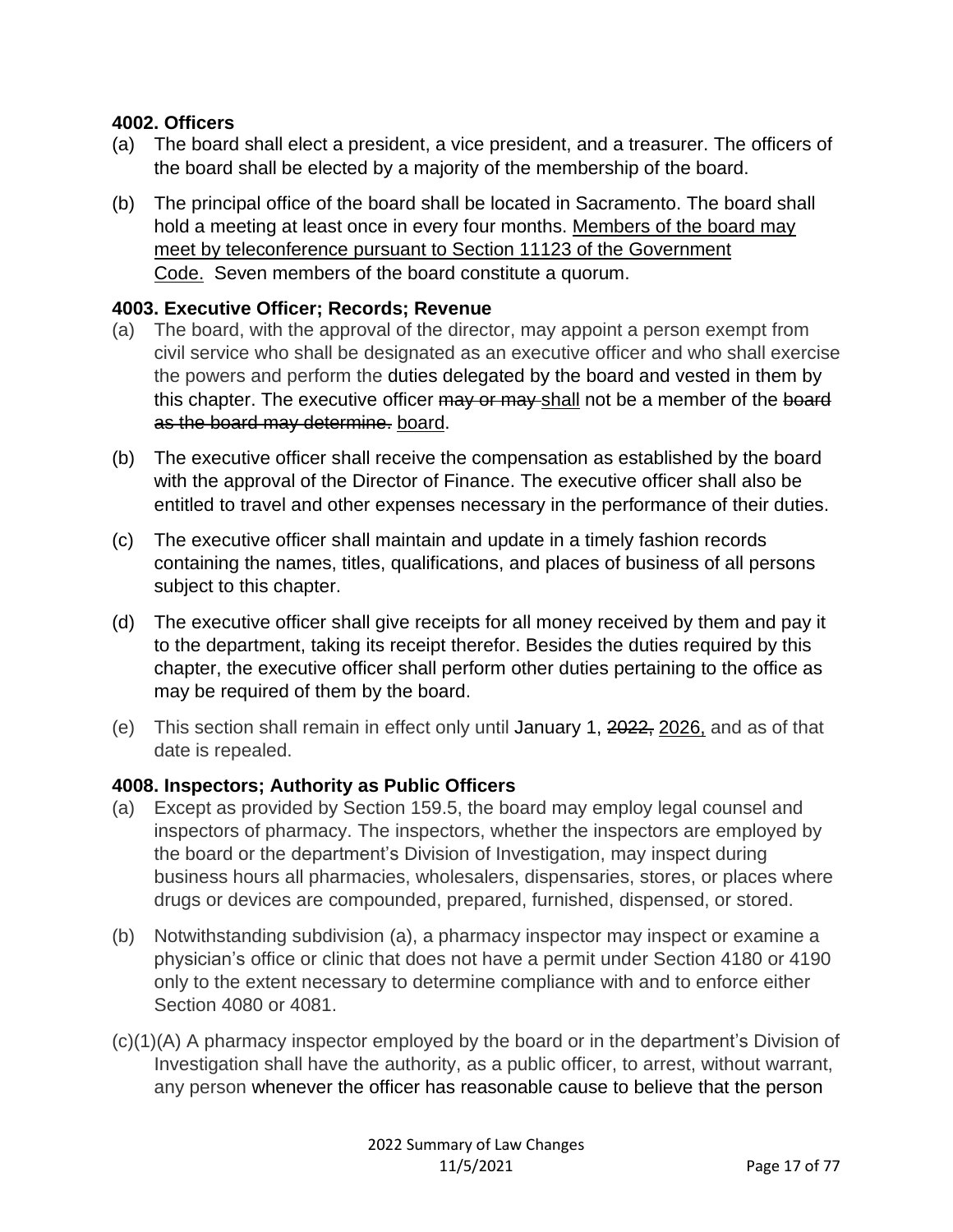to be arrested has, in his or her the officer's presence, violated a provision of this chapter or of Division 10 (commencing with Section 11000) of the Health and Safety Code.

- (B) If the violation is a felony, or if the arresting officer has reasonable cause to believe that the person to be arrested has violated any provision that is declared to be a felony, although no felony has in fact been committed, he or she the arresting officer may make an arrest although the violation or suspected violation did not occur in his or her their presence.
- (2) In any case in which an arrest authorized by this subdivision is made for an offense declared to be a misdemeanor, and the person arrested does not demand to be taken before a magistrate, the arresting inspector may, instead of taking the person before a magistrate, follow the procedure prescribed by Chapter 5C (commencing with Section 853.5) of Title 3 of Part 2 of the Penal Code. That chapter shall thereafter apply with reference to any proceeding based upon the issuance of a citation pursuant to this authority.
- (d) There shall be no civil liability on the part of, and no cause of action shall arise against, a person, acting pursuant to subdivision (a) within the scope of his or her that person's authority, for false arrest or false imprisonment arising out of an arrest that is lawful, or that the arresting officer, at the time of the arrest, had reasonable cause to believe was lawful. An inspector shall not be deemed an aggressor or lose his or her their right to self-defense by the use of reasonable force to effect the arrest, to prevent escape, or to overcome resistance.
- (e) Any inspector may serve all processes and notices throughout the state.
- (f) A pharmacy inspector employed by the board may enter a facility licensed pursuant to subdivision (c) or (d) of Section 1250 of the Health and Safety Code to inspect an automated drug delivery system operated pursuant to Section 4119.
- (g) A pharmacy inspector employed by the board may enter the location, or proposed location, of an automated drug delivery system to inspect that automated drug delivery system or proposed location pursuant to Article 25 (commencing with Section 4427).
- (h) This section shall become operative on July 1, 2019.

# **4013. Board-Licensed Facilities to Join E-Mail Notification List**

- (a) Any facility licensed by the board shall join the board's email notification list within 60 days of obtaining a license or at the time of license renewal.
- (b) Any facility licensed by the board shall update its email address with the board's email notification list within 30 days of a change in the facility's email address.

(c) An owner of two or more facilities licensed by the board may comply with subdivisions (a) and (b) by subscribing a single email address to the board's email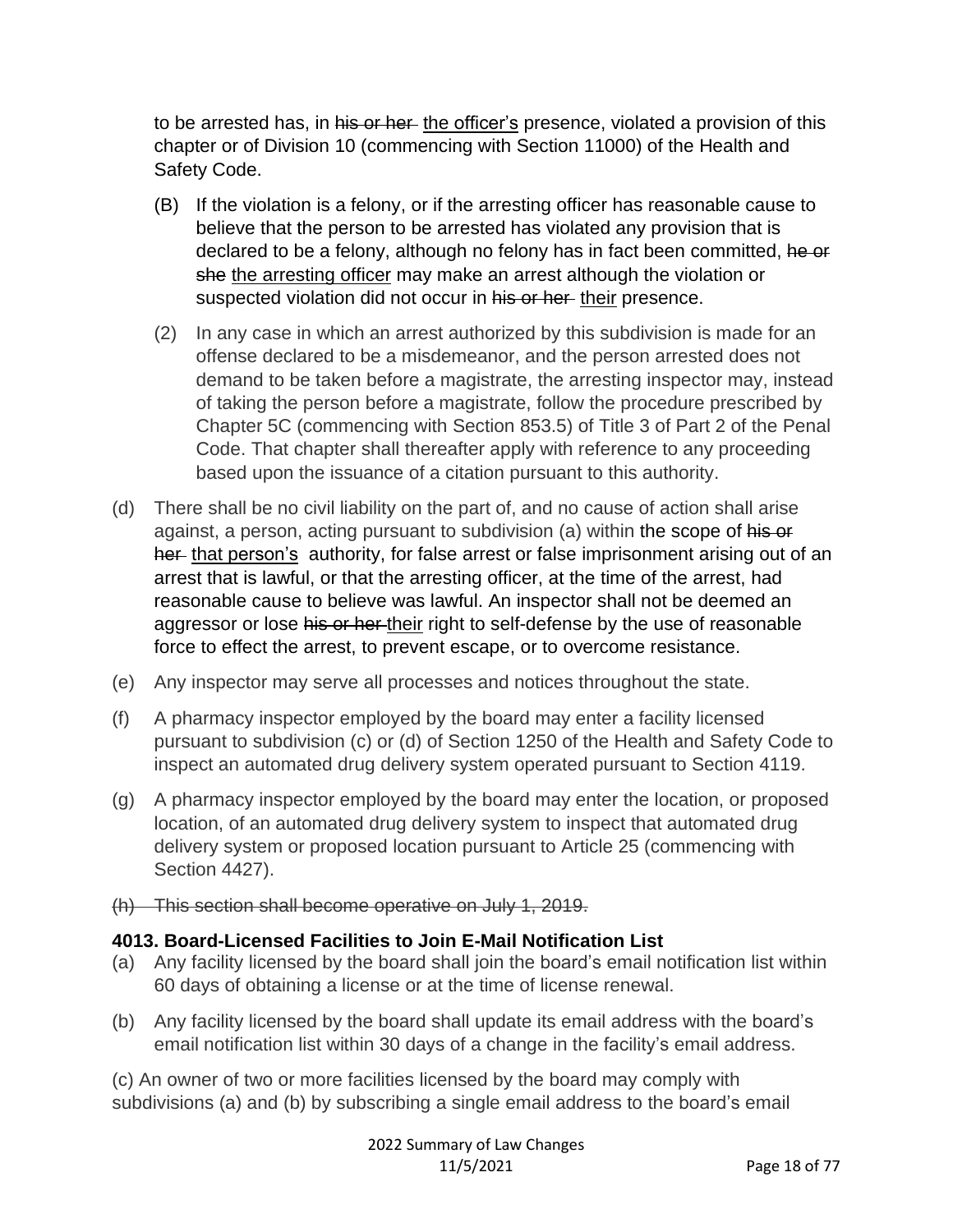notification list, where the owner maintains an electronic notice system within all of its licensed facilities that, upon receipt of an email notification from the board, immediately transmits electronic notice of the same notification to all of its licensed facilities. If an owner chooses to comply with this section by using such an electronic notice system, the owner shall register the electronic notice system with the board by July 1, 2011, or within 60 days of initial licensure, whichever is later, licensure informing the board of the single email address to be utilized by the owner, describing the electronic notice system, and listing all facilities to which immediate notice will be provided. The owner shall update its email address with the board's email notification list within 30 days of any change in the owner's email address.

- (d)(1) Each pharmacist, intern pharmacist, pharmacy technician, designated representative, and designated representative-3PL licensed in this state shall join the board's email notification list within 60 days of obtaining a license or at the time of license renewal.
	- (2) Each pharmacist, intern pharmacist, pharmacy technician, designated representative, and designated representative-3PL licensed in this state shall update his or her their email address with the board's email notification list within 30 days of a change in the licensee's email address.
	- (3) The email address provided by a licensee shall not be posted on the board's online license verification system.
	- (4) The board shall, with each renewal application, remind licensees of their obligation to report and keep current their email address with the board's email notification list.

(5) This subdivision shall become operative on July 1, 2017.

#### **4017.3. Automated Drug Delivery System; Automated Unit Dose System; Automated Patient Dispensing System**

- (a) An "automated drug delivery system" (ADDS) means a mechanical system that performs operations or activities, other than compounding or administration, relative to the storage, dispensing, or distribution of drugs. An ADDS shall collect, control, and maintain all transaction information to accurately track the movement of drugs into and out of the system for security, accuracy, and accountability.
- (b) An "automated unit dose system" (AUDS) is an ADDS for storage and retrieval of unit doses of drugs for administration to patients by persons authorized to perform these functions.
- (c) An "automated patient dispensing system" (APDS) is an ADDS for storage and dispensing of prescribed drugs directly to patients pursuant to prior authorization by a pharmacist.
- (d) This section shall become operative on July 1, 2019.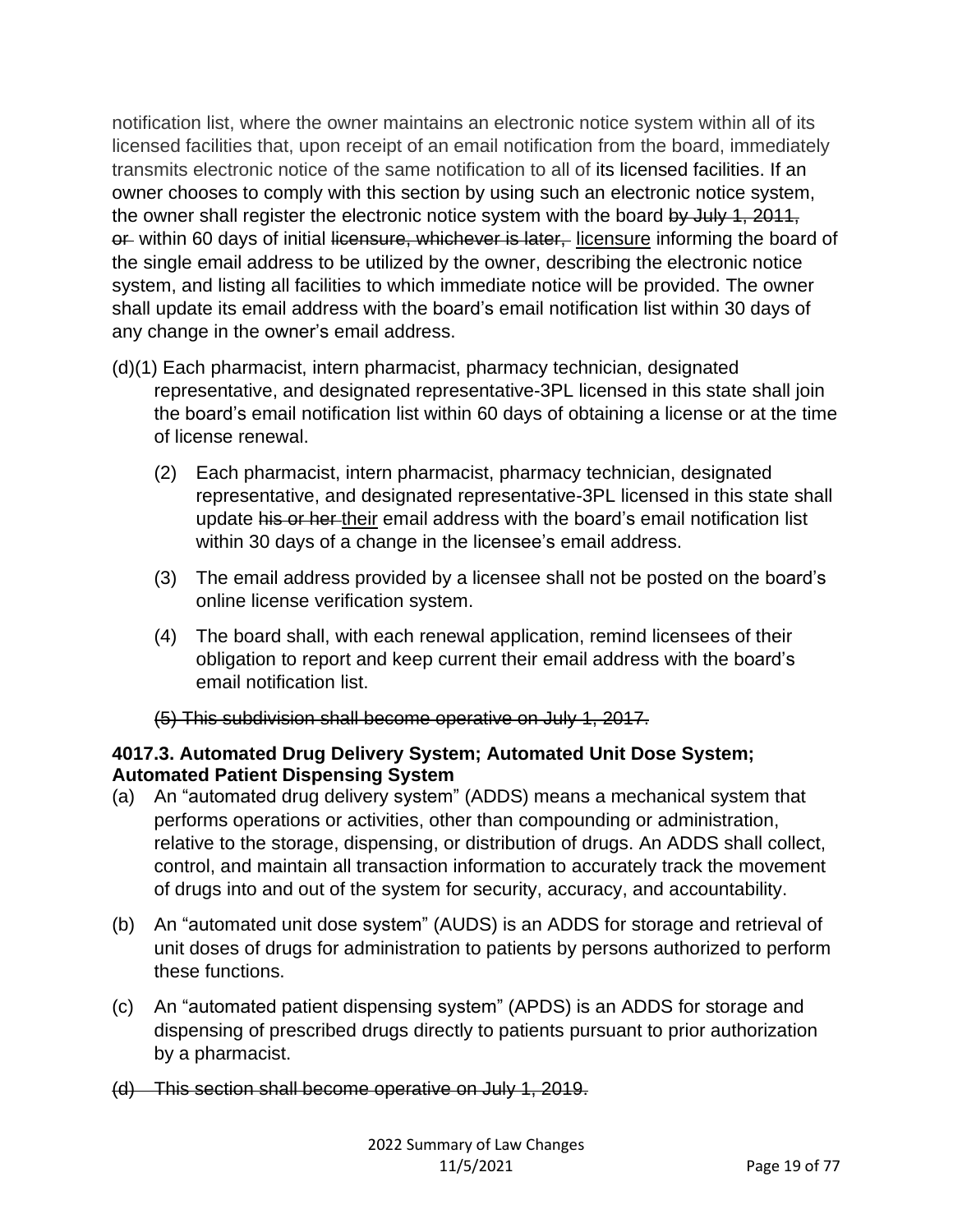#### **4022.5. Designated Representative; Designated Representative in-Charge**

- (a) "Designated representative" means an individual to whom a license has been granted pursuant to Section 4053. A pharmacist fulfilling the duties of Section 4053 shall not be required to obtain a license as a designated representative.
- (b) "Designated representative-in-charge" means a designated representative or designated representative-reverse distributor, or a pharmacist licensed in the home state proposed by a wholesaler or veterinary food-animal drug retailer and approved by the board as the supervisor or manager responsible for ensuring the wholesaler's or veterinary food-animal drug retailer's compliance with all state and federal laws and regulations pertaining to practice in the applicable license category.

#### **4022.7. Designated Representative-3PL; Responsible Manager**

- (a) "Designated representative-3PL" means an individual to whom a license has been granted pursuant to Section 4053.1. A pharmacist fulfilling the duties of Section 4053.1 shall not be required to obtain a license as a designated representative-3PL.
- (b) "Responsible manager" means a designated representative-3PL selected by a third-party logistics provider and approved by the board as responsible for ensuring compliance of the licensed place of business with state and federal laws with respect to dangerous drugs and dangerous devices received by, stored in, or shipped from the licensed place of business of the third-party logistics provider.

#### **4039. Physician; Other Practitioners Defined**

"Physicians," "dentists," "optometrists," "pharmacists," "podiatrists," "doctors of podiatric medicine," "veterinarians," "veterinary surgeons," "registered nurses," "naturopathic doctors," and "physician's "physician assistants" are persons authorized by a currently valid and unrevoked license to practice their respective professions in this state. "Physician" means and includes any person holding a valid and unrevoked physician's and surgeon's certificate or certificate to practice medicine and surgery, issued by the Medical Board of California or the Osteopathic Medical Board of California, and includes an unlicensed person lawfully practicing medicine pursuant to Section 2065, when acting within the scope of that section.

#### **4040. Prescription; Content Requirements**

- (a) "Prescription" means an oral, written, or electronic transmission order that is both of the following:
	- (1) Given individually for the person or persons for whom ordered that includes all of the following:
		- (A) The name or names and address of the patient or patients.
		- (B) The name and quantity of the drug or device prescribed and the directions for use.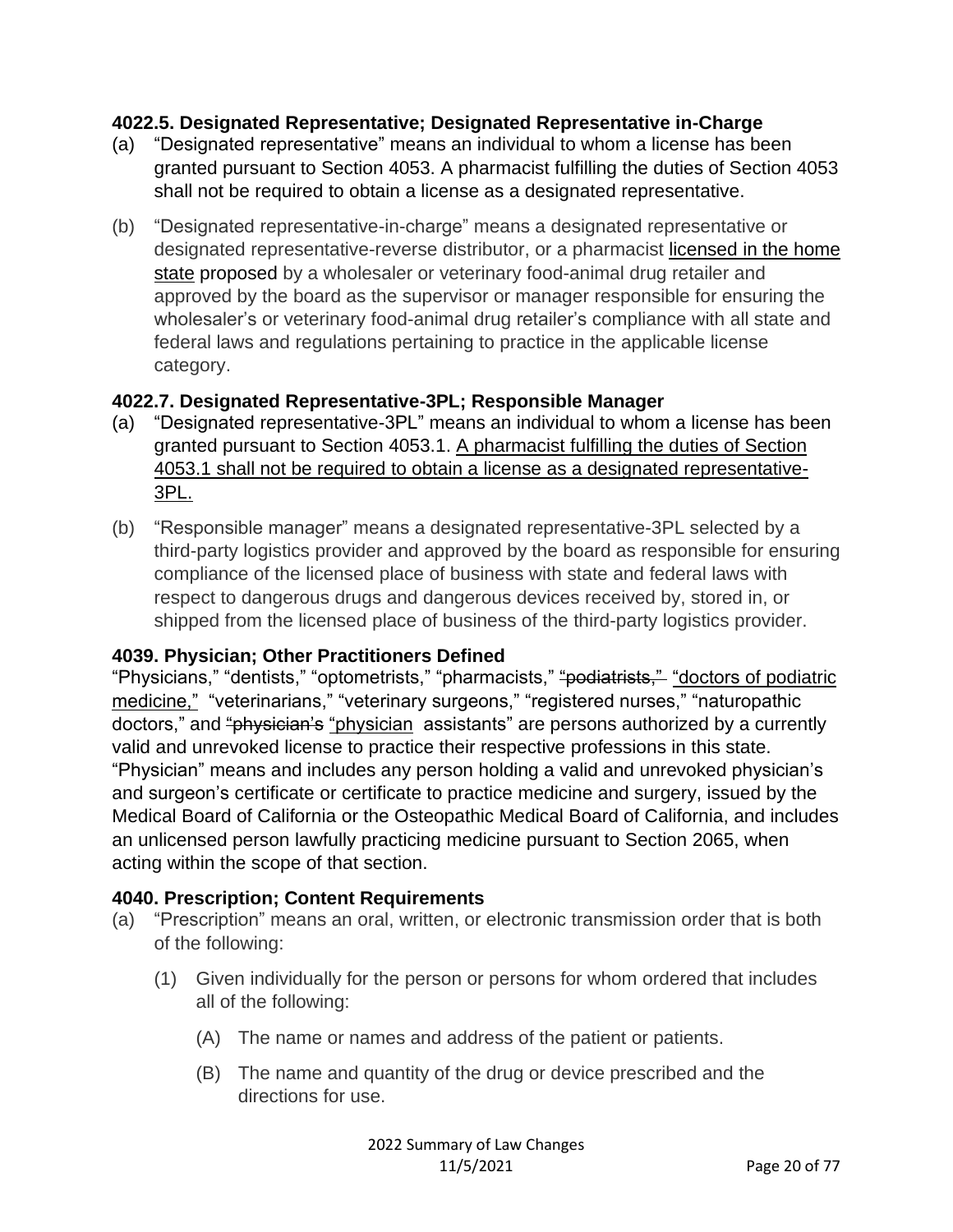- (C) The date of issue.
- (D) Either rubber stamped, typed, or printed by hand or typeset, the name, address, and telephone number of the prescriber, his or her the prescriber's license classification, and his or her the prescriber's federal registry number, if a controlled substance is prescribed.
- (E) A legible, clear notice of the condition or purpose for which the drug is being prescribed, if requested by the patient or patients.
- (F) If in writing, signed by the prescriber issuing the order, or the certified nurse-midwife, nurse practitioner, physician assistant, or naturopathic doctor who issues a drug order pursuant to Section 2746.51, 2836.1, 3502.1, or 3640.5, respectively, or the pharmacist who issues a drug order pursuant to Section 4052.1, 4052.2, or 4052.6.
- (2) Issued by a physician, dentist, optometrist, podiatrist, doctor of podiatric medicine, veterinarian, or naturopathic doctor pursuant to Section 3640.7 or, if a drug order is issued pursuant to Section 2746.51, 2836.1, 3502.1, or 3460.5, by a certified nurse-midwife, nurse practitioner, physician assistant, or naturopathic doctor licensed in this state, or pursuant to Section 4052.1, 4052.2, or 4052.6 by a pharmacist licensed in this state.
- (b) Notwithstanding subdivision (a), a written order of the prescriber for a dangerous drug, except for any Schedule II controlled substance, that contains at least the name and signature of the prescriber, the name and address of the patient in a manner consistent with paragraph (2) of subdivision (a) of Section 11164 of the Health and Safety Code, the name and quantity of the drug prescribed, directions for use, and the date of issue may be treated as a prescription by the dispensing pharmacist as long as any additional information required by subdivision (a) is readily retrievable in the pharmacy. In the event of a conflict between this subdivision and Section 11164 of the Health and Safety Code, Section 11164 of the Health and Safety Code shall prevail.
- (c) "Electronic transmission prescription" includes both image and data prescriptions. "Electronic image transmission prescription" means any prescription order for which a facsimile of the order is received by a pharmacy from a licensed prescriber. "Electronic data transmission prescription" means any prescription order, other than an electronic image transmission prescription, that is electronically transmitted from a licensed prescriber to a pharmacy.
- (d) The use of commonly used abbreviations shall not invalidate an otherwise valid prescription.
- (e) Nothing in the amendments made to this section (formerly Section 4036) at the 1969 Regular Session of the Legislature shall be construed as expanding or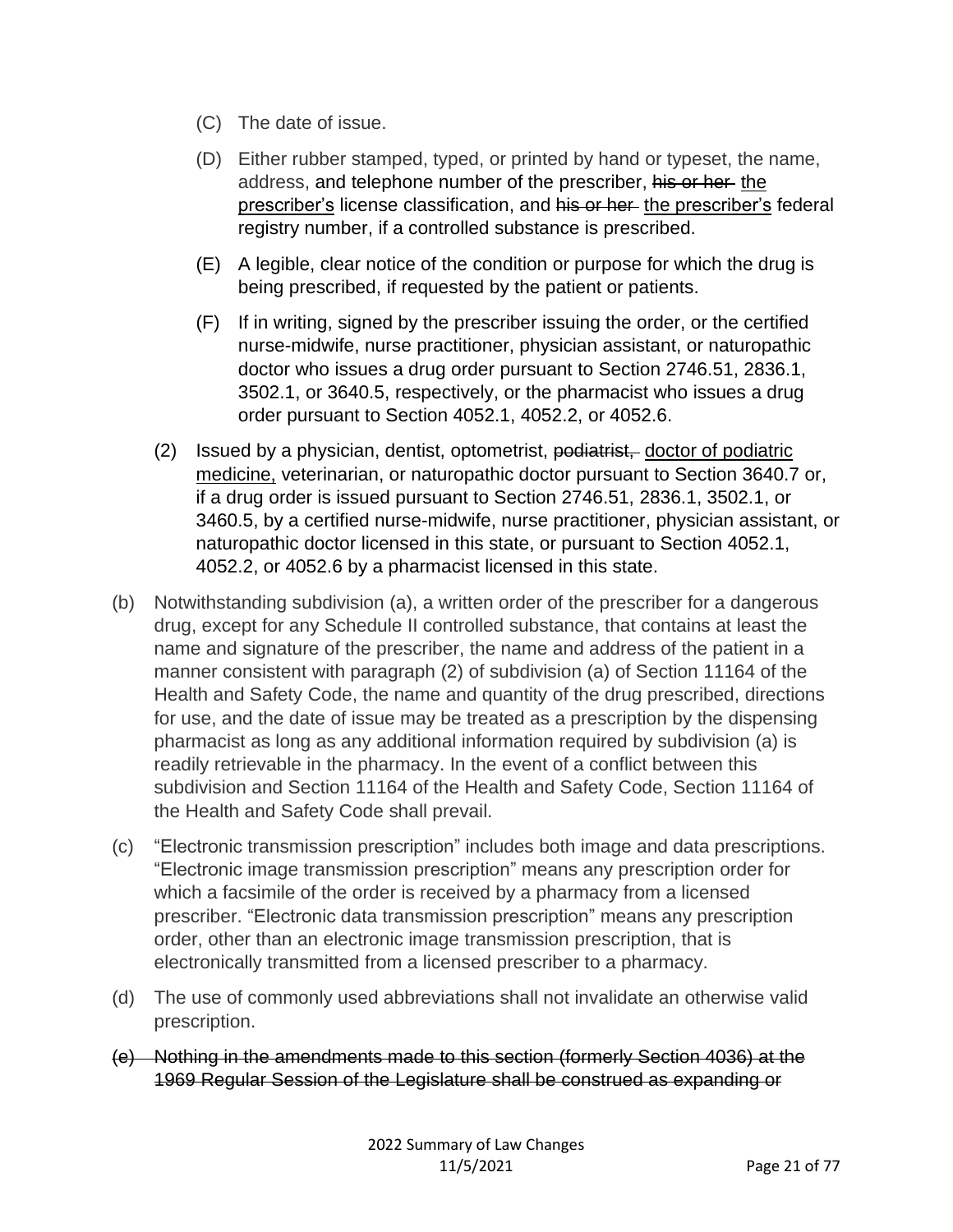limiting the right that a chiropractor, while acting within the scope of his or her license, may have to prescribe a device.

#### **4052. Furnishing to Prescriber; Permitted Pharmacist Procedures**

- (a) Notwithstanding any other law, a pharmacist  $\frac{m}{m}$  may do all of the following:
	- (1) Furnish a reasonable quantity of compounded drug product to a prescriber for office use by the prescriber.
	- (2) Transmit a valid prescription to another pharmacist.
	- (3) Administer drugs and biological products that have been ordered by a prescriber.
	- (4) Perform procedures or functions in a licensed health care facility as authorized by Section 4052.1.
	- (5) Perform procedures or functions as part of the care provided by a health care facility, a licensed home health agency, a licensed clinic in which there is a physician oversight, a provider who contracts with a licensed health care service plan with regard to the care or services provided to the enrollees of that health care service plan, or a physician, as authorized by Section 4052.2.
	- (6) Perform procedures or functions as authorized by Section 4052.6.
	- (7) Manufacture, measure, fit to the patient, or sell and repair dangerous devices, or furnish instructions to the patient or the patient's representative concerning the use of those devices.
	- (8) Provide consultation, training, and education to patients about drug therapy, disease management, and disease prevention.
	- (9) Provide professional information, including clinical or pharmacological information, advice, or consultation to other health care professionals, and participate in multidisciplinary review of patient progress, including appropriate access to medical records.
	- (10) Furnish the medications described in subparagraph (A) in accordance with subparagraph (B):
		- (A)(i) Emergency contraception drug therapy and self-administered hormonal contraceptives, as authorized by Section 4052.3.
			- (ii) Nicotine replacement products, as authorized by Section 4052.9.
			- (iii) Prescription medications not requiring a diagnosis that are recommended by the federal Centers for Disease Control and Prevention for individuals traveling outside of the United States.
			- (iv) HIV preexposure prophylaxis, as authorized by Section 4052.02.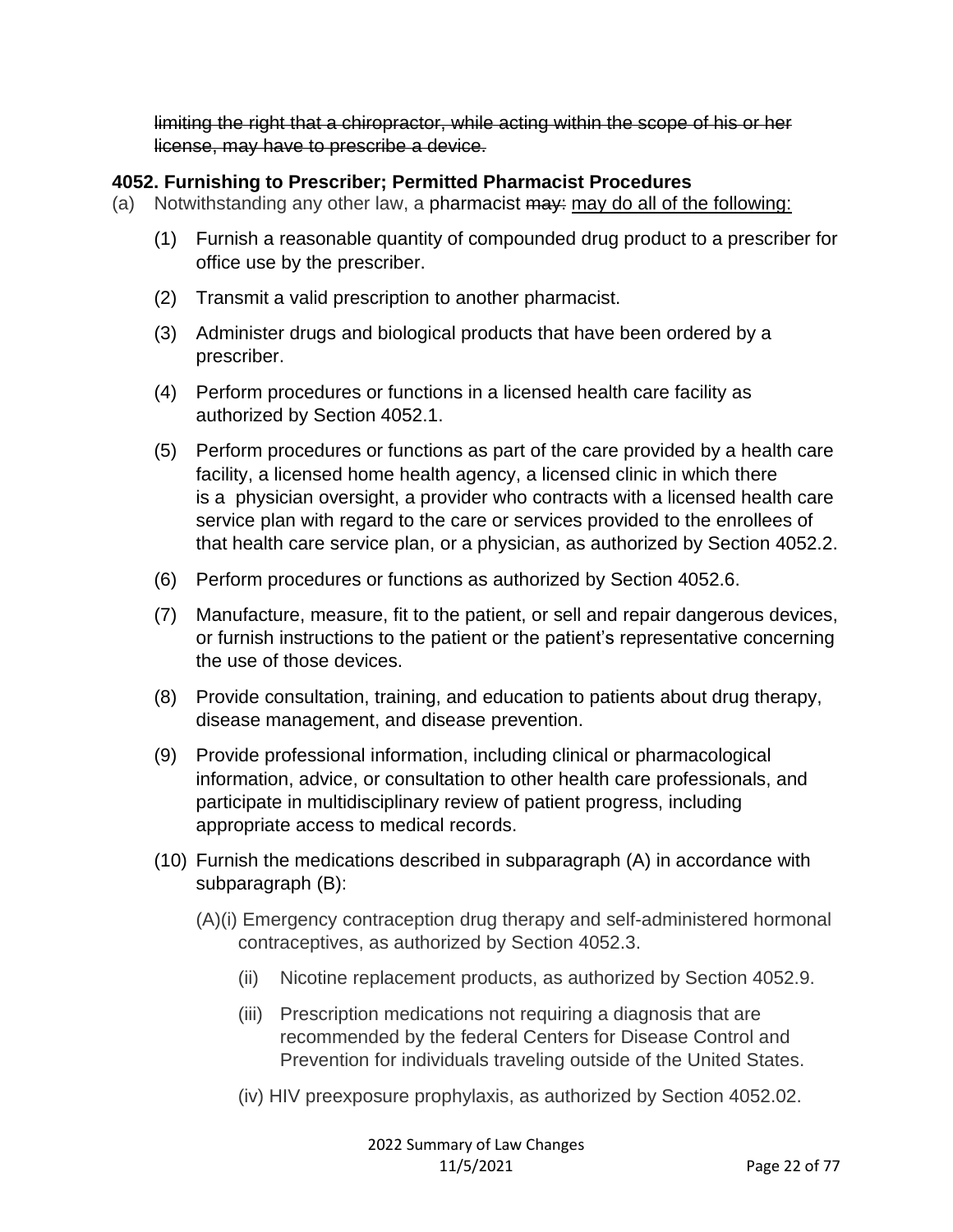- (v) HIV postexposure prophylaxis, as authorized by Section 4052.03.
- (B) The pharmacist shall notify the patient's primary care provider of any drugs or devices furnished to the patient, or enter the appropriate information in a patient record system shared with the primary care provider, as permitted by that primary care provider. If the patient does not have a primary care provider, the pharmacist shall provide the patient with a written record of the drugs or devices furnished and advise the patient to consult a physician of the patient's choice.
- (11) Administer immunizations pursuant to a protocol with a prescriber.
- (12) Order and interpret tests for the purpose of monitoring and managing the efficacy and toxicity of drug therapies. A pharmacist who orders and interprets tests pursuant to this paragraph shall ensure that the ordering of those tests is done in coordination with the patient's primary care provider or diagnosing prescriber, as appropriate, including promptly transmitting written notification to the patient's diagnosing prescriber or entering the appropriate information in a patient record system shared with the prescriber, when available and as permitted by that prescriber.
- (13) Initiate, adjust, or discontinue drug therapy for a patient under a collaborative practice agreement with any health care provider with prescriptive authority. The collaborative practice agreement may be between a single or multiple pharmacists and a single or multiple health care providers with prescriptive authority.
- (14) Provide medication-assisted treatment pursuant to a state protocol, to the extent authorized by federal law.
- (b) A pharmacist who is authorized to issue an order to initiate or adjust a controlled substance therapy pursuant to this section shall personally register with the federal Drug Enforcement Administration.
- (c) This section does not affect the applicable requirements of law relating to either of the following:
	- (1) Maintaining the confidentiality of medical records.
	- (2) The licensing of a health care facility.

#### **4052.4. Skin Puncture by Pharmacist; Conditions Permitting**

(a) Notwithstanding Section 2038 or any other provision of law, a pharmacist may perform skin puncture in the course of performing routine patient assessment procedures or in the course of performing any procedure authorized under Section 1206.5 or 1206.6. For purposes of this section, "routine patient assessment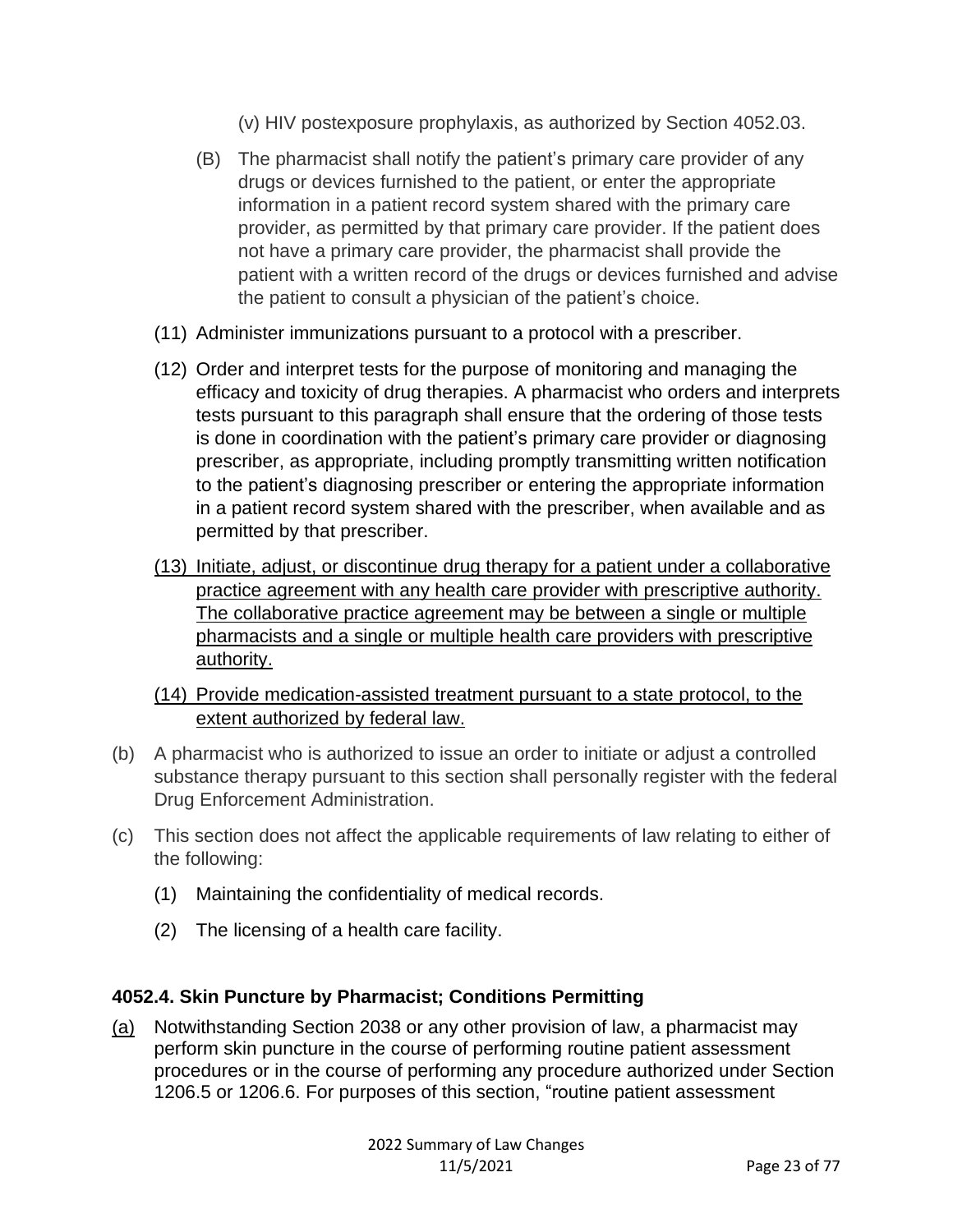procedures" means: (a) procedures that a patient could, with or without a prescription, perform for himself themselves*,* or herself, or (b) clinical laboratory tests that are classified as waived pursuant to the federal Clinical Laboratory Improvement Amendments of 1988 (42 U.S.C. Sec. 263a) and the regulations adopted thereunder by the federal Health Care Financing Administration, as authorized by paragraph (11) of subdivision (a) of Section 1206.5 or Section 1206.6. A pharmacist performing these functions shall report the results obtained from a test to the patient and any physician designated by the patient. Any pharmacist who performs the service authorized by this section shall not be in violation of Section 2052.

- (b) A pharmacist may perform any aspect of any FDA-approved or -authorized test that is classified as waived pursuant to the federal Clinical Laboratory Improvement Amendments of 1988 (42 U.S.C. Sec. 263a) and the regulations adopted thereunder by the federal Health Care Financing Administration, under all of the following conditions:
	- (1) The test meets the criteria in subparagraph (A) or (B) and does not require the use of specimens collected by vaginal swab, venipuncture, or the collection of seminal fluid.
		- (A) The test is used to detect or screen for any of the following illnesses, conditions, or diseases:
			- (i) SARS-CoV-2 or other respiratory illness, condition or disease.

(ii) Mononucleosis.

(iii) Sexually transmitted infection.

(iv) Strep throat.

(v) Anemia.

(vi) Cardiovasular health.

(vii) Conjunctivitis.

(viii) Urinary tract infection.

(ix) Liver and kidney function or infection.

(x) Thyroid function.

(xi) Substance use disorder.

(xii) Diabetes.

(B) Other tests classified as waived under the federal Clinical Laboratory Improvement Amendments of 1988 (42 U.S.C. Sec. 263a) and the regulations adopted thereunder by the federal Health Care Financing Administration and approved by the board by regulation, in conjunction with the Medical Board of California and Laboratory Field Services in the State Department of Public Health.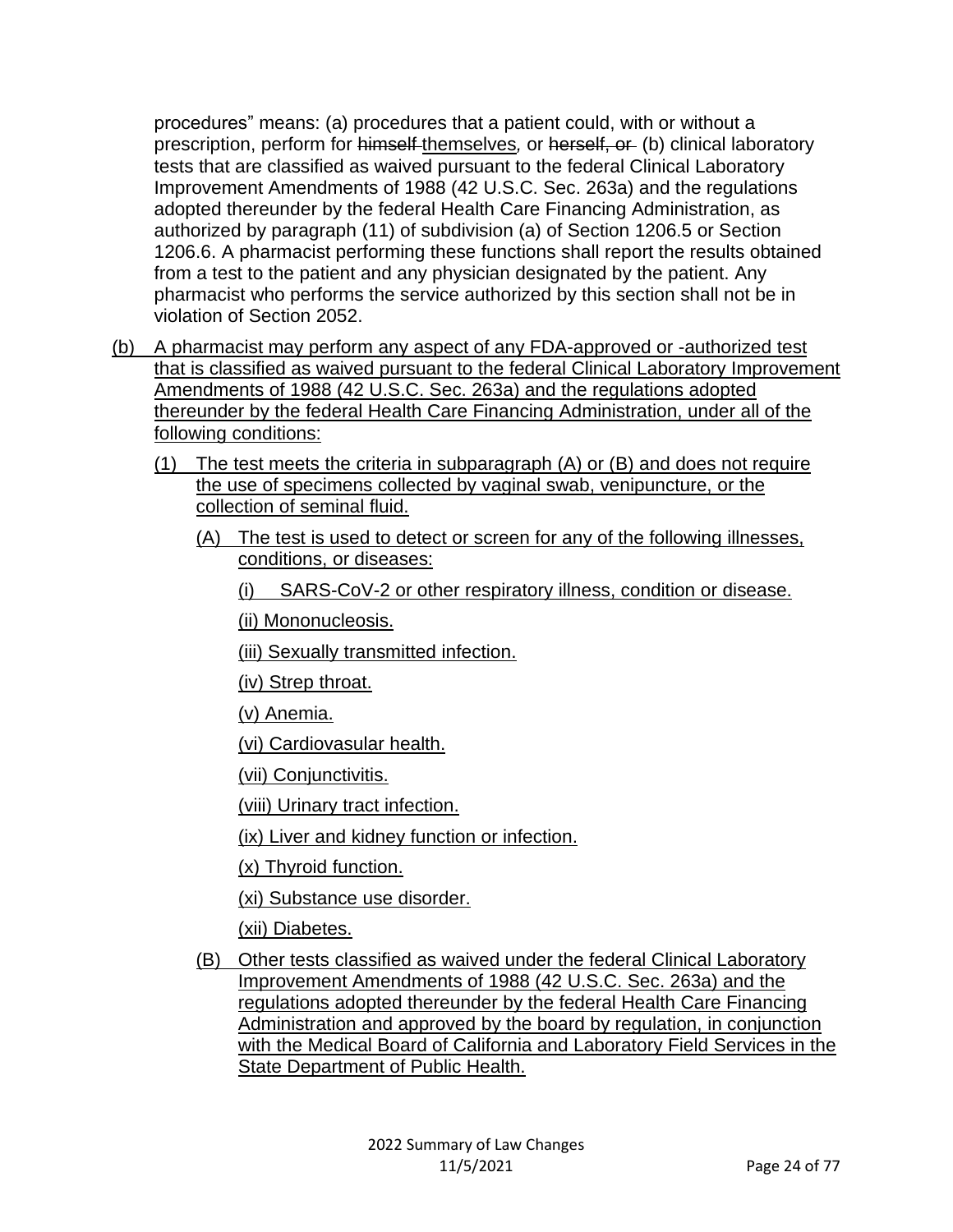- (2) The pharmacist completes the testing in a pharmacy laboratory that is appropriately licensed in California as a laboratory pursuant to Section 1265, unless otherwise authorized in law.
- (3) The pharmacist has completed necessary training as specified in the pharmacy's policies and procedures maintained pursuant to subdivision (b) of Section 4119.10, and that allows the pharmacist to demonstrate sufficient knowledge of the illness, condition, or disease being tested, as applicable.

# **4052.6. Advanced Practice Pharmacist; Permitted Procedures**

- (a) A pharmacist recognized by the board as an advanced practice pharmacist may do all of the following:
	- (1) Perform patient assessments.
	- (2) Order and interpret drug therapy-related tests.
	- (3) Refer patients to other health care providers.
	- (4) Participate in the evaluation and management of diseases and health conditions in collaboration with other health care providers.
	- (5) Initiate, adjust, or discontinue drug therapy in the manner specified in paragraph (4) of subdivision (a) of Section 4052.2. therapy.
- (b) A pharmacist who adjusts or discontinues drug therapy shall promptly transmit written notification to the patient's diagnosing prescriber or enter the appropriate information in a patient record system shared with the prescriber, as permitted by that prescriber. A pharmacist who initiates drug therapy shall promptly transmit written notification to, or enter the appropriate information into, a patient record system shared with the patient's primary care provider or diagnosing provider, as permitted by that provider.
- (c) This section shall not interfere with a physician's order to dispense a prescription drug as written, or other order of similar meaning.
- (d) Prior to initiating or adjusting a controlled substance therapy pursuant to this section, a pharmacist shall personally register with the federal Drug Enforcement Administration.
- (e) A pharmacist who orders and interprets tests pursuant to paragraph (2) of subdivision (a) shall ensure that the ordering of those tests is done in coordination with the patient's primary care provider or diagnosing prescriber, as appropriate, including promptly transmitting written notification to the patient's diagnosing prescriber or entering the appropriate information in a patient record system shared with the prescriber, when available and as permitted by that prescriber.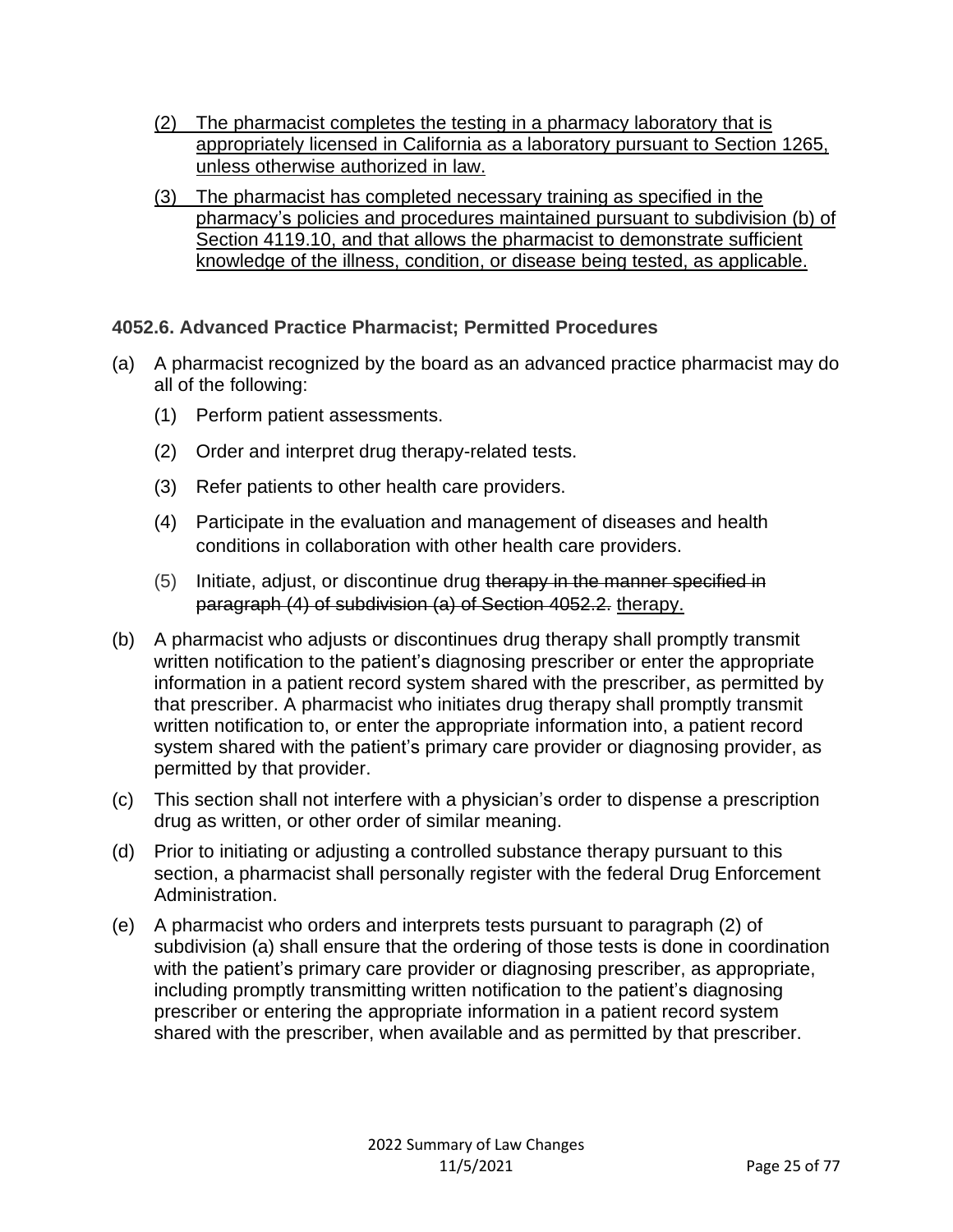#### **4052.8. Initiation and Administration of Vaccines; Requirements**

- (a) In addition to the authority provided in paragraph (11) of subdivision (a) of Section 4052, a pharmacist may independently initiate and administer any COVID-19 vaccines vaccine that has been approved or authorized by the federal Food and Drug Administration (FDA), or vaccines listed on the routine immunization schedules recommended by the and received a federal Advisory Committee on Immunization Practices (ACIP), in compliance with individual ACIP vaccine recommendations, and individual vaccine recommendation published by the federal Centers for Disease Control and Prevention (CDC) for persons three years of age and older.
- (b) In order to initiate and administer an immunization described in subdivision (a), a pharmacist shall do all of the following:
	- (1) Complete an immunization training program endorsed by the CDC or the Accreditation Council for Pharmacy Education that, at a minimum, includes hands-on injection technique, clinical evaluation of indications and contraindications of vaccines, and the recognition and treatment of emergency reactions to vaccines, and shall maintain that training.
	- (2) Be certified in basic life support.
	- (3) Comply with all state and federal recordkeeping and reporting requirements, including providing documentation to the patient's primary care provider and entering information in the appropriate immunization registry designated by the immunization branch of the State Department of Public Health.
- (c) A pharmacist administering immunizations pursuant to this section, or paragraph (11) of subdivision (a) of Section 4052, may also initiate and administer epinephrine or diphenhydramine by injection for the treatment of a severe allergic reaction.

#### **4053. Designated Representative to Supervise Wholesaler or Veterinary Food-Animal Drug Retailer**

- (a) Notwithstanding Section 4051, the board may issue a license as a designated representative to provide sufficient and qualified supervision in a wholesaler or veterinary food-animal drug retailer. The designated representative shall protect the public health and safety in the handling, storage, and shipment of dangerous drugs and dangerous devices in the wholesaler or veterinary food-animal drug retailer.
- (b) An individual who is at least 18 years of age may apply for a designated representative license. In order to obtain and maintain that license, the individual shall meet all of the following requirements:
	- $(1)$  He or she The individual shall be a high school graduate or graduate*,* possess a general education development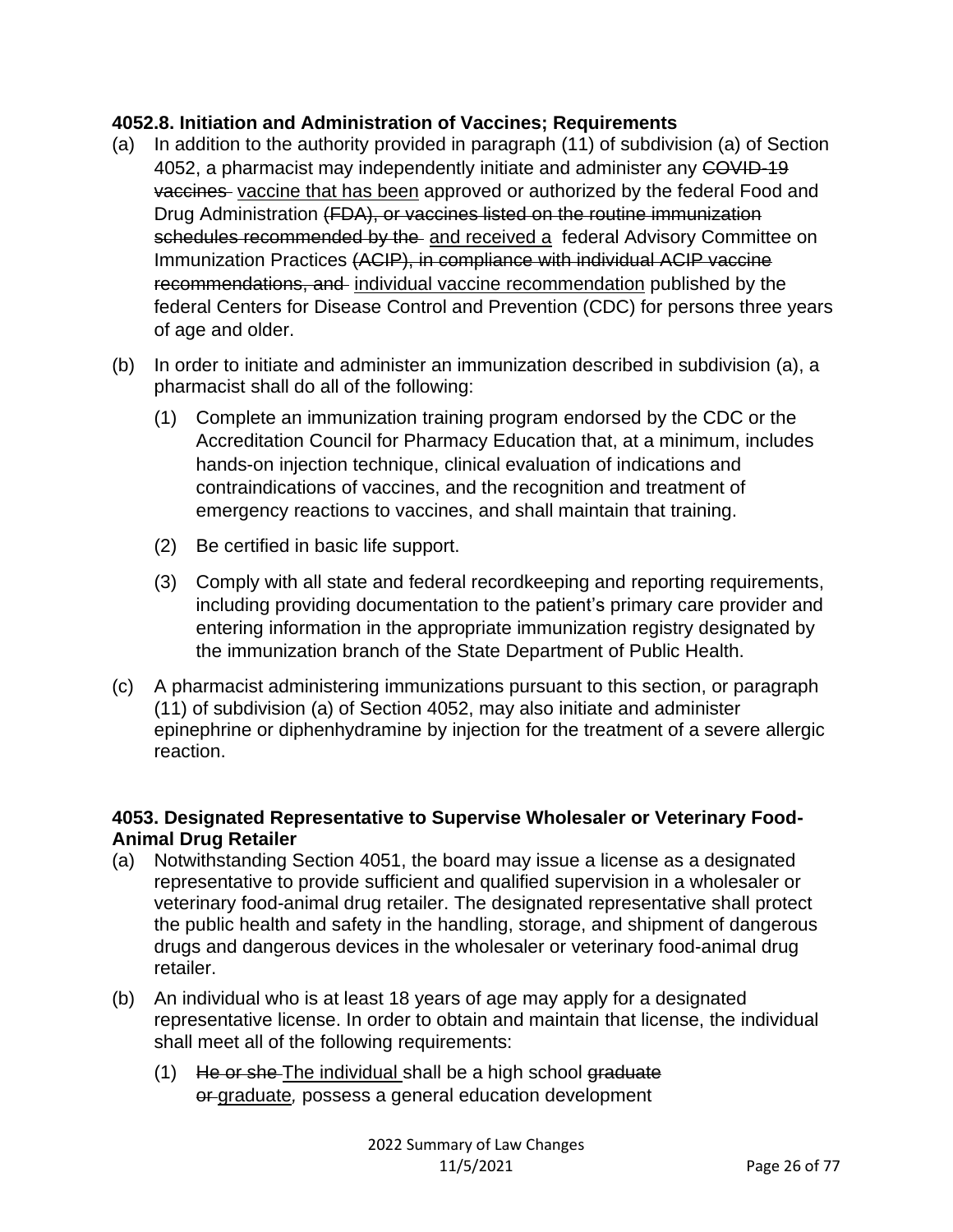certificate equivalent. equivalent, or have earned a degree from an accredited postsecondary institution.

- $(2)$  He or she The individual shall have a minimum of one year of paid work experience in a licensed pharmacy, or with a drug wholesaler, drug distributor, or drug manufacturer, in the past three years, related to the distribution or dispensing of dangerous drugs or dangerous devices or meet all of the prerequisites to take the examination required for licensure as a pharmacist by the board.
- (3) He or she The individual shall complete a training program approved by the board that, at a minimum, addresses each of the following subjects:
	- (A) Knowledge and understanding of California law and federal law relating to the distribution of dangerous drugs and dangerous devices.
	- (B) Knowledge and understanding of California law and federal law relating to the distribution of controlled substances.
	- (C) Knowledge and understanding of quality control systems.
	- (D) Knowledge and understanding of the United States Pharmacopoeia standards relating to the safe storage and handling of drugs.
	- (E) Knowledge and understanding of prescription terminology, abbreviations, dosages, and format.
- (4) The board may, by regulation, require training programs to include additional material.
- (5) The board may shall not issue a license as a designated representative until the applicant provides proof of completion of the required training to the board.
- (c) The veterinary food-animal drug retailer or wholesaler shall not operate without a pharmacist or a designated representative on its premises.
- (d) Only a pharmacist or a designated representative shall prepare and affix the label to veterinary food-animal drugs.
- (e) Section 4051 shall not apply to any laboratory licensed under Section 351 of Title III of the Public Health Service Act (Public Law 78-410).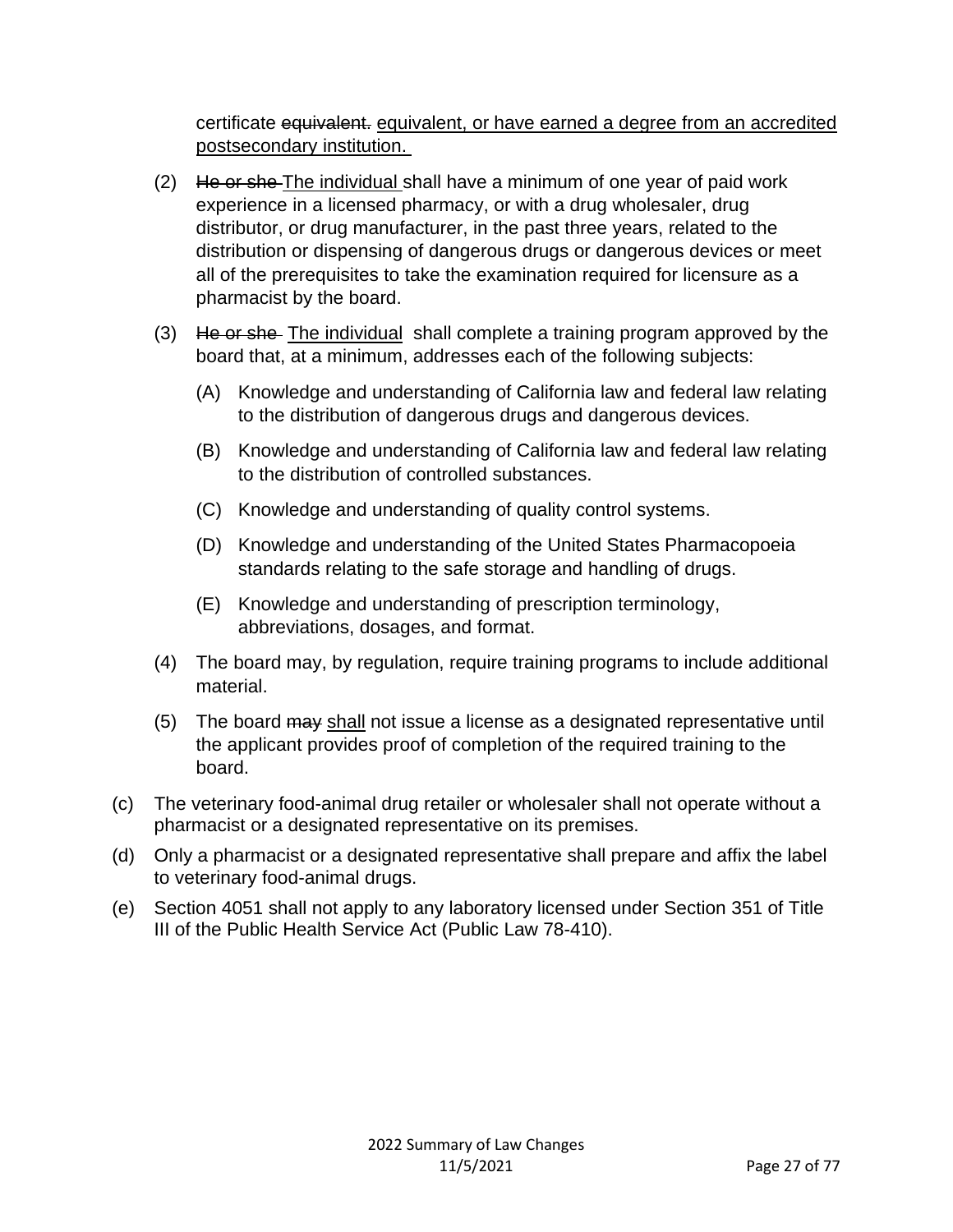#### **4053.1. Designated Representative-3PL to Supervise Third-Party Logistics Provider**

- (a) Notwithstanding Section 4051, the board may issue a license to a qualified individual as a designated representative-3PL to provide sufficient and qualified supervision of a third-party logistics provider's place of business. The designated representative-3PL shall protect the public health and safety in the handling, storage, warehousing, distribution, and shipment of dangerous drugs and dangerous devices in the third-party logistics provider's place of business.
- (b) An individual who is at least 18 years of age may apply for a designated representative-3PL license. In order to obtain and maintain that license, the individual shall meet all of the following requirements:
	- (1) He or she-The individual shall be a high school graduate or graduate, possess a general education development certificate equivalent. equivalent, or have earned a degree from an accredited postsecondary institution*.*
	- (2) He or she The individual shall meet one of the following requirements:
		- (A) Have a minimum of one year of paid work experience in the past three years with a third-party logistics provider.
		- (B) Have a minimum of one year of paid work experience in the past three years in a licensed pharmacy, or with a drug wholesaler, drug distributor, or drug manufacturer, performing duties related to the distribution or dispensing of dangerous drugs or dangerous devices.
		- (C) Meet all of the prerequisites to take the examination required for licensure as a pharmacist by the board.
	- $(3)(A)$ He or she The individual shall complete a training program approved by the board that, at a minimum, addresses each of the following subjects:
		- (i) Knowledge and understanding of California law and federal law relating to the distribution of dangerous drugs and dangerous devices.
		- (ii) Knowledge and understanding of California law and federal law relating to the distribution of controlled substances.
		- (iii) Knowledge and understanding of quality control systems.
		- (iv) Knowledge and understanding of the United States Pharmacopoeia or federal Food and Drug Administration standards relating to the safe storage, handling, and transport of dangerous drugs and dangerous devices.
		- (B) The board may, by regulation, require the training program required under this paragraph to include additional material.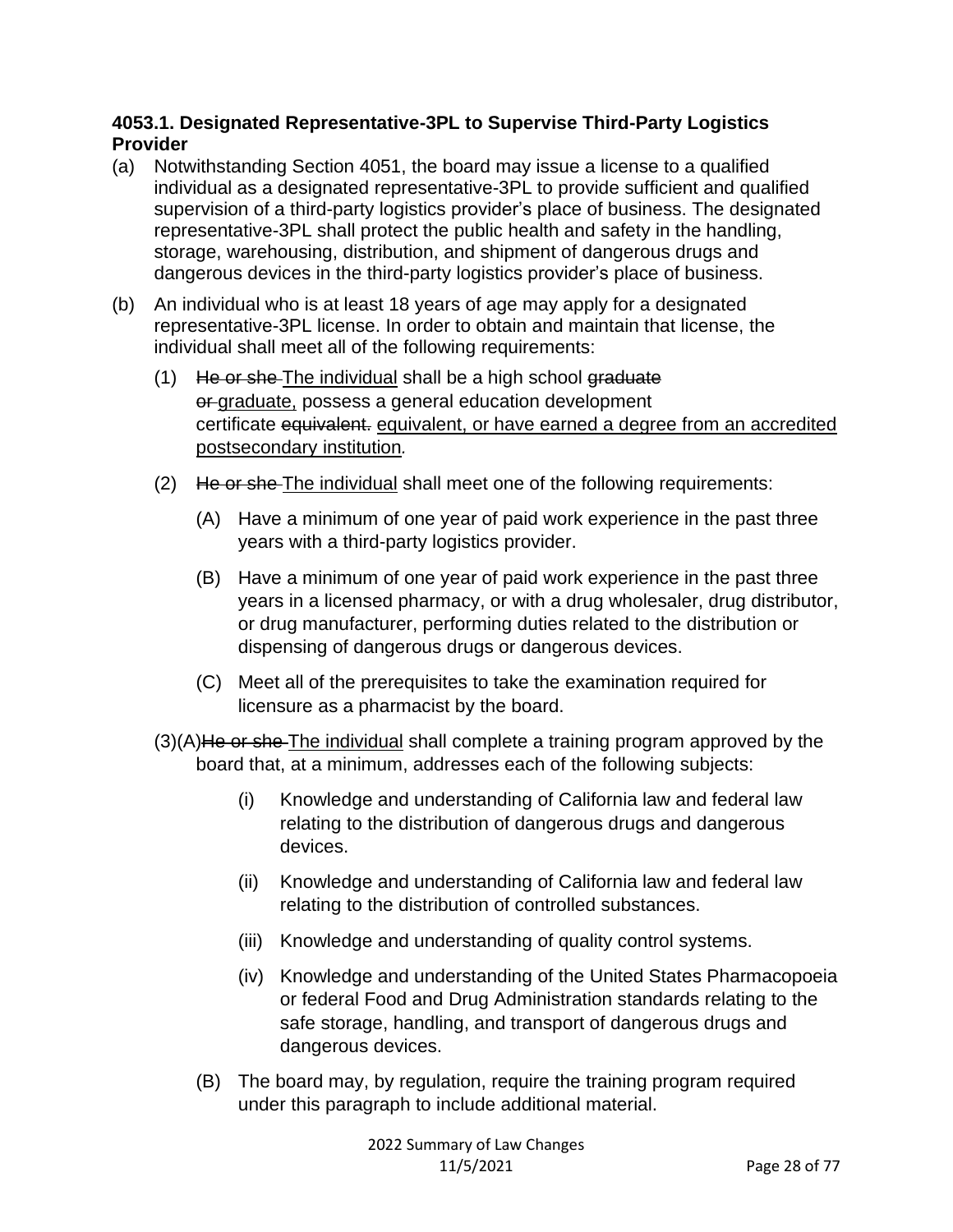- (C) The board shall not issue a license as a designated representative-3PL until the applicant provides proof of completion of the training required by this paragraph to the board.
- (c) A third-party logistics provider shall not operate without at least one designated representative-3PL present at each of its licensed places of business as required under Section 4160.

# **4053.2. Designated Representative-Reverse Distributor – Licensing; Requirements**

- (a) Notwithstanding Sections 4051 and 4053, the board may issue a designated representative-reverse distributor license to a qualified individual who shall provide sufficient and qualified supervision over a licensed wholesaler that only acts as a reverse distributor. The designated representative-reverse distributor shall protect the public health and safety in the handling, storage, warehousing, and destruction of outdated or nonsaleable dangerous drugs and dangerous devices.
- (b) An individual who is at least 18 years of age may apply for a designated representative-reverse distributor license. In order to obtain and maintain that license, the individual shall meet all of the following requirements:
	- (1) He or she-The individual shall be a high school graduate or graduate, possess a general education development certificate equivalent. equivalent, or have earned a degree from an accredited postsecondary institution*.*
	- (2) He or she The individual shall meet one of the following requirements:
		- (A) Have a minimum of one year of paid work experience in the past three years with a licensed wholesaler, third-party logistics provider, or pharmacy performing duties related to the distribution, dispensing, or destruction of dangerous drugs or dangerous devices.
		- (B) Have a minimum of one year of paid work experience in the destruction of outdated or nonsaleable dangerous drugs or dangerous devices pharmaceutical waste.
		- (C) Meet all of the prerequisites to take the examination required for licensure as a pharmacist by the board.
	- $(3)(A)$  He or she The individual shall complete a training program approved by the board that, at a minimum, addresses each of the following subjects:
		- (i) Knowledge and understanding of California law and federal law relating to the distribution of dangerous drugs and dangerous devices.
		- (ii) Knowledge and understanding of California law and federal law relating to the distribution of controlled substances.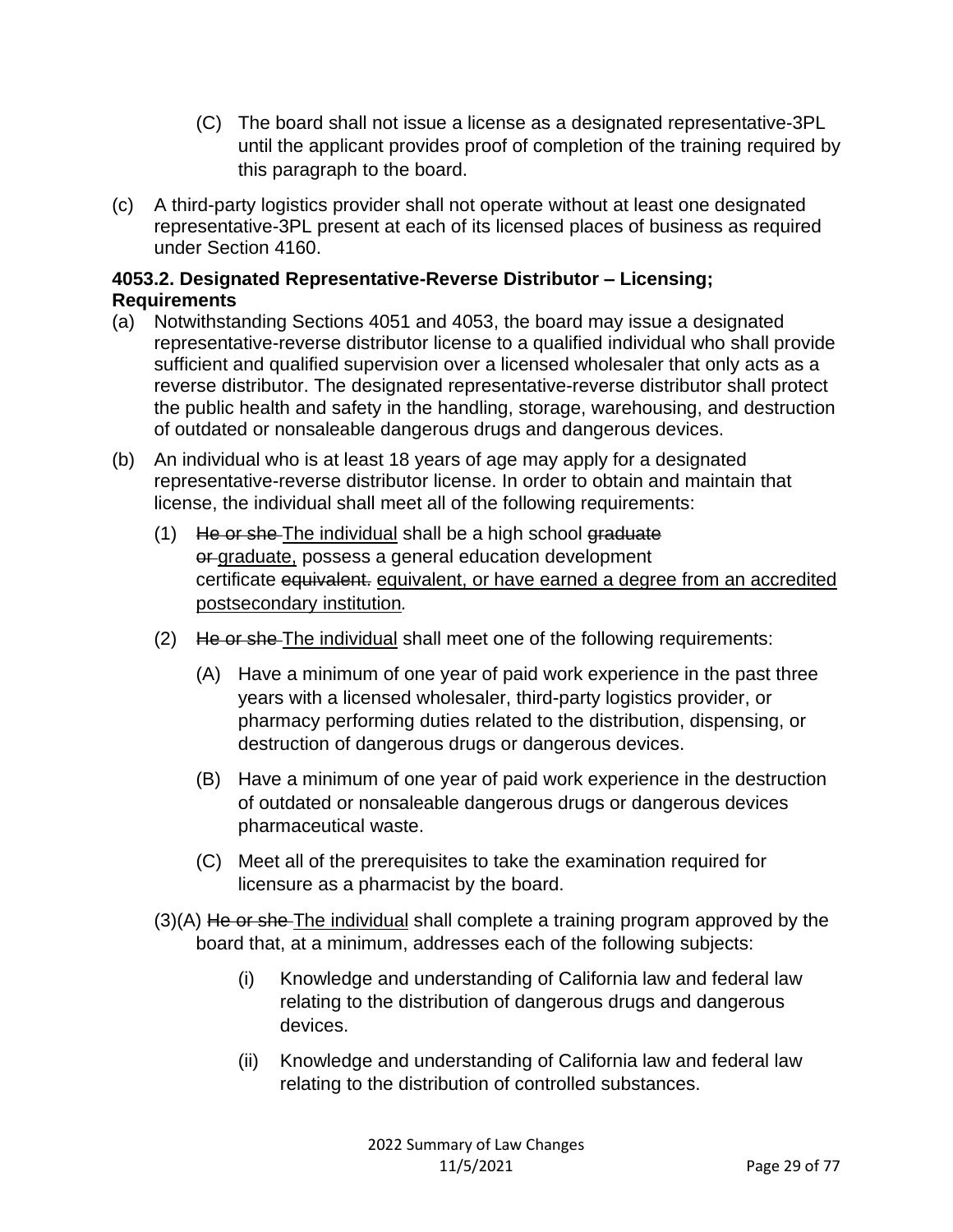- (iii) Knowledge and understanding of California law and federal law relating to the removal and destruction of dangerous drugs, dangerous devices, and pharmaceutical waste.
- (iv) Knowledge and understanding of the United States Pharmacopoeia or federal Food and Drug Administration standards relating to the safe storage, handling, and transport of dangerous drugs and dangerous devices.
- (B) The board may, by regulation, require the training program required under this paragraph to include additional material.
- (C) The board shall not issue a license as a designated representativereverse distributor until the applicant provides proof of completion of the training required by this paragraph to the board.
- (c) A reverse distributor shall not operate without at least one designated representative or designated representative-reverse distributor present at each of its licensed places of business as required under Section 4160.

# **4076. Prescription Container - Requirements for Labeling**

- (a) A pharmacist shall not dispense any a prescription except in a container that meets the requirements of state and federal law and is correctly labeled with all of the following:
	- (1) Except when the prescriber or the certified nurse-midwife who functions pursuant to a standardized procedure or protocol described in Section 2746.51, the nurse practitioner who functions pursuant to a standardized procedure described in Section 2836.1 or protocol, the physician assistant who functions pursuant to Section 3502.1, the naturopathic doctor who functions pursuant to a standardized procedure or protocol described in Section 3640.5, or the pharmacist who functions pursuant to a policy, procedure, or protocol pursuant to Section 4052.1, 4052.2, or 4052.6 orders otherwise, either the manufacturer's trade name of the drug or the generic name and the name of the manufacturer. Commonly used abbreviations may be used. Preparations containing two or more active ingredients may be identified by the manufacturer's trade name or the commonly used name or the principal active ingredients.
	- (2) The directions for the use of the drug.
	- (3) The name of the patient or patients.
	- (4) The name of the prescriber or, if applicable, the name of the certified nursemidwife who functions pursuant to a standardized procedure or protocol described in Section 2746.51, the nurse practitioner who functions pursuant to a standardized procedure described in Section 2836.1 or protocol, the physician assistant who functions pursuant to Section 3502.1, the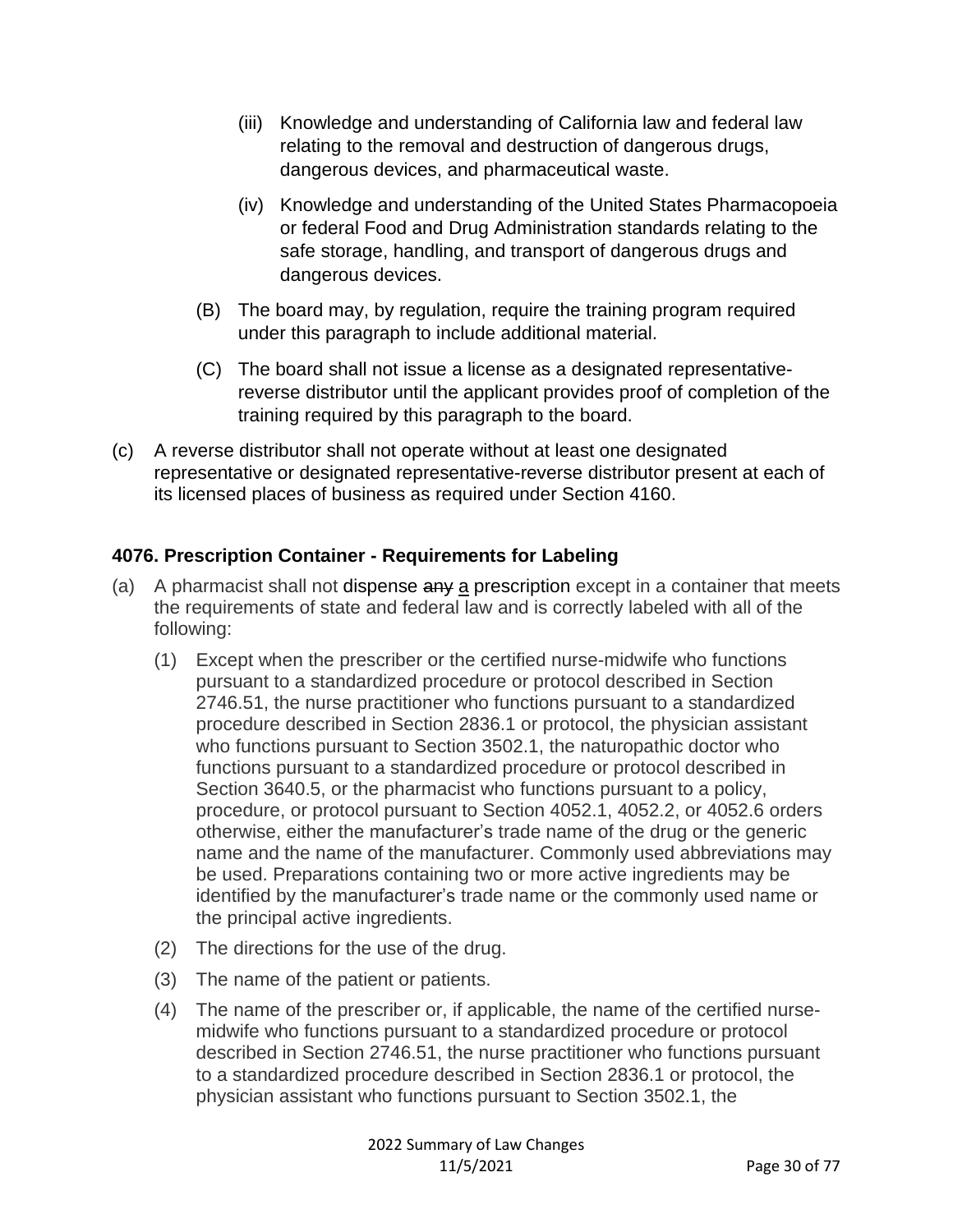naturopathic doctor who functions pursuant to a standardized procedure or protocol described in Section 3640.5, or the pharmacist who functions pursuant to a policy, procedure, or protocol pursuant to Section 4052.1, 4052.2, or 4052.6.

- (5) The date of issue.
- (6) The name and address of the pharmacy, and prescription number or other means of identifying the prescription.
- (7) The strength of the drug or drugs dispensed.
- (8) The quantity of the drug or drugs dispensed.
- (9) The expiration date of the effectiveness of the drug dispensed.
- (10) The condition or purpose for which the drug was prescribed if the condition or purpose is indicated on the prescription.
- (11)(A) Commencing January 1, 2006, the physical description of the dispensed medication, including its color, shape, and any identification code that appears on the tablets or capsules, except as follows:
	- (i) Prescriptions dispensed by a veterinarian.
	- (ii) An exemption from the requirements of this paragraph shall be granted to a new drug for the first 120 days that the drug is on the market and for the 90 days during which the national reference file has no description on file.
	- (iii) Dispensed medications for which no physical description exists in any a commercially available database.
	- (B) This paragraph applies to outpatient pharmacies only.
	- (C) The information required by this paragraph may be printed on an auxiliary label that is affixed to the prescription container.
	- (D) This paragraph shall not become operative if the board, prior to January 1, 2006, adopts regulations that mandate the same labeling requirements set forth in this paragraph.
- (b) If a pharmacist dispenses a prescribed drug by means of a unit dose medication system, as defined by administrative regulation, for a patient in a skilled nursing, intermediate care, or other health care facility, the requirements of this section will be satisfied if the unit dose medication system contains the aforementioned information or the information is otherwise readily available at the time of drug administration.
- (c) If a pharmacist dispenses a dangerous drug or device in a facility licensed pursuant to Section 1250 of the Health and Safety Code, it is not necessary to include on individual unit dose containers for a specific patient, the name of the certified nurse-midwife who functions pursuant to a standardized procedure or protocol described in Section 2746.51, the nurse practitioner who functions pursuant to a standardized procedure described in Section 2836.1 or protocol, the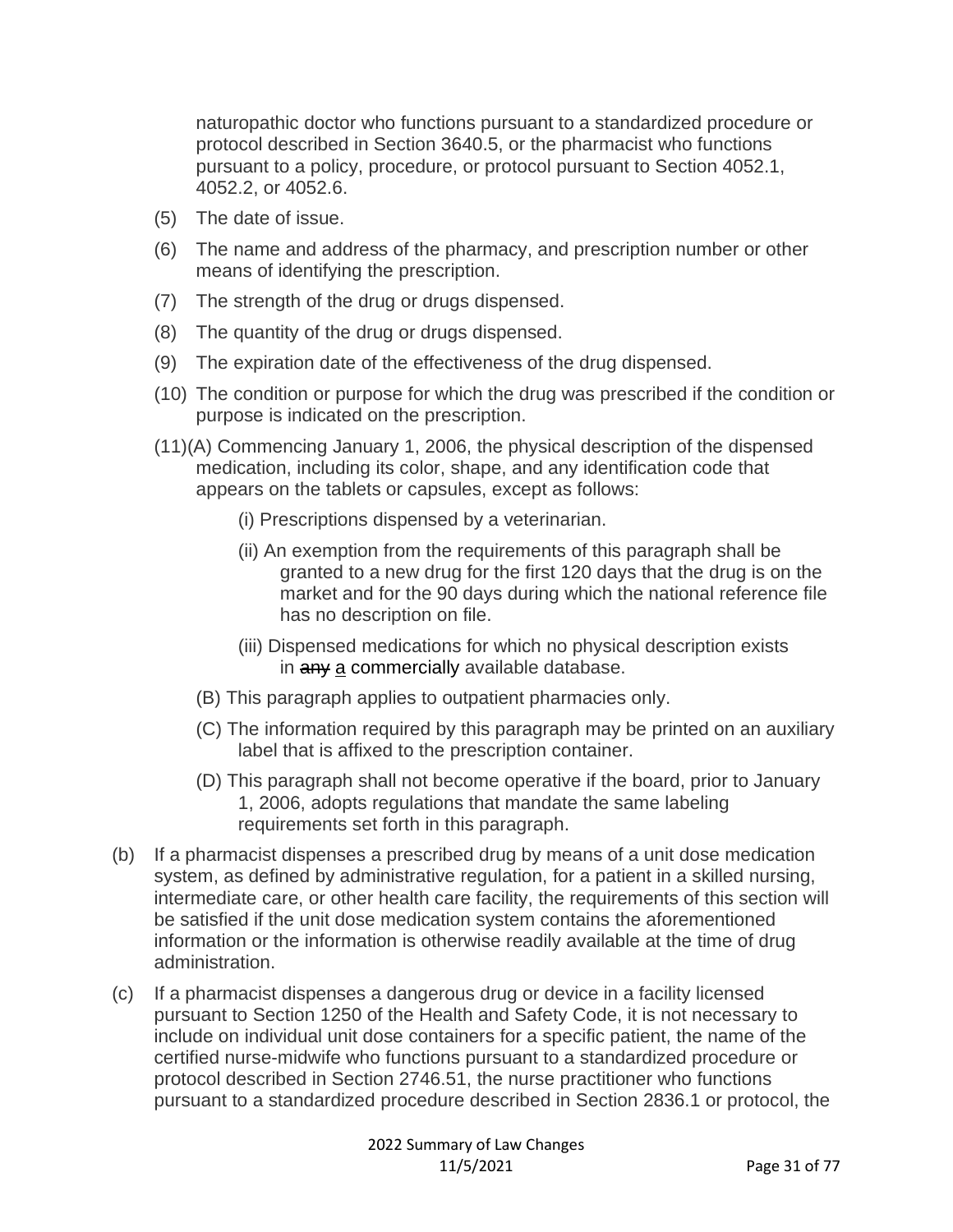physician assistant who functions pursuant to Section 3502.1, the naturopathic doctor who functions pursuant to a standardized procedure or protocol described in Section 3640.5, or the pharmacist who functions pursuant to a policy, procedure, or protocol pursuant to Section 4052.1, 4052.2, or 4052.6.

- (d) If a pharmacist dispenses a prescription drug for use in a facility licensed pursuant to Section 1250 of the Health and Safety Code, it is not necessary to include the information required in paragraph (11) of subdivision (a) when the prescription drug is administered to a patient by a person licensed under the Medical Practice Act (Chapter 5 (commencing with Section 2000)), the Nursing Practice Act (Chapter 6 (commencing with Section 2700)), or the Vocational Nursing Practice Act (Chapter 6.5 (commencing with Section 2840)), who is acting within his or her the scope of practice.
- (e) A pharmacist shall use professional judgment to provide a patient with directions for use that enhance the patient's understanding of those directions, consistent with the prescriber's instructions.
- (f) Notwithstanding subdivision (a) or any other law, a pharmacist may dispense a drug prescribed pursuant to Section 120582 of the Health and Safety Code and label the drug without the name of an individual for whom the drug is intended if the prescription includes the words "expedited partner therapy" or the letters "EPT."
- (g) A pharmacist who prescribes, dispenses, furnishes, or otherwise renders EPT, as authorized in subdivision (f), shall not be liable in, and shall not be subject to, a civil, criminal, or administrative action, sanction, or penalty for rendering EPT, if the use of EPT is in compliance with this section, except in cases of intentional misconduct, gross negligence, or wanton or reckless activity.
- (h) A pharmacist who provides EPT under this section shall provide written notification that describes the right of an individual who receives EPT to consult with a pharmacist about the medication dispensed and additional information regarding possible drug interactions.

# **4083. Orders of Correction**

- (a) An inspector may issue an order of correction to a licensee directing the licensee to comply with this chapter or regulations adopted pursuant to this chapter.
- (b) The order of correction shall be in writing and shall describe in detail the nature and facts of the violation, including a reference to the statute or regulations violated.
- (c) The order of correction shall inform the licensee that within 30 days of service of the order of correction, the licensee may do either of the following:
	- (1) Submit a written request for an office conference with the board's executive officer to contest the order of correction.
		- (A) Upon a timely request, the executive officer, or his or her designee, designee of the executive officer, shall hold an office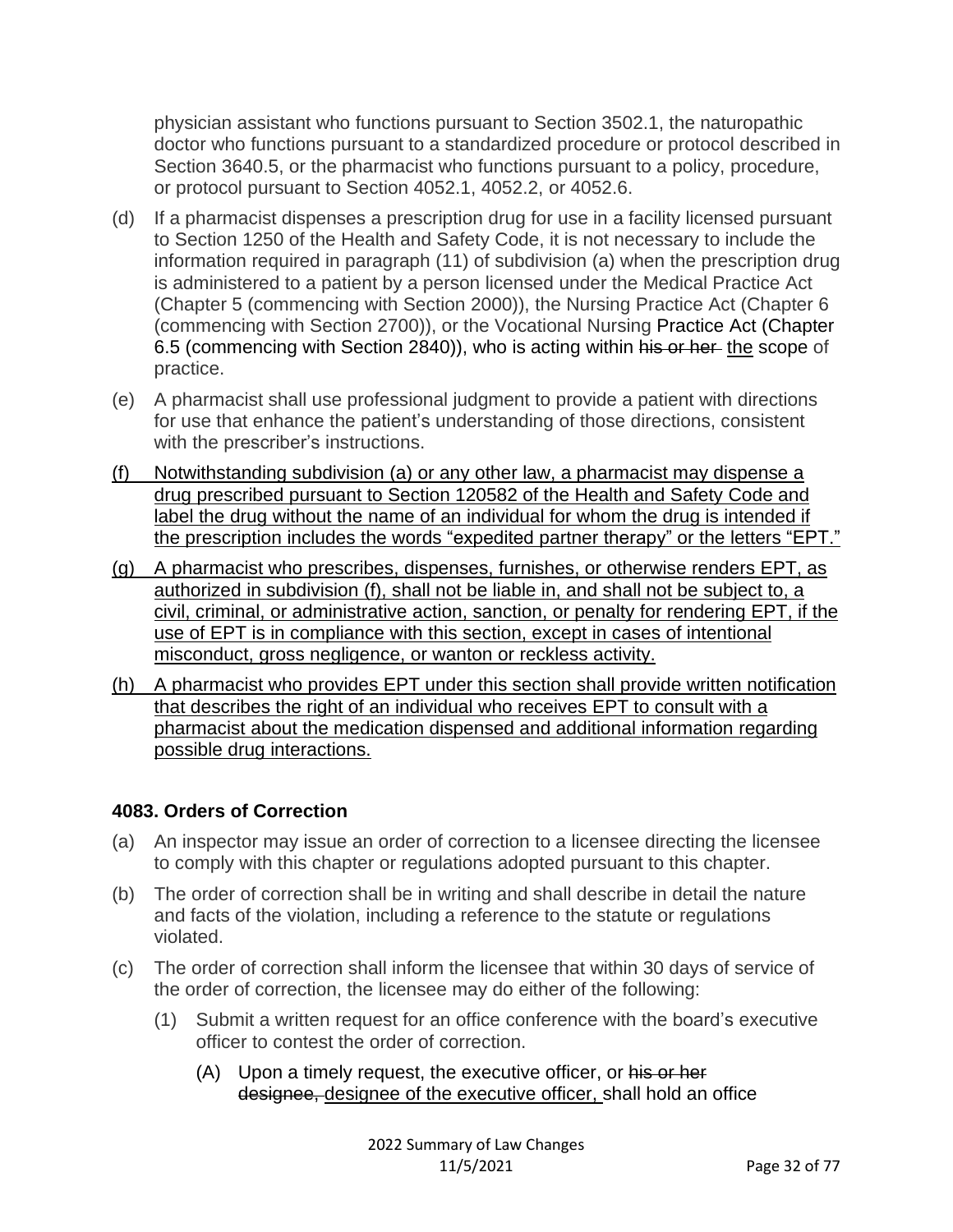conference with the licensee or the licensee's legal counsel or authorized representative. Unless so authorized by the executive officer, or his or her designee, designee of the executive officer*,* no individual other than the licensee's legal counsel or authorized representative may accompany the licensee to the office conference.

- (B) Prior to or at the office conference, the licensee may submit to the executive officer declarations and documents pertinent to the subject matter of the order of correction.
- (C) The office conference is intended to be an informal proceeding and shall not be subject to the provisions of the Administrative Procedure Act (Chapter 3.5 (commencing with Section 11340), Chapter 4 (commencing with Section 11370), Chapter 4.5 (commencing with Section 11400), and Chapter 5 (commencing with Section 11500) of Part 1 of Division 3 of Title 2 of the Government Code).
- (D) The executive officer, or his or her designee, designee of the executive officer, may affirm, modify, or withdraw the order of correction. Within 14 calendar days from the date of the office conference, the executive officer, or his or her designee, designee of the executive officer, shall personally serve or send by certified mail to the licensee's address of record with the board a written decision. This decision shall be deemed the final administrative decision concerning the order of correction.
- (E) Judicial review of the decision may be had by filing a petition for a writ of mandate in accordance with the provisions of Section 1094.5 of the Code of Civil Procedure within 30 days of the date the decision was personally served or sent by certified mail. The judicial review shall extend to the question of whether or not there was a prejudicial abuse of discretion in the issuance of the order of correction.
- (2) Comply with the order of correction and submit a written corrective action plan to the inspector documenting compliance. If an office conference is not requested pursuant to this section, compliance with the order of correction shall not constitute an admission of the violation noted in the order of correction.
- (d) The order of correction shall be served upon the licensee personally or by certified mail at the licensee's address of record with the board. If the licensee is served by certified mail, service shall be effective upon deposit in the United States mail.
- (e) The licensee shall maintain and have readily available on the pharmacy premises a copy of the order of correction and corrective action plan for at least three years from the date of issuance of the order of correction.
- (f) Nothing in this section shall in any way limit the board's authority or ability to do any of the following: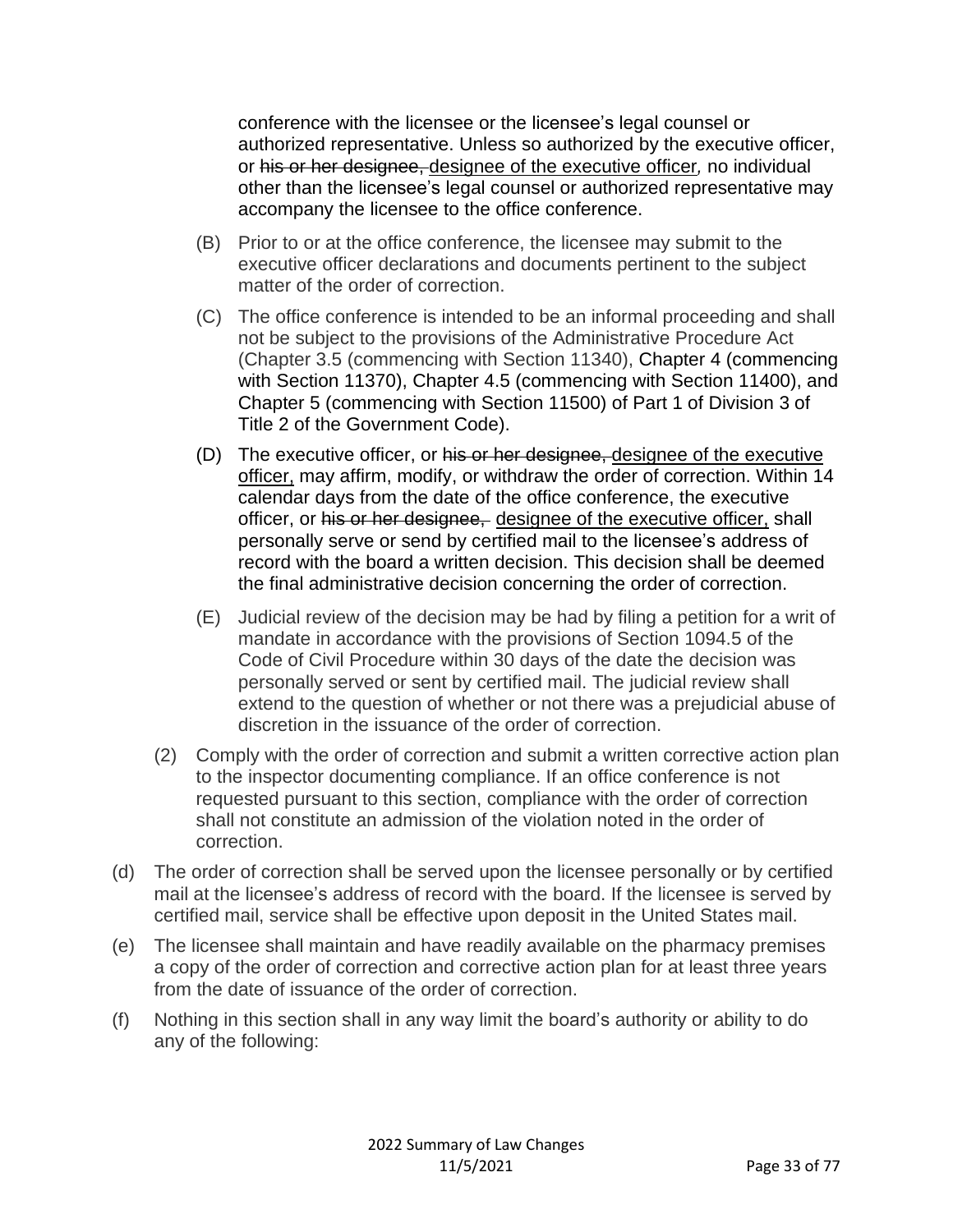- (1) Issue a citation pursuant to Section 125.9, 148, or 4067 or pursuant to Section 1775, 1775.15, 1777, or 1778 of Title 16 of the California Code of Regulations.
- (2) Issue a letter of admonishment pursuant to Section 4315.
- (3) Institute disciplinary proceedings pursuant to Article 19 (commencing with Section 4300).
- (g) Unless a writ of mandate is filed, a citation issued, a letter of admonishment issued, or a disciplinary proceeding instituted, an order of correction shall not be considered a public record and shall not be disclosed pursuant to a request under the California Public Records Act (Chapter 3.5 *(*Division 10 (commencing with Section 6250) of Division 7 of 7920.000) of Title 1 of the Government Code).

#### **4110. License Required; Temporary Permit upon Transfer of Ownership; Temporary Use of Mobile Pharmacy**

- (a) No person shall conduct a pharmacy in the State of California unless he or she has they have obtained a license from the board. A license shall be required for each pharmacy owned or operated by a specific person. A separate license shall be required for each of the premises of any person operating a pharmacy in more than one location. The license shall be renewed annually. The board-license shall not be renewed unless the applicant includes necessary matters identified by the board in the renewal application, including, but not limited to, notification to the board regarding compounding practices, including compounded human drug preparations distributed outside of the state. The board may, by regulation, determine the circumstances under which a license may be transferred.
- (b) The board may, at its discretion, issue a temporary permit upon the conditions and for any periods of time as the board determines to be in the public interest. A temporary permit fee shall be required in an amount established by the board as specified in subdivision (a) of Section 4400. When needed to protect public safety, a temporary permit may be issued for a period not to exceed 180 days, and may be issued subject to terms and conditions the board deems necessary. If the board determines a temporary permit was issued by mistake or denies the application for a permanent license or registration, the temporary license or registration shall terminate upon either personal service of the notice of termination upon the permitholder or service by certified mail, return receipt requested, at the permitholder's address of record with the board, whichever comes first. Neither for purposes of retaining a temporary permit nor for purposes of any disciplinary or license denial proceeding before the board shall the temporary permitholder be deemed to have a vested property right or interest in the permit.
- (c) The board may allow the temporary use of a mobile pharmacy when a pharmacy is destroyed or damaged, the mobile pharmacy is necessary to protect the health and safety of the public, and the following conditions are met: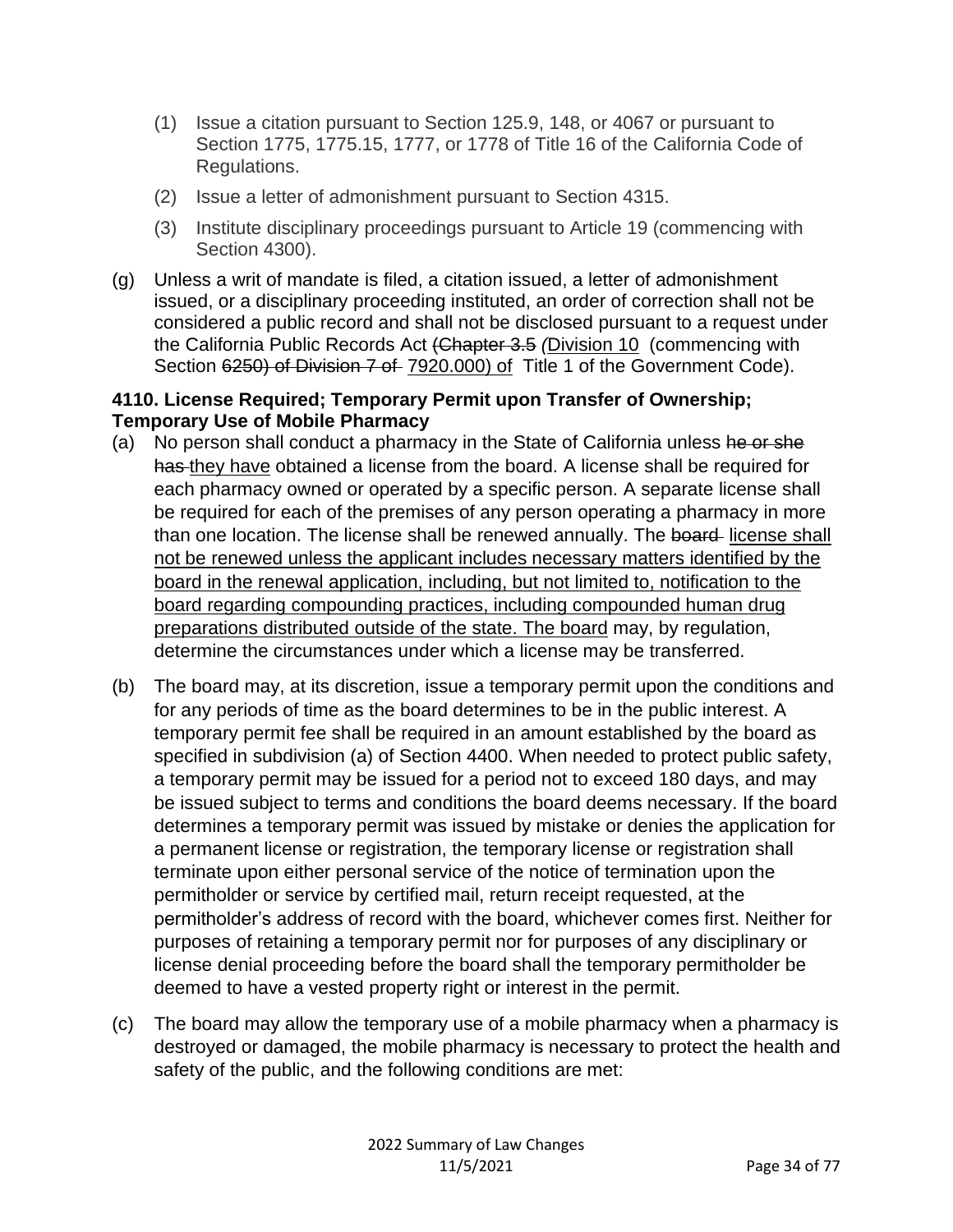- (1) The mobile pharmacy shall provide services only on or immediately contiguous to the site of the damaged or destroyed pharmacy.
- (2) The mobile pharmacy is under the control and management of the pharmacist-in-charge of the pharmacy that was destroyed or damaged.
- (3) A licensed pharmacist is on the premises while drugs are being dispensed.
- (4) Reasonable security measures are taken to safeguard the drug supply maintained in the mobile pharmacy.
- (5) The pharmacy operating the mobile pharmacy provides the board with records of the destruction of, or damage to, the pharmacy and an expected restoration date.
- (6) Within three calendar days of restoration of the pharmacy services, the board is provided with notice of the restoration of the permanent pharmacy.
- (7) The mobile pharmacy is not operated for more than 48 hours following the restoration of the permanent pharmacy.

# **4113.7. Chain Community Pharmacies: Quotas**

- (a) A chain community pharmacy, as defined in subdivision (c) of Section 4001, shall not establish a quota related to the duties for which a pharmacist or pharmacy technician license is required.
- (b) A chain community pharmacy shall not, through employees, contractors, or third parties, communicate the existence of quotas, that are illegal pursuant to this section, to pharmacists or pharmacy technicians who are employees of the chain community pharmacy or with whom the chain community pharmacy contracts.
- (c)(1) For purposes of this section, "quota" means a fixed number or formula related to the duties for which a pharmacist or pharmacy technician license is required, against which the chain community pharmacy or its agent measures or evaluates the number of times either an individual pharmacist or pharmacy technician performs tasks or provides services while on duty. "Quota" includes a fixed number or formula related to any of the following:

(A) Prescriptions filled.

- (B) Services rendered to patients.
- (C) Programs offered to patients.
- (D) Revenue obtained.
- (2) For purposes of this section, "quota" does not mean any of the following:
	- (A) A measurement of the revenue earned by a particular licensed chain community pharmacy not calculated in relation to, or measured by, the tasks performed, or services provided by, individual pharmacists or pharmacy technicians.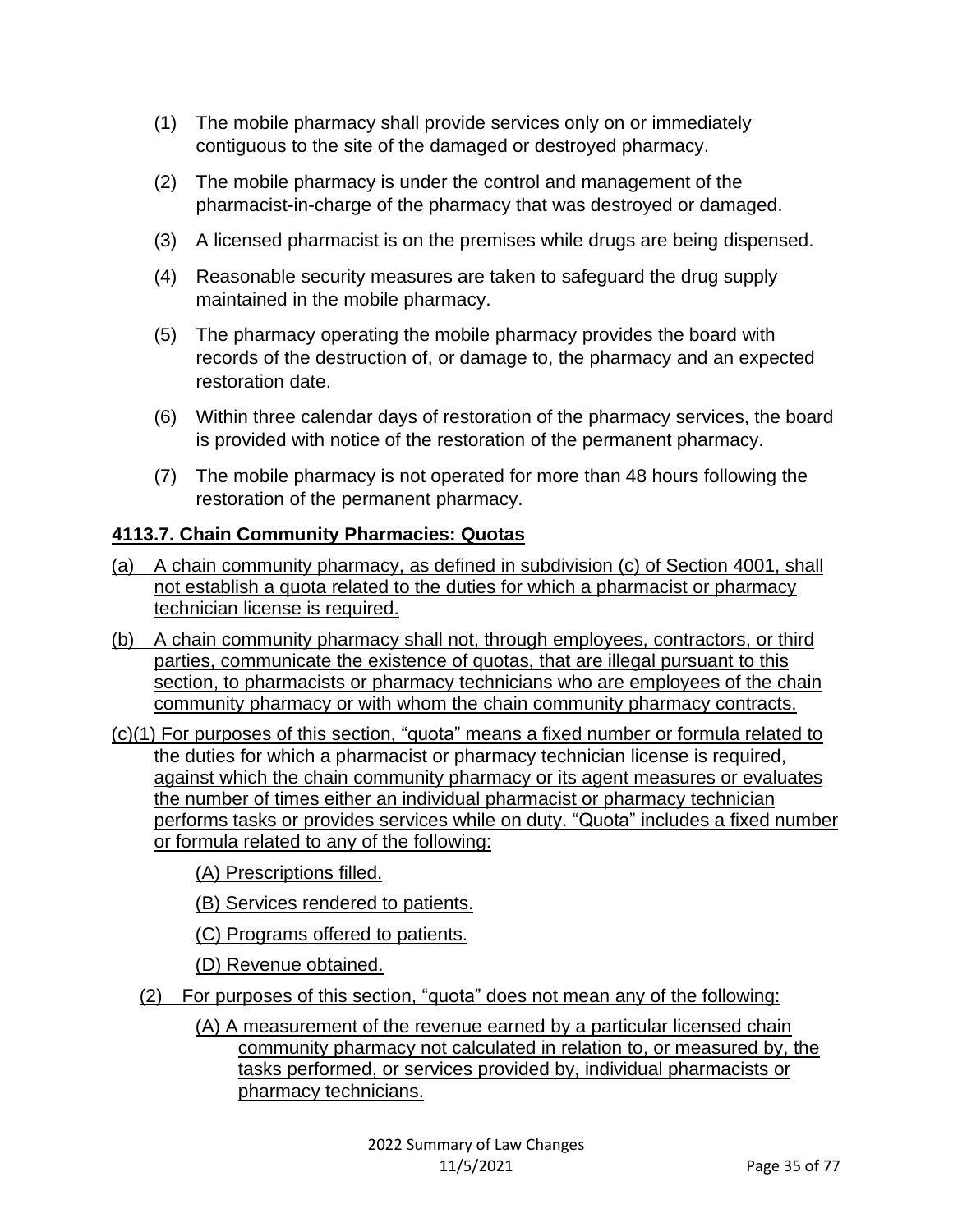- (B) Any evaluation or measurement of the competence, performance, or quality of care provided to patients of a pharmacist or pharmacy technician if the evaluation does not use quotas, as defined in paragraph (1).
- (C) Any performance metric required by state or federal regulators that does not use quotas, as defined in paragraph (1).
- (d) This section does not prohibit a chain community pharmacy from establishing policies and procedures that assist in assessing the competency and performance of a pharmacist or pharmacy technician in providing care to patients if the measurements used are not, or do not include, quotas, as defined in subdivision (c).

# **4119.10**

A pharmacy located in the state may use pharmacists to perform FDA-approved or authorized tests that are classified as waived pursuant to the federal Clinical Laboratory Improvement Amendments of 1988 (42 U.S.C. Sec. 263a) and the regulations adopted thereunder by the federal Health Care Financing Administration, under all of the following conditions:

- (a) The pharmacy is appropriately licensed as a laboratory under Section 1265.
- (b) The pharmacy maintains policies and procedures that do all of the following:
	- (1) Establish the initial training requirements, including specimen collection techniques relevant to a test being performed at the pharmacy, and ongoing training.
	- (2) Establish safety precautions necessary to protect pharmacy staff and consumers and to reduce the risk of transmission, consistent with Cal-OSHA and CDC requirements, including, but not limited to, provisions for the use of personal protective equipment, cleaning and sanitizing procedures, appropriate biohazard waste requirements, and space requirements for pharmacy staff and consumers.
	- (3) Ensure the availability of dedicated physically distanced space or other segregated space that provides for privacy during the testing process and private consultation with the pharmacist, and limits potential contamination of other consumers in the pharmacy.
	- (4) Establish requirements for providing test results to the patient in a nonverbal manner, complying with mandatory reporting requirements to local and state reporting systems, and notifying the patient's health care providers if consent is provided, and referral to licensed sources of care for confirmation, diagnosis, and treatment as appropriate for followup to positive test results. A health care provider shall not be held personally liable for test results, or for any actions or inactions related to test results they did not receive, have knowledge of, or otherwise have access to.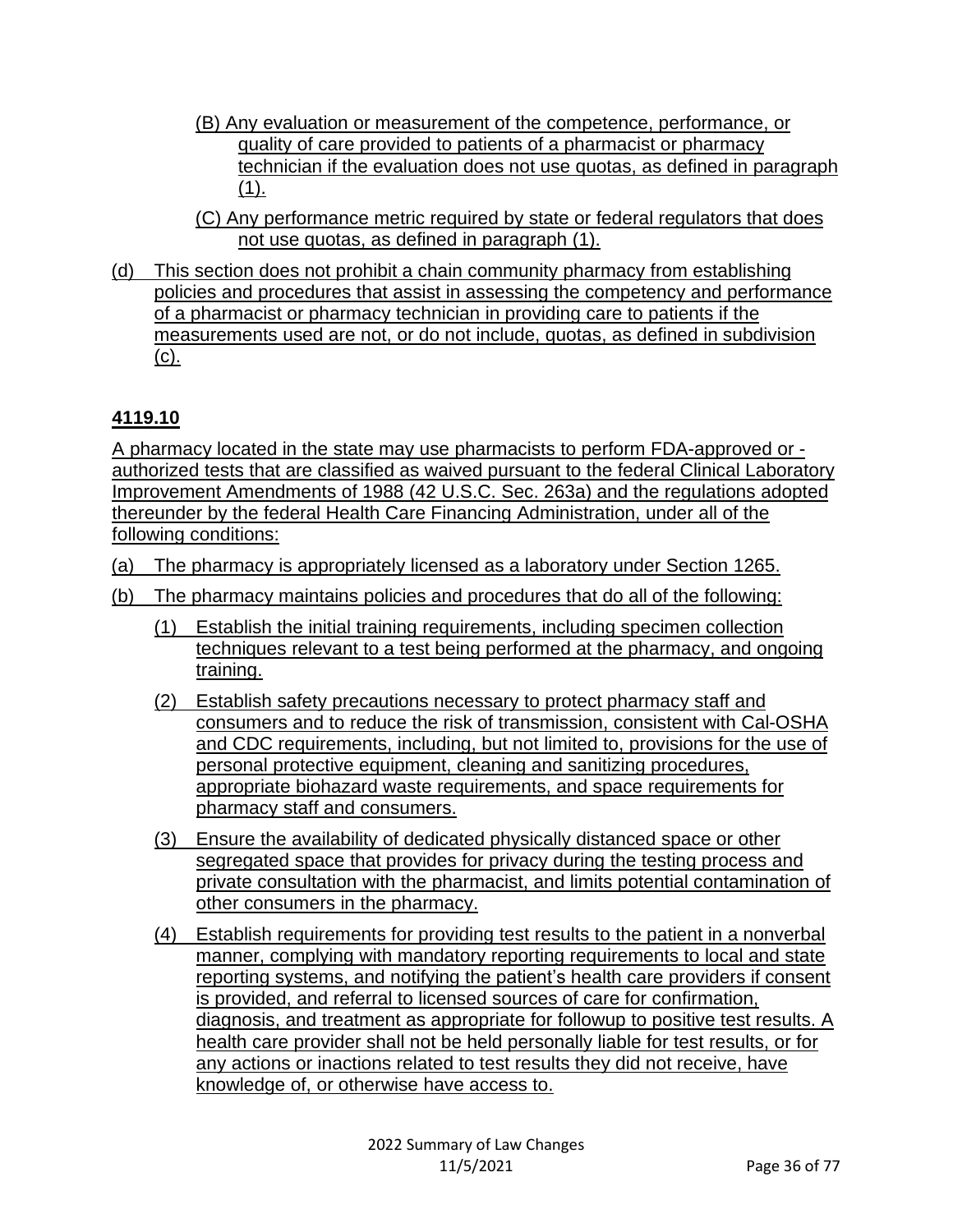- (5) Establish requirements for the pharmacist-in-charge serving as the pharmacy laboratory director to report any reportable disease or condition identified in Section 120130 of the Health and Safety Code or the regulations adopted under that section.
- (6) Ensure documentation of testing equipment maintenance and calibration.
- (7) Ensure appropriate storage and handling of specimens, testing reagents, and other supplies or equipment that require specialized storage or handling. Specimen collection shall not include vaginal swab, venipuncture, or the collection of seminal fluid.
- (c) The test is authorized to be administered by a pharmacist pursuant to paragraph (1) of subdivision (b) of Section 4052.4.
- (d) The pharmacist-in-charge does both of the following:
	- (1) Annually reviews the policies and procedures maintained pursuant to subdivision (b), assesses the pharmacy's compliance with its policies, and documents corrective actions to be taken when noncompliance is found.
	- (2) Maintains documentation of the annual review and assessment in a readily retrievable format for a period of three years from the date of completion.
- (e) The pharmacy maintains documentation related to performing tests that demonstrates compliance with this section, which shall include the name of the pharmacist performing the test, the results of the test, and communication of results to a patient's primary medical provider, and is maintained in a readily retrievable format for a period of three years from the date of creation.

### **4119.11. Automated Patient Dispensing Systems**

- (a) A pharmacy located in the state may provide pharmacy services to the patients of a "covered entity," as defined in Section 256b of Title 42 of the United States Code, through the use of an automated patient dispensing system located on the premises of the covered entity or on the premises of medical professional practices under contract to provide medical services to covered entity patients, which need not be the same location as the pharmacy, if all of the following conditions are met:
	- (1) The pharmacy obtains a license from the board to operate the automated patient dispensing system at the covered entity or affiliated site. As part of the application, the pharmacy shall provide the address at which the automated patient dispensing system shall be placed and identify the covered entity. A separate license shall be required for each location and shall be renewed annually concurrent with the pharmacy license. The application and renewal fee shall be three hundred dollars (\$300) and may be increased to five hundred dollars (\$500). The board is authorized to lower the renewal fee to not less than two hundred dollars (\$200) if a lower fee level will provide sufficient resources to support the regulatory activities.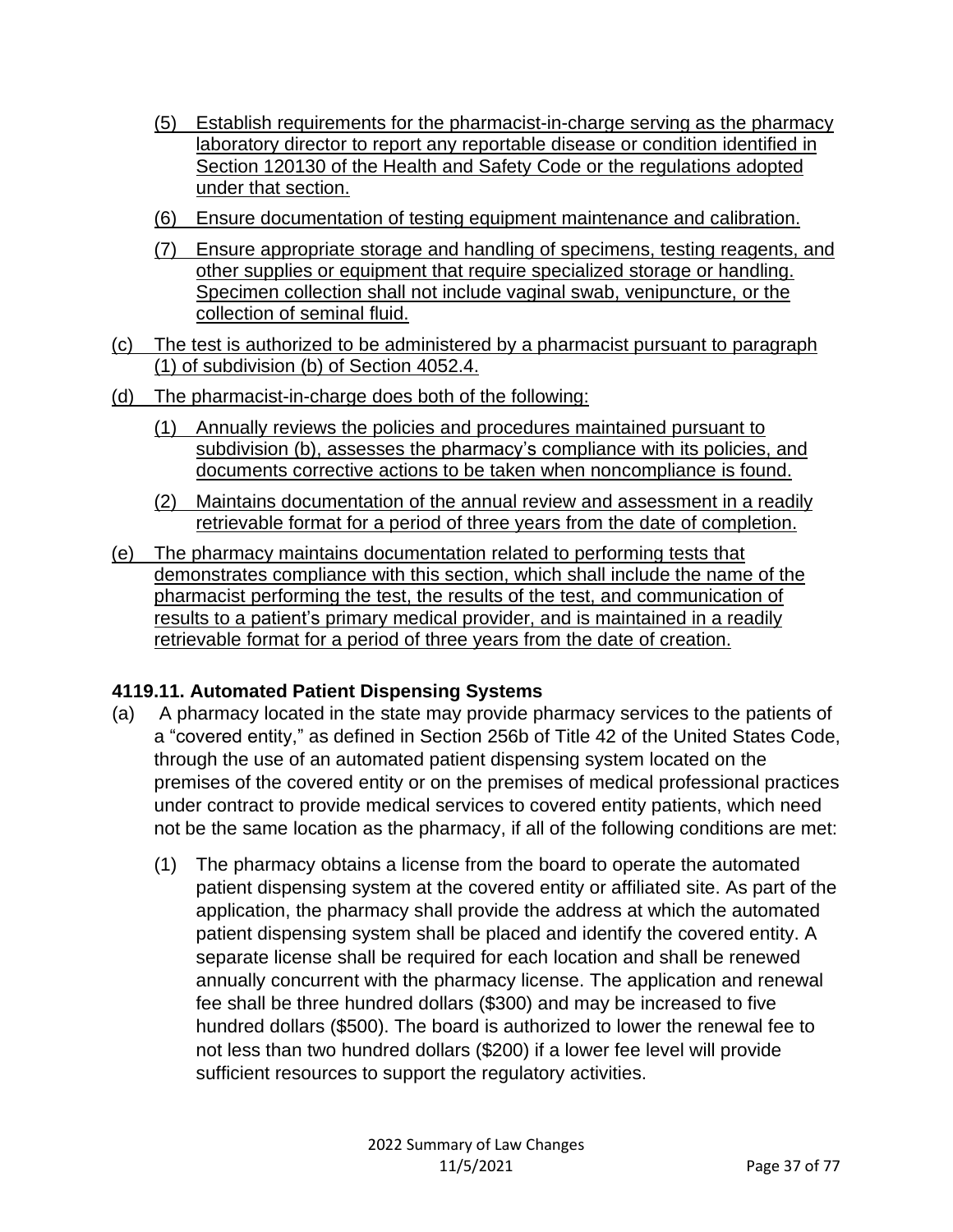- (2) The pharmacy providing the pharmacy services to the patients of the covered entity, including, unless otherwise prohibited by any other law, patients enrolled in the Medi-Cal program, shall be under contract with that covered entity as described in Section 4126 to provide those pharmacy services through the use of the automated patient dispensing system.
- (3) Drugs stored in an automated patient dispensing system shall be part of the inventory of the pharmacy providing pharmacy services to the patients of the covered entity and drugs dispensed from the automated patient dispensing system shall be considered to have been dispensed by that pharmacy.
- (4) The pharmacy shall maintain records of the acquisition and disposition of dangerous drugs stored in the automated patient dispensing system separate from other pharmacy records.
- (5) The pharmacy shall be solely responsible for the security, operation, and maintenance of the automated patient dispensing system.
- (6) The pharmacy shall provide training regarding the operation and use of the automated patient dispensing system to both pharmacy and covered entity personnel using the system.
- (7) The operation of the automated patient dispensing system shall be under the supervision of a licensed pharmacist acting on behalf of the pharmacy providing services to the patients of the covered entity. The pharmacist need not be physically present at the site of the automated patient dispensing system and may supervise the system electronically.
- (8) Notwithstanding Section 4107, the board may issue a license for the operation of an automated patient dispensing system at an address for which it has issued another site license.
- (9) The board, within 30 days after receipt of an application for an automated patient dispensing system license, shall conduct a prelicensure inspection at the proposed location of the automated patient dispensing system. Relocation of the automated patient dispensing system shall require a new application for licensure. Replacement of an automated patient dispensing system shall require notice to the board within 30 days.
- (10) The automated patient dispensing system license shall be canceled by operation of law if the underlying pharmacy license is not current, valid, and active. Upon reissuance or reinstatement of the underlying pharmacy license, a new application for an automated patient dispensing system license may be submitted to the board.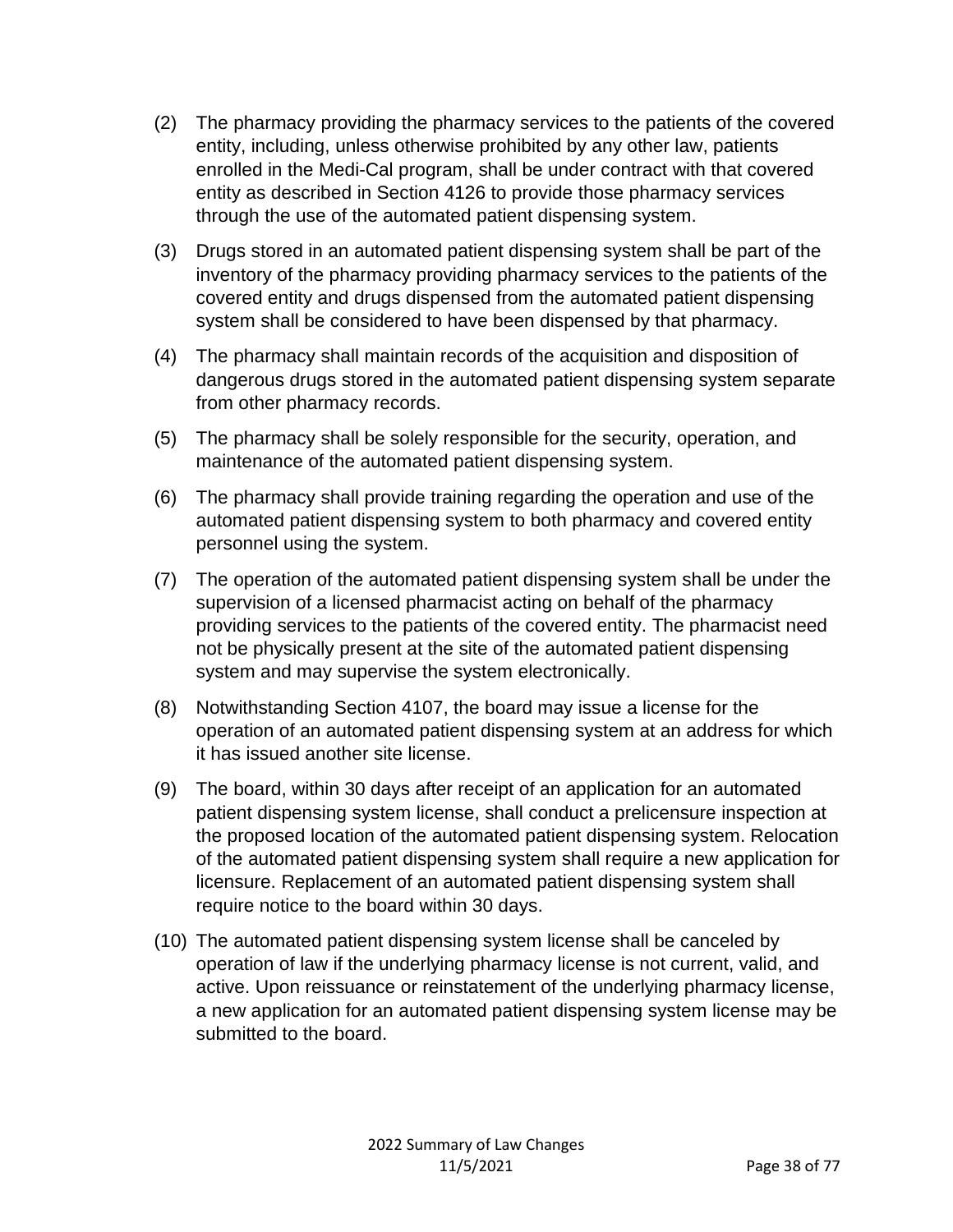- (11) A pharmacy that holds an automated patient dispensing system license shall advise the board in writing within 30 days if use of the automated patient dispensing system is discontinued.
- (b) For purposes of this section, the following definitions shall apply:
	- (1) An "automated drug delivery system" (ADDS) means a mechanical system that performs operations or activities, other than compounding or administration, relative to the storage, dispensing, or distribution of drugs. An ADDS shall collect, control, and maintain all transaction information to accurately track the movement of drugs into and out of the system for security, accuracy, and accountability.
	- (2) An "automated patient dispensing system" (APDS) is an ADDS for storage and dispensing of prescribed drugs directly to patients pursuant to prior authorization by a pharmacist.
	- (3) An "automated unit dose system" (AUDS) is an ADDS for storage and retrieval of unit doses of drugs for administration to patients by persons authorized to perform these functions.
- (c)(1) An automated patient dispensing system shall collect, control, and maintain all transaction information to accurately track the movement of drugs into and out of the system for security, accuracy, and accountability.
	- (2) Transaction information shall be made readily available in a downloadable format for review and inspection by individuals authorized by law. These records shall be maintained by the pharmacy for a minimum of three years.
- (d) Drugs from the automated patient dispensing system may be dispensed directly to the patient patient*,* if all of the following requirements are met:
	- (1) The pharmacy shall develop, implement, and annually review written policies and procedures with respect to all of the following:
		- (A) Maintaining the security of the automated patient dispensing system and the dangerous drugs and devices within that automated patient dispensing system.
		- (B) Determining and applying inclusion criteria regarding which drugs and devices are appropriate for placement in the automated patient dispensing system and for which patients.
		- (C) Ensuring that patients are aware that consultation with a pharmacist is available for any prescription medication, including those delivered via the automated patient dispensing system.
		- (D) Describing assignment of responsibilities to, and training of, pharmacy personnel, and other personnel using the automated patient dispensing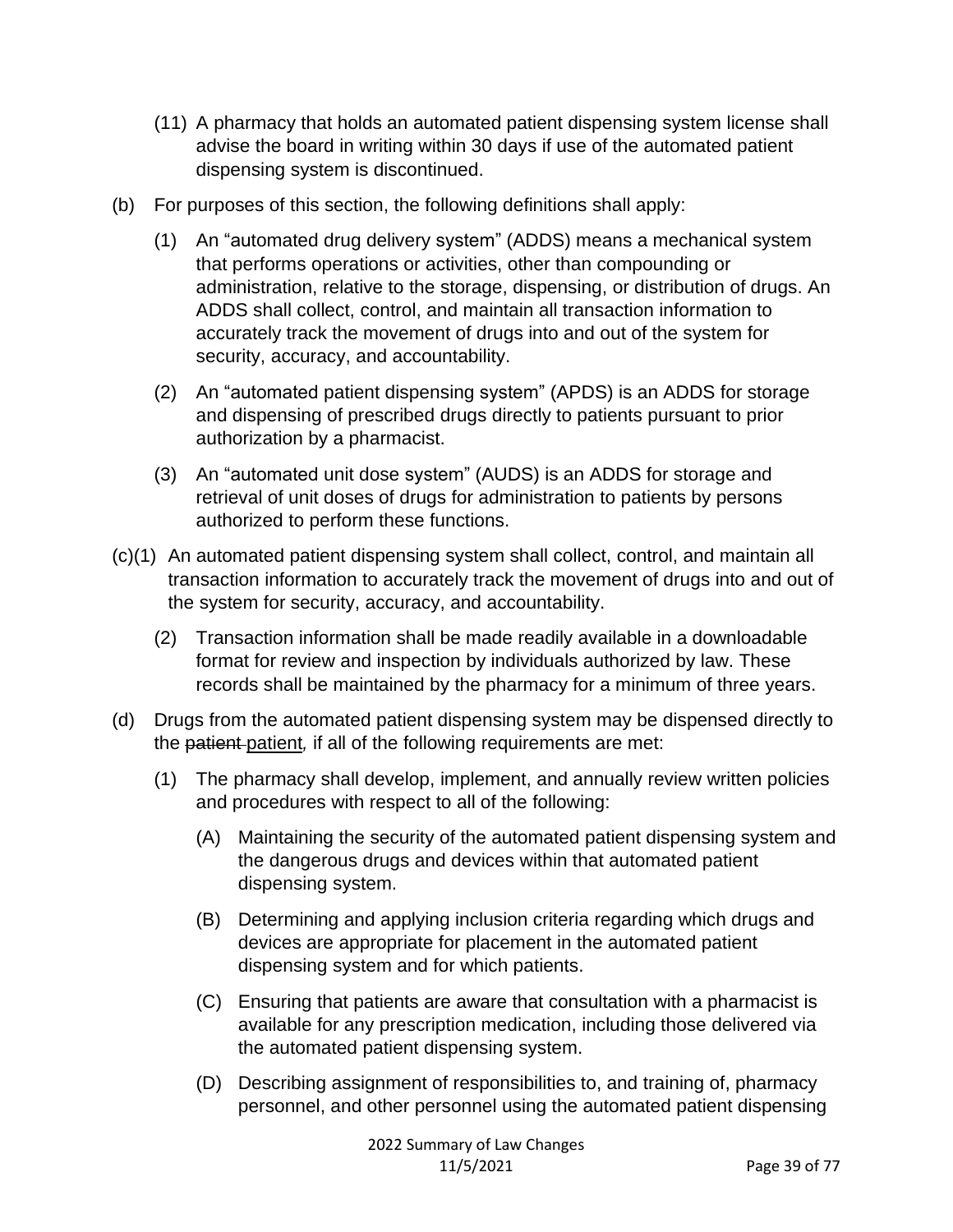system at the location where the automated patient dispensing system is placed, regarding maintenance and filing procedures for the automated patient dispensing system.

- (E) Orienting participating patients on the use of the automated patient dispensing system, notifying patients when expected prescription medications are not available in the automated patient dispensing system, and ensuring that patient use of the automated patient dispensing system does not interfere with delivery of drugs and devices.
- (F) Ensuring delivery of drugs and devices to patients expecting to receive them from the automated patient dispensing system in if the event the automated patient dispensing system is disabled or malfunctions.
- (2) The automated patient dispensing system shall only be used for patients who have signed a written consent demonstrating their informed consent to receive prescribed drugs and devices from an automated patient dispensing system and whose use of the automated patient dispensing system meet the criteria pursuant to paragraph (1).
- (3) The automated patient dispensing system shall have a means to identify each patient and only release the identified patient's drugs and devices to the patient or the patient's agent.
- (4) A pharmacist shall perform all clinical services conducted as part of the dispensing process, including, but not limited to, drug utilization review and consultation.
- (5) Drugs shall be dispensed from the automated patient dispensing system only upon authorization from a pharmacist after the pharmacist has reviewed the prescription and the patient's profile for potential contraindications and adverse drug reactions.
- (6) All prescribed drugs and devices dispensed from the automated patient dispensing system for the first time shall be accompanied by a consultation conducted by a pharmacist licensed by the board via a telecommunications link that has two-way audio and video.
- (7) The automated patient dispensing system shall include a notice, prominently posted on the automated patient dispensing system, that provides the name, address, and telephone number of the pharmacy that holds the automated patient dispensing system license for that automated patient dispensing system.
- (8) The labels on all drugs dispensed by the automated patient dispensing system shall comply with Section 4076 of this code and with Section 1707.5 of Title 16 of the California Code of Regulations.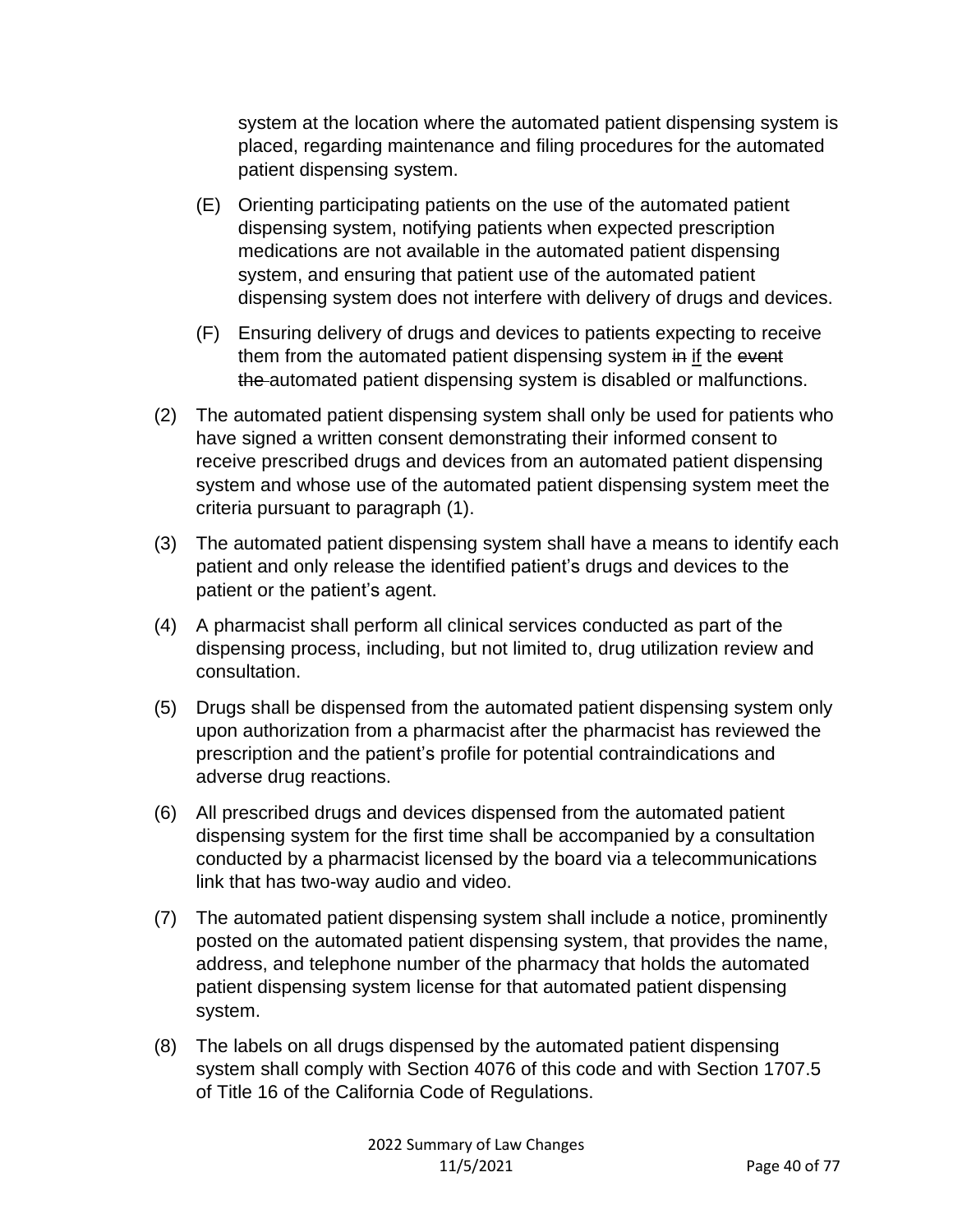- (9) Any complaint, error, or omission involving the automated patient dispensing system shall be reviewed as part of the pharmacy's quality assurance program pursuant to Section 4125.
- (10) The board shall not issue a pharmacy more than 15 licenses for automated patient dispensing system units under this section. Consistent with Section 4001.1, the board may adopt regulations to reduce the number of automated patient dispensing system licenses that may be issued to a pharmacy.
- (11) The pharmacy holding the license for the automated patient dispensing system shall maintain the policies and procedures developed pursuant to paragraph (1) for three years after the last date of use of that automated patient dispensing system.
- (e) Access to the automated patient dispensing system shall be controlled and tracked using an identification or password system or biosensor. A system that is accessed via a password system shall include a camera that records a picture of the individual accessing the machine. Picture records shall be maintained for a minimum of 180 days.
- (f) The automated patient dispensing system shall make a complete and accurate record of all transactions that will include all users accessing the system and all drugs added to, or removed from, the system.
- (g) The stocking of an automated patient dispensing system shall be performed by a pharmacist. If the automated patient dispensing system utilizes removable pockets, cards, drawers, similar technology, or unit of use or single dose containers as defined by the United States Pharmacopeia, the stocking system may be done outside of the facility and be delivered to the facility facility*,* if all of the following conditions are met:
	- (1) The task of placing drugs into the removable pockets, cards, drawers, similar technology, or unit of use or single dose containers is performed by a pharmacist, or by an intern pharmacist or a pharmacy technician working under the direct supervision of a pharmacist.
	- (2) The removable pockets, cards, drawers, similar technology, or unit of use or single dose containers are transported between the pharmacy and the facility in a secure tamper-evident container.
	- (3) The pharmacy, in conjunction with the covered entity, has developed policies and procedures to ensure that the removable pockets, cards, drawers, similar technology, or unit of use or single dose containers are properly placed into the automated patient dispensing system.
- (h) Review of the drugs contained within, and the operation and maintenance of, the automated patient dispensing system shall be done in accordance with law and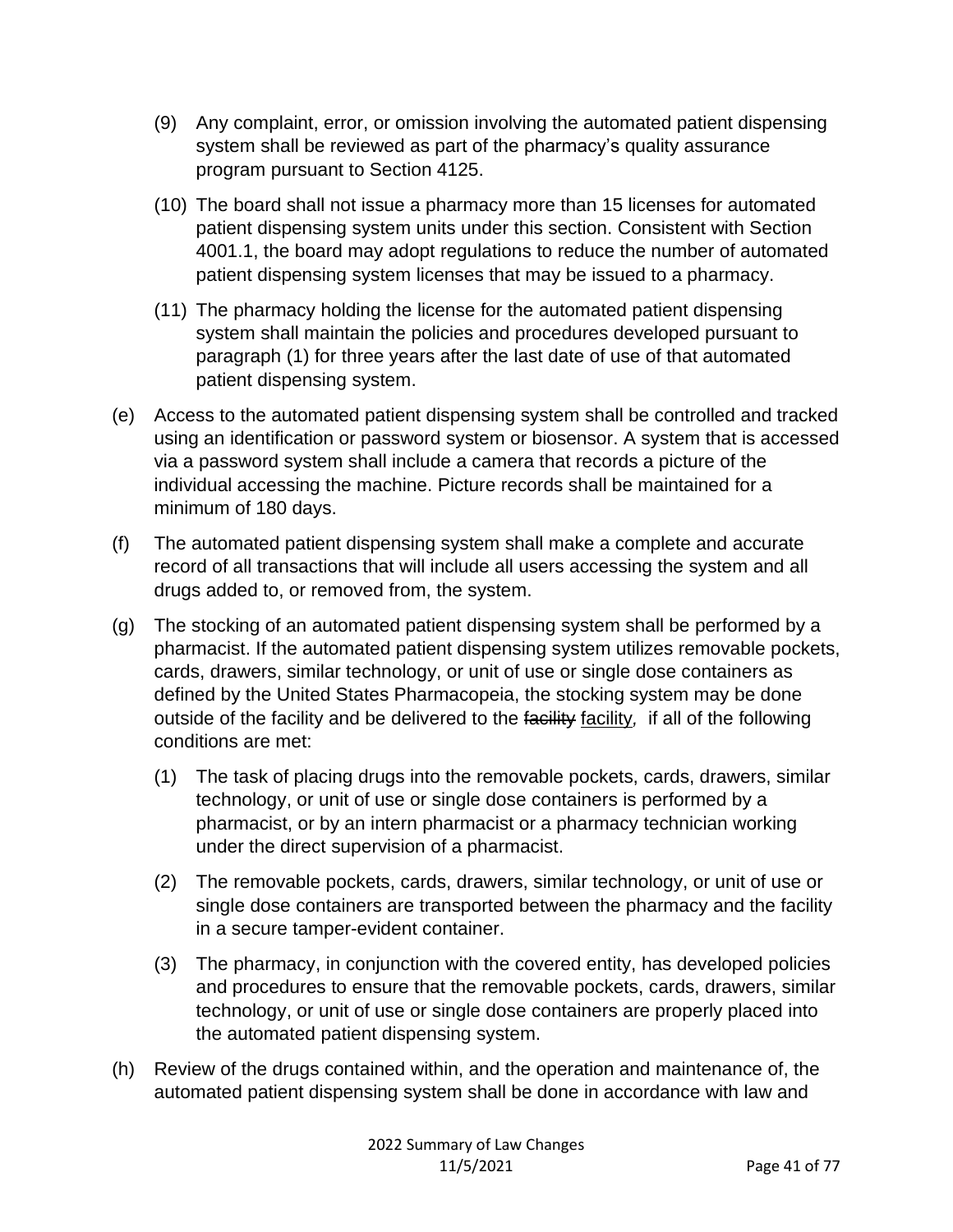shall be the responsibility of the pharmacy. The review shall be conducted A pharmacist shall conduct the review on a monthly basis by a pharmacist and basis, which shall include a physical inspection of the drugs in the automated patient dispensing system, an inspection of the automated patient dispensing system machine for cleanliness, and a review of all transaction records in order to verify the security and accountability of the system.

- (i) A pharmacy holding an automated patient dispensing system license shall complete an annual a self-assessment, performed pursuant to Section 1715 of Title 16 of the California Code of Regulations, evaluating the pharmacy's compliance with pharmacy law relating to the use of the automated patient dispensing system. All information regarding operation, maintenance, compliance, error, omissions, or complaints pertaining to the automated patient dispensing system shall be included in the self-assessment.
- (j) The pharmacy shall comply with all recordkeeping and quality assurance requirements pursuant to this chapter, and shall maintain those records within the pharmacy holding the automated patient dispensing system license and separately from other pharmacy records.

### **4126.10. Distributing Compounded Human Drug Preparations Interstate; Conditions**

- (a) A pharmacy located in California may distribute compounded human drug preparations interstate only if all of the following conditions are met:
	- (1) Between January 1 and March 31 of each year, the pharmacy reports all required data for the previous calendar year into the Information Sharing Network established by the National Association of Boards of Pharmacy in conjunction with the United States Food and Drug Administration (FDA) to implement the Memorandum of Understanding Addressing Certain Distributions of Compounded Human Drug Products.
	- (2) On an annual basis, in connection with and as a condition of renewal of the pharmacy's license, the pharmacist-in-charge of the pharmacy certifies that the reporting requirements of paragraph (1) have been satisfied.
	- (3) The pharmacy reports any adverse drug experience and product quality issue for any compounded product to the board within 12 hours after the pharmacy receives notice of the adverse drug experience or product quality issue.
- (b) Information reported by the board to the FDA directly or through the Information Sharing Network established by the National Association of Boards of Pharmacy in conjunction with the FDA to implement the Memorandum of Understanding Addressing Certain Distributions of Compounded Human Drug Products shall not be subject to public disclosure under the California Public Records Act (Chapter 3.5 (commencing with Section 6250) of Division 7 of Title 1 of the Government Code).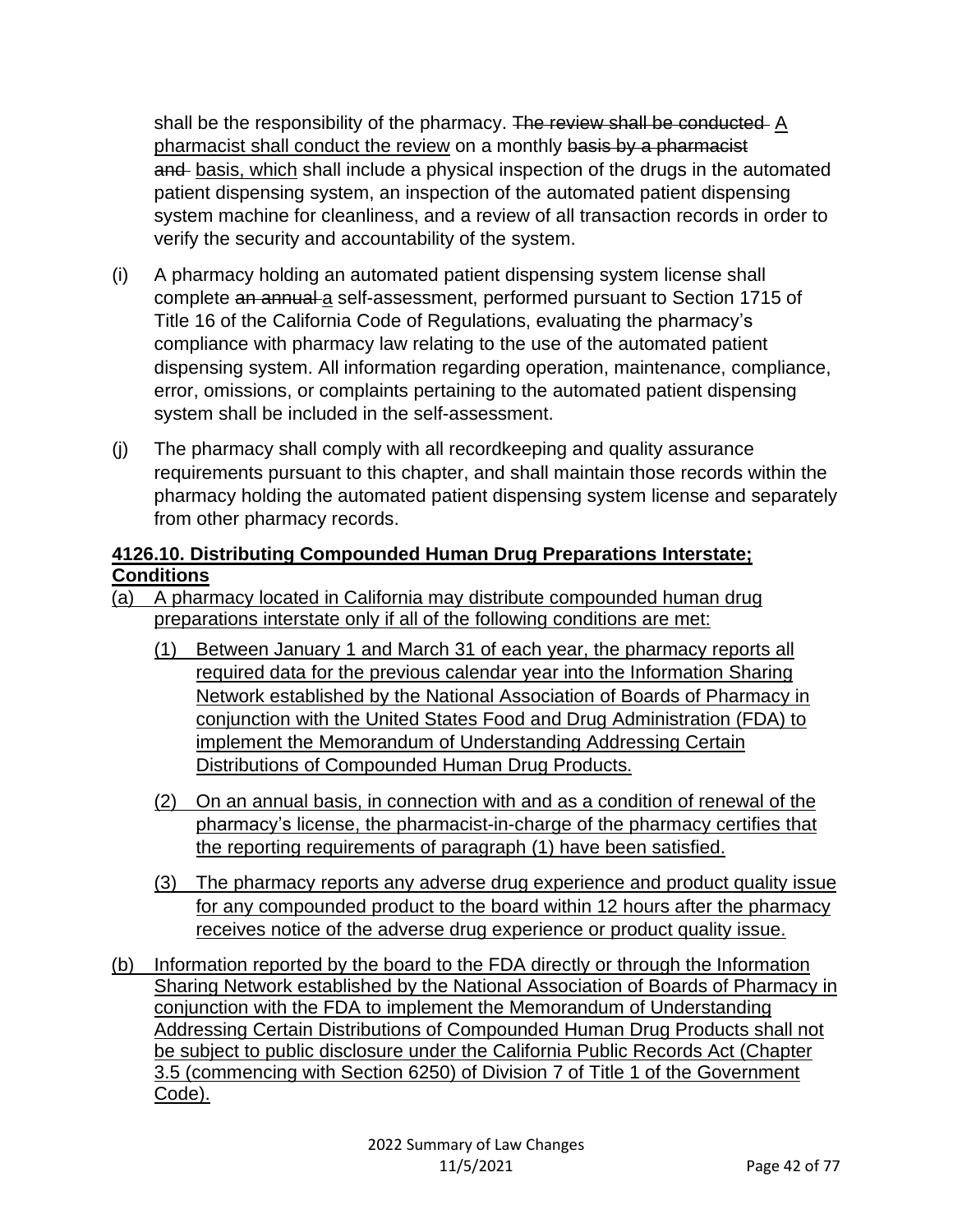### **4127.3. Cease and Desist Order; Hearing**

- (a) Whenever the board has a reasonable belief, based on information obtained during an inspection or investigation by the board, that a pharmacy compounding sterile drug products poses an immediate threat to the public health or safety, the executive officer of the board may issue an order to the pharmacy to immediately cease and desist from compounding sterile drug products. The cease and desist order shall remain in effect for no more than 30 days or the date of a hearing seeking an interim suspension order, whichever is earlier.
- (b) Whenever the board issues a cease and desist order pursuant to subdivision (a), the board shall immediately issue the owner a notice setting forth the acts or omissions with which the owner is charged, specifying the pertinent code section or sections.
- (c) The order shall provide that the owner, within 15 days of receipt of the notice, may request a hearing before the president of the board to contest the cease and desist order. Consideration of the owner's contest of the cease and desist order shall comply with the requirements of Section 11425.10 of the Government Code. The hearing shall be held no later than five business days from the date the request of the owner is received by the board. The president shall render a written decision within five business days of the hearing. In the absence of the president of the board, the vice president of the board may conduct the hearing permitted by this subdivision. Review of the decision of the president of the board may be sought by the owner or person in possession or control of the pharmacy The owner or person in possession or control of the pharmacy may seek review of the decision of the president of the board pursuant to Section 1094.5 of the Code of Civil Procedure.
- (d) Failure to comply with a cease and desist order issued pursuant to this section shall be unprofessional conduct.

### **4129. Outsourcing Facility; License Required**

- (a) A facility licensed registered as an outsourcing facility with the federal Food and Drug Administration (FDA) shall be concurrently licensed with the board as an outsourcing facility if it compounds sterile medication or nonsterile medication for nonpatient-specific distribution within or into California.
- (b) A facility premises licensed with the board as a sterile compounding pharmacy shall not be concurrently licensed with the board as an outsourcing facility at the same location.
- (c) The board may adopt regulations in accordance with the Administrative Procedure Act (Chapter 3.5 (commencing with Section 11340) of Part 1 of Division 3 of Title 2 of the Government Code) to establish policies, guidelines, and procedures to implement this article.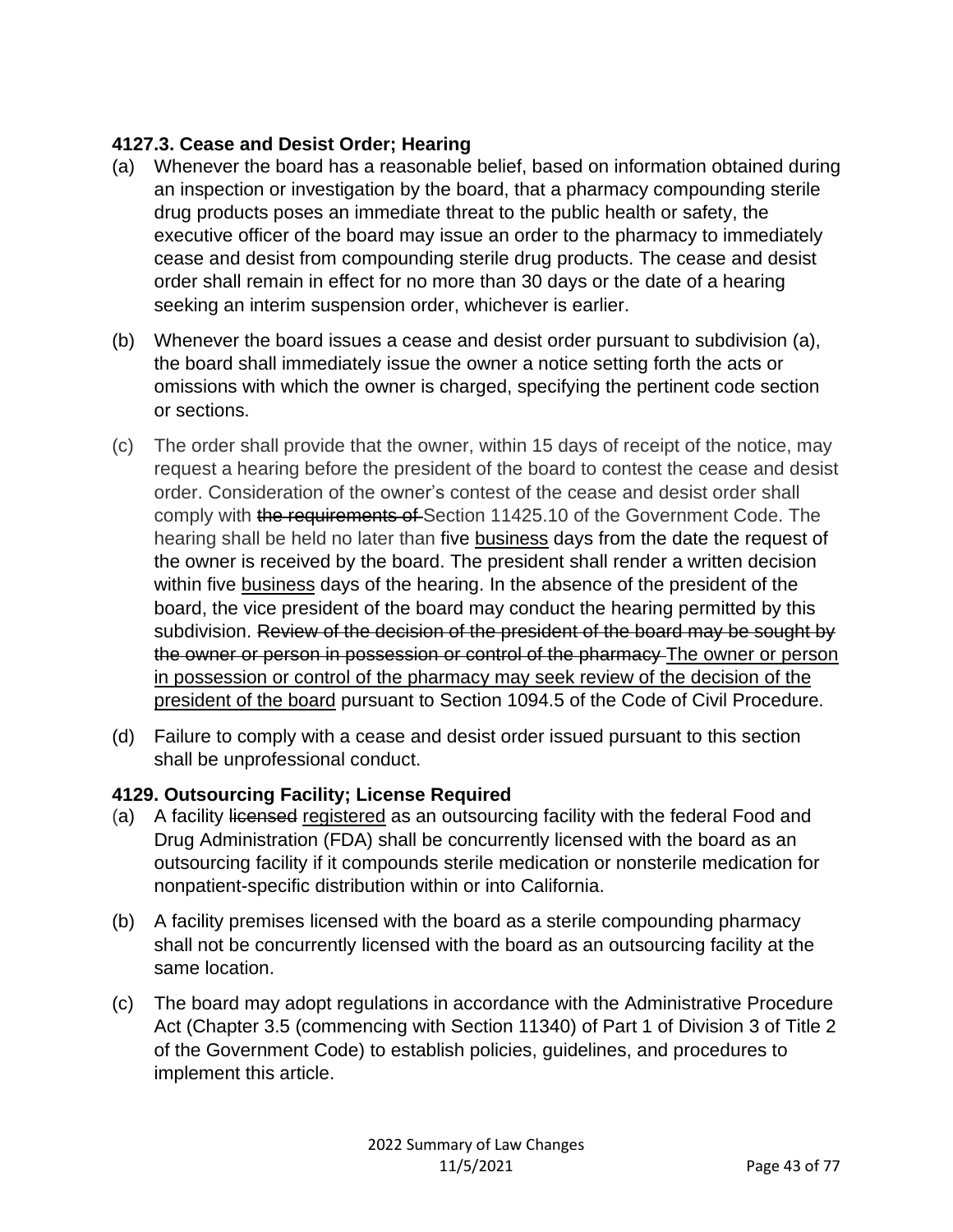- (d) The board shall review any formal requirements or guidance documents developed by the FDA regarding outsourcing facilities within 90 days after their release in order to determine whether revisions are necessary for any regulations promulgated by the board.
- (e) An outsourcing facility licensed by the board shall not perform the duties of a pharmacy, such as filling individual prescriptions for individual patients. dispensing patient-specific compounded preparations pursuant to a prescription for an individual patient shall not be required to be licensed as a pharmacy, but shall otherwise comply with the same requirements of a pharmacy*.*

#### **4129.4. Cease and Desist Order**

- (a) Whenever the board has a reasonable belief, based on information obtained during an inspection or investigation by the board, that an outsourcing facility compounding sterile drug products or nonsterile drug products poses an immediate threat to the public health or safety, the executive officer of the board may issue an order to the outsourcing facility to immediately cease and desist compounding sterile drug products or nonsterile drug products. The cease and desist order shall remain in effect for no more than 30 days or the date of a hearing seeking an interim suspension order, whichever is earlier.
- (b) Whenever the board issues a cease and desist order pursuant to subdivision (a), the board shall immediately issue a notice to the owner setting forth the acts or omissions with which the owner is charged, specifying the pertinent code section or sections and any regulations.
- (c) The cease and desist order shall state that the owner, within 15 days of receipt of the notice, may request a hearing before the president of the board to contest the cease and desist order. Consideration of the owner's contest of the cease and desist order shall comply with the requirements of Section 11425.10 of the Government Code. The hearing shall be held no later than five business days after the date the request of the owner is received by the board. The president shall render a written decision within five business days after the hearing. In the absence of the president of the board, the vice president of the board may conduct the hearing permitted by this subdivision. Review of the decision may be sought by the The owner or person in possession or control of the outsourcing facility may seek review of the decision pursuant to Section 1094.5 of the Code of Civil Procedure.
- (d) Failure to comply with a cease and desist order issued pursuant to this section shall be unprofessional conduct.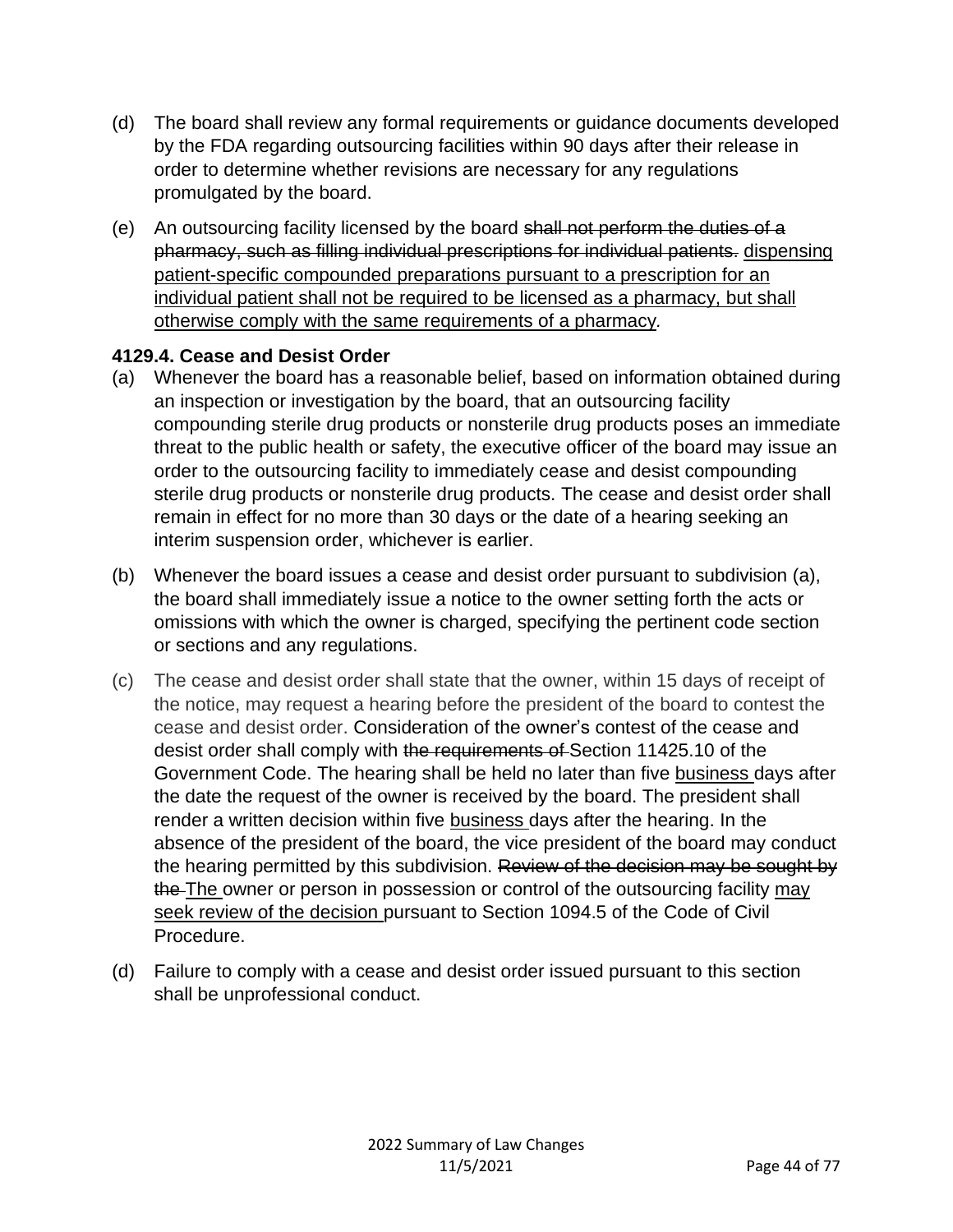### **4161. Nonresident Wholesaler Requirements**

- (a) A person located outside this state that (1) ships, sells, mails, warehouses, distributes, or delivers dangerous drugs or dangerous devices into this state or (2) sells, brokers, warehouses, or distributes dangerous drugs or devices within this state shall be considered a nonresident wholesaler or a nonresident third-party logistics provider.
- (b) A nonresident wholesaler or nonresident third-party logistics provider shall be licensed by the board prior to shipping, selling, mailing, warehousing, distributing, or delivering dangerous drugs or dangerous devices to a site located in this state or selling, brokering, warehousing, or distributing dangerous drugs or devices within this state.
- (c)(1) A separate license shall be required for each place of business owned or operated by a nonresident wholesaler or nonresident third-party logistics provider from or through which dangerous drugs or dangerous devices are shipped, sold, mailed, warehoused, distributed, or delivered to a site located in this state or sold, brokered, warehoused, or distributed within this state. Each place of business may only be issued a single license by the board, except as provided in paragraph (2). A license shall be renewed annually and shall not be transferable.
	- (2) A nonresident wholesaler and a nonresident third-party logistics provider under common ownership may be licensed at the same place of business provided that all of the following requirements are satisfied:
		- (A) The wholesaler and the third-party logistics provider each separately maintain the records required under Section 4081.
		- (B) Dangerous drugs and dangerous devices owned by the wholesaler are not commingled with the dangerous drugs and dangerous devices handled by the third-party logistics provider.
		- (C) Any individual acting as a designated representative for the wholesaler is not concurrently acting as a designated representative-3PL on behalf of the third-party logistics provider. Nothing in this subparagraph shall be construed to prohibit an individual from concurrently holding a license to act as a designated representative and to act as a designated representative-3PL.
		- (D) The wholesaler has its own designated representative-in-charge responsible for the operations of the wholesaler and the third-party logistics provider has its own responsible manager responsible for the operations of the third-party logistics provider. The same individual shall not concurrently serve as the responsible manager and the designated representative-in-charge for a wholesaler and a third-party logistics provider licensed at the same place of business.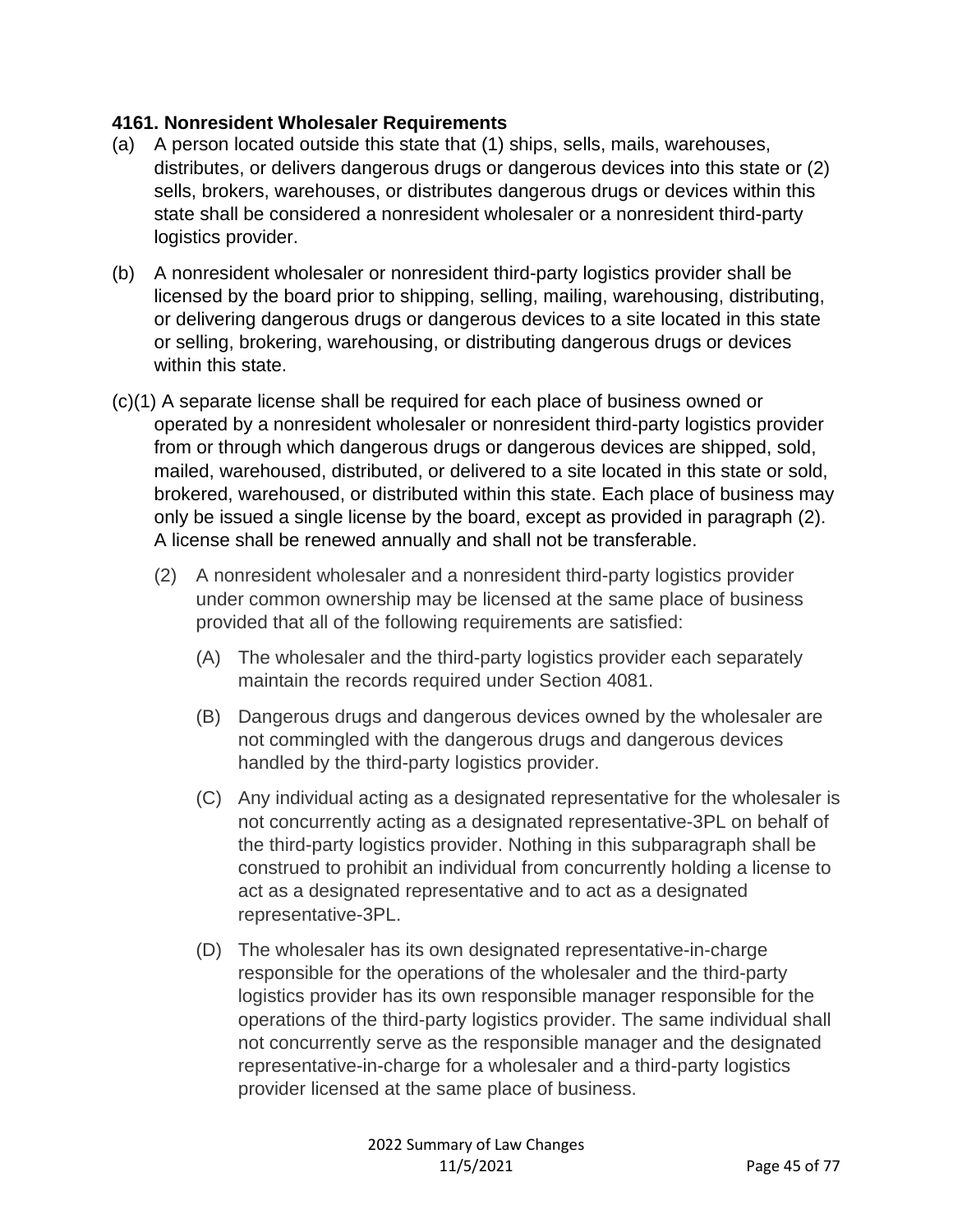- (E) The third-party logistics provider does not handle the prescription drugs or prescription devices owned by a prescriber.
- (F) The third-party logistics provider is not a reverse third-party logistics provider.
- (G) The wholesaler is not acting as a reverse distributor.
- (d) The following information shall be reported, in writing, to the board at the time of initial application for licensure by a nonresident wholesaler or a nonresident thirdparty logistics provider, on renewal of a nonresident wholesaler or nonresident third-party logistics provider license, or within 30 days of a change in that information:
	- (1) Its agent for service of process in this state.
	- (2) Its principal corporate officers, as specified by the board, if any.
	- (3) Its general partners, as specified by the board, if any.
	- (4) Its owners if the applicant is not a corporation or partnership.
- (e) A report containing the information in subdivision (d) shall be made within 30 days of any change of ownership, office, corporate officer, or partner.
- (f) A nonresident wholesaler or nonresident third-party logistics provider shall comply with all directions and requests for information from the regulatory or licensing agency of the state in which it is licensed, as well as with all requests for information made by the board.
- (g) A nonresident wholesaler or nonresident third-party logistics provider shall maintain records of dangerous drugs and dangerous devices sold, traded, transferred, warehoused, or distributed to persons in this state or within this state, so that the records are in a readily retrievable form.
- (h) A nonresident wholesaler or nonresident third-party logistics provider shall at all times maintain a valid, unexpired license, permit, or registration to conduct the business of the wholesaler or nonresident third-party logistics provider in compliance with the laws of the state in which it is a resident. An application for a nonresident wholesaler or nonresident third-party logistics provider license in this state shall include a license verification from the licensing authority in the applicant's state of residence. The board may waive the home state licensure requirement for a nonresident third-party logistics provider if the board inspects the location and finds it to be in compliance with this article and any regulations adopted by the board or the applicant provides evidence of its accreditation by the Drug Distributor Accreditation program of the National Association of Boards of Pharmacy. The nonresident third-party logistics provider shall reimburse the board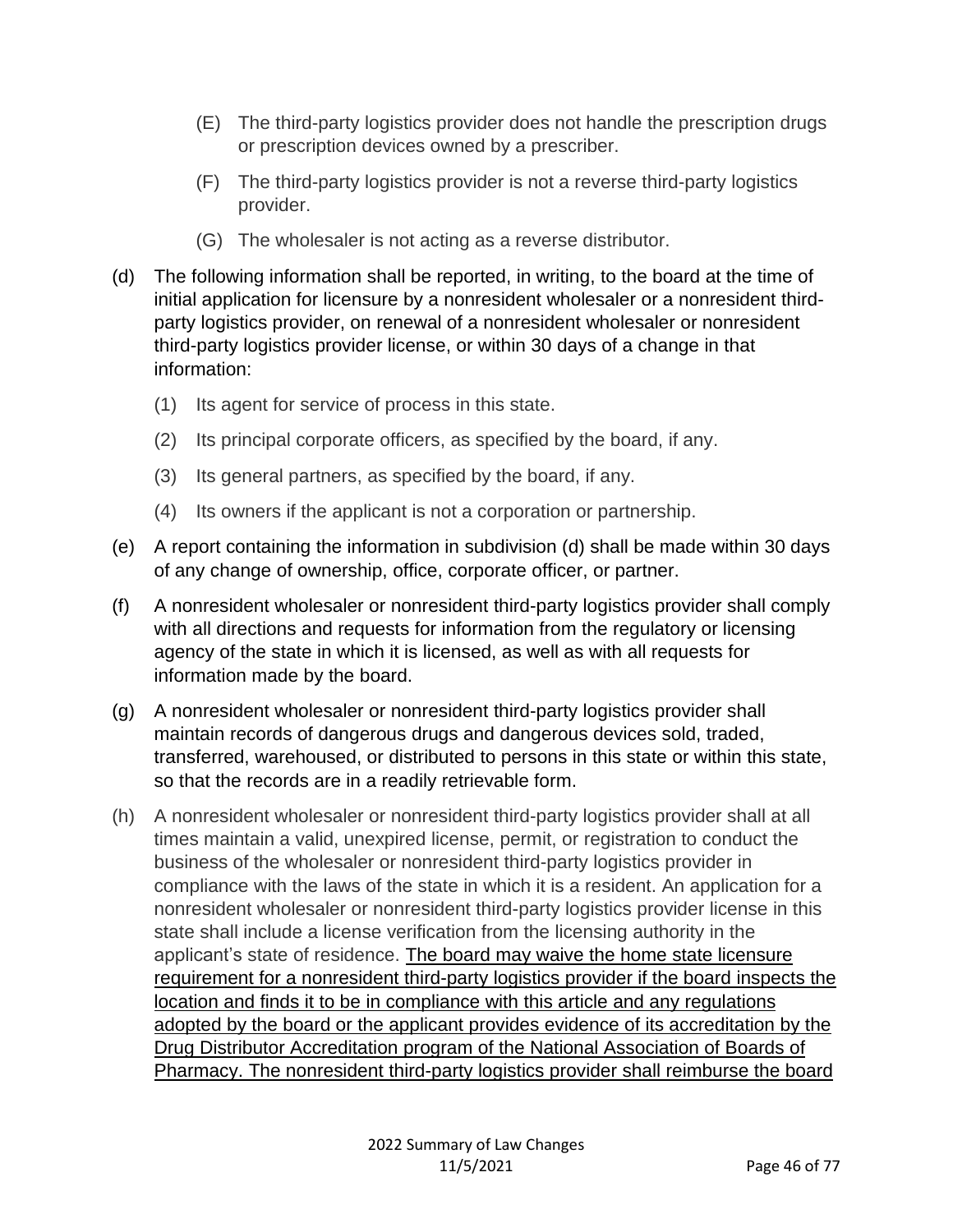for all actual and necessary costs incurred by the board in conducting an inspection of the location, pursuant to subdivision (v) of Section 4400*.*

- (i)(1) The board shall not issue or renew a nonresident wholesaler license until the nonresident wholesaler identifies a designated representative-in-charge and notifies the board in writing of the identity and license number of the designated representative-in-charge.
	- (2) The board shall not issue or renew a nonresident third-party logistics provider license until the nonresident third-party logistics provider identifies a responsible manager and notifies the board in writing of the identity and license number of the designated representative-3PL who will be the responsible manager.
- (j) The designated representative-in-charge shall be responsible for the compliance of the nonresident wholesaler with state and federal laws governing wholesalers. The responsible manager shall be responsible for the compliance of the nonresident third-party logistics provider's place of business with state and federal laws governing third-party logistics providers. A nonresident wholesaler or nonresident third-party logistics provider shall identify and notify the board of a new designated representative-in-charge or responsible manager within 30 days of the date that the prior designated representative-in-charge or responsible manager ceases to be the designated representative-in-charge or responsible manager.
- (k) The board may issue a temporary license, upon conditions and for periods of time as the board determines to be in the public interest. A temporary license fee shall be five hundred fifty dollars (\$550) or another amount established by the board not to exceed the annual fee for renewal of a license to compound sterile drug products. When needed to protect public safety, a temporary license may be issued for a period not to exceed 180 days, subject to terms and conditions that the board deems necessary. If the board determines that a temporary license was issued by mistake or denies the application for a permanent license, the temporary license shall terminate upon either personal service of the notice of termination upon the licenseholder or service by certified mail, return receipt requested, at the licenseholder's address of record with the board, whichever occurs first. Neither for purposes of retaining a temporary license, nor for purposes of any disciplinary or license denial proceeding before the board, shall the temporary licenseholder be deemed to have a vested property right or interest in the license.
- (l) The registration fee shall be the fee specified in subdivision (f) of Section 4400.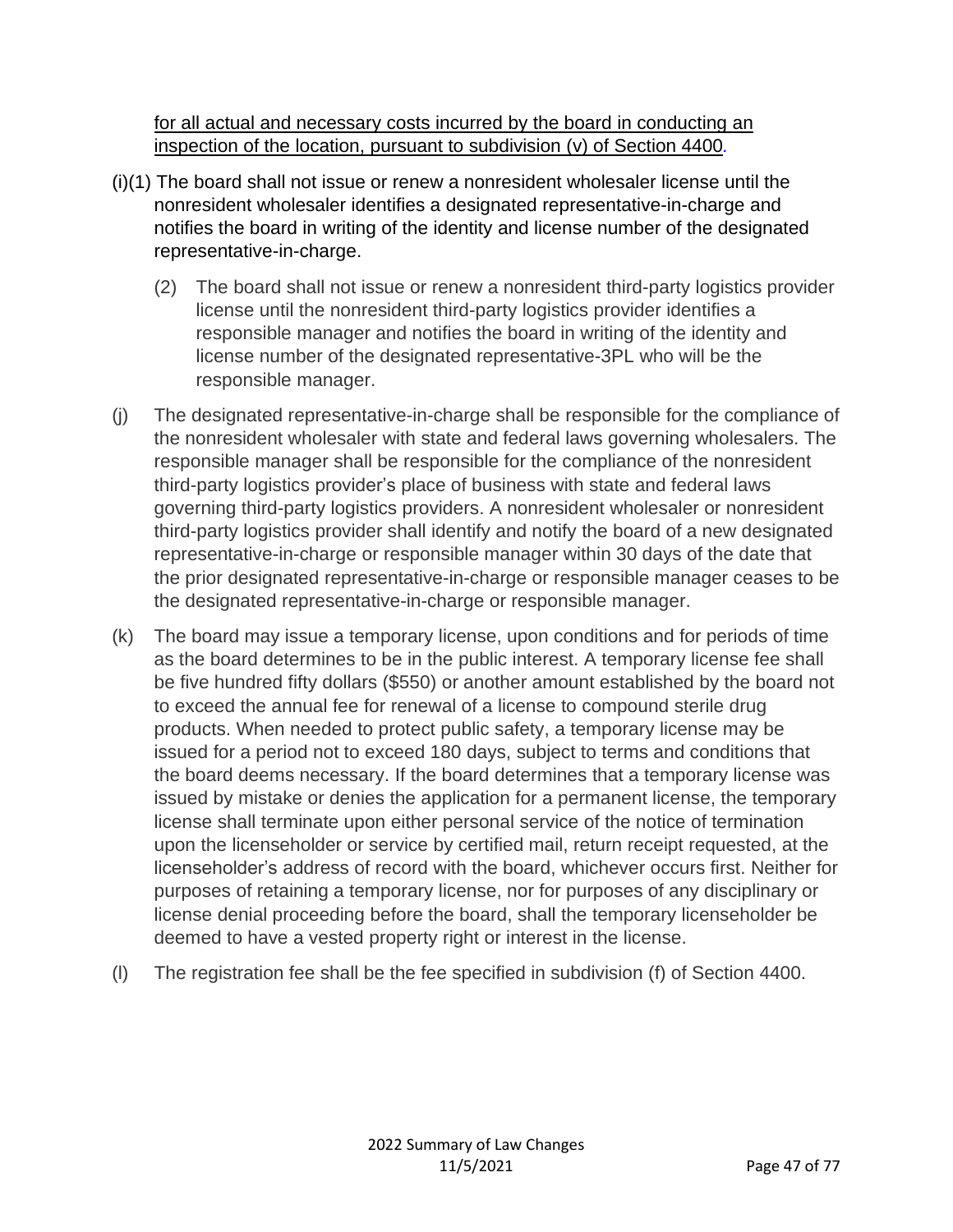### **Article 11.7 Cancer Medication Collection and Distribution: Registry of Participating Practitioners**

## **4169.7. Cancer Medication Recycling**

- (a) A participating practitioner in the collection and distribution of unused cancer medications pursuant to the program established pursuant to Division 117 (commencing with Section 150400) of the Health and Safety Code shall be registered with a surplus medication collection and distribution intermediary, as defined in Section 150401 of the Health and Safety Code, in accordance with this section. The registration shall be renewed annually.
- (b) An application for registration with a surplus medication collection and distribution intermediary shall be made on a form, which may be in an electronic format, furnished by the surplus medication collection and distribution intermediary, and shall state the name, address, usual occupation, and professional qualifications, if any, of the applicant.
- (c) Upon the approval of an application by a surplus medication collection and distribution intermediary, and payment of a fee in an amount not to exceed three hundred dollars (\$300) to the surplus medication collection and distribution intermediary for processing the application and issuing or renewing the registration, the surplus medication collection and distribution intermediary shall issue or renew a registration certificate to operate as a participating practitioner, if the practitioner has complied with all of the provisions of this chapter.
- (d) A surplus medication collection and distribution intermediary shall do all of the following:
	- (1) Create a registry, not to exceed 50 participating practitioners.
	- (2) Develop a donor form that may be in an electronic format and that shall include all of the following information:
		- (A) The date the medication was donated.
		- (B) The name, address, and telephone number of the donor.
		- (C) The name, strength, and quantity of the medication.
		- (D) The manufacturer and lot number, if applicable, of the medication.
		- (E) The name and dated signature of the practitioner who is accepting and inspecting the donated medication.
		- (F) An acknowledgment that the medication was handled and stored in accordance with the physician's order and per the manufacturer's recommendation.
	- (3) Develop a recipient form, which may be in an electronic format, and which shall include all of the following:
		- (A) The date the recipient received the medication.
		- (B) The name, address, and telephone number of the recipient.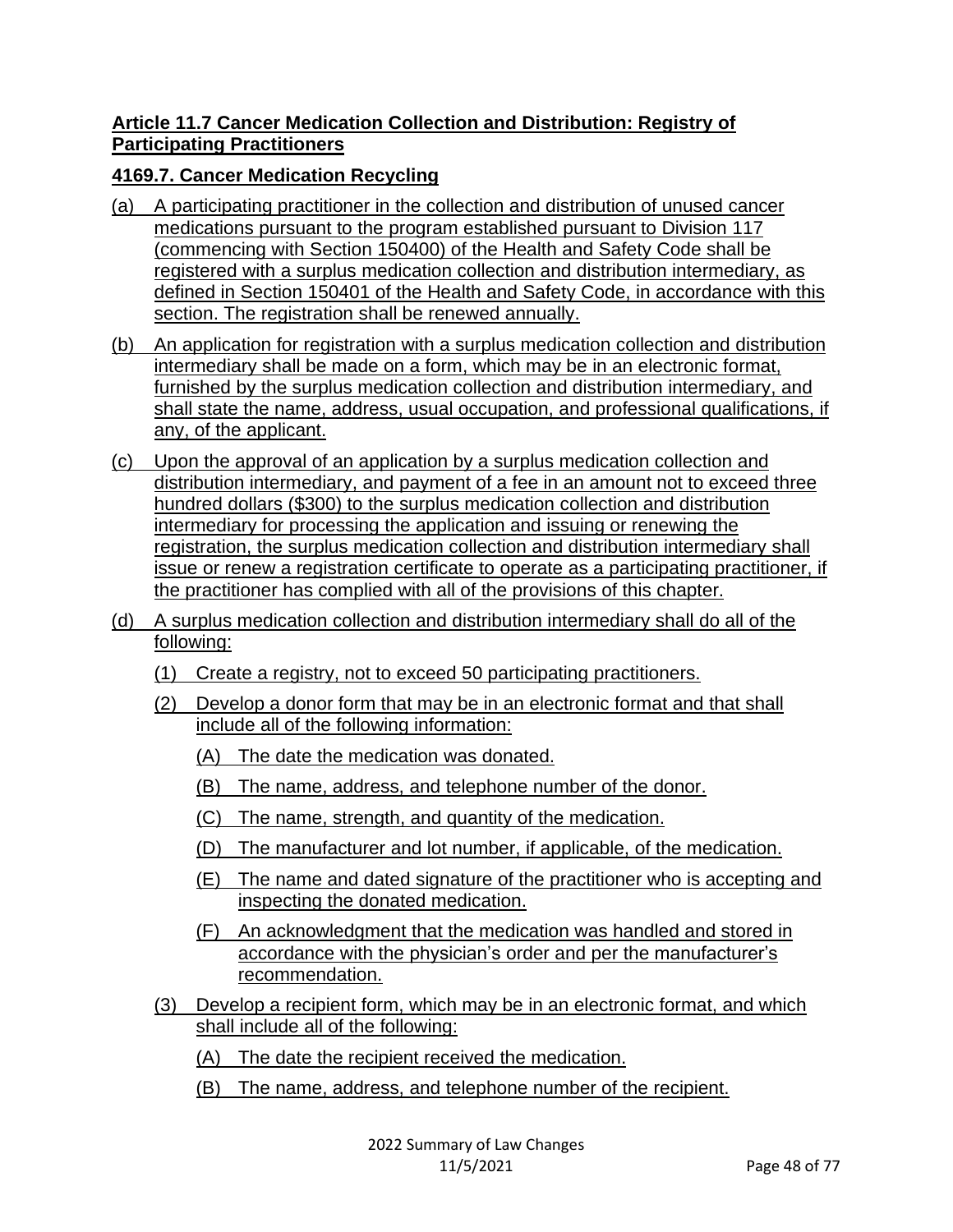- (C) The name, strength, and quantity of the medication.
- (D) The manufacturer and the lot number, if applicable, of the medication.
- (E) The name and dated signature of the practitioner who is accepting and inspecting the donated medication.
- (F) An acknowledgment that the donor is known to the practitioner and is a patient of record, and that there is no reason to believe that the donated prescription medication was improperly handled or stored.
- (G) An acknowledgment that by accepting the donated prescription medication, the recipient accepts any risks that an accidental mishandling could create.
- (H) An acknowledgment that the donor, the participating practitioner, and the surplus medication collection and distribution intermediary are released from liability arising from their participation pursuant to this article and the program established pursuant to Division 117 (commencing with Section 150400) of the Health and Safety Code.
- (I) An acknowledgment that the pharmaceutical manufacturer is released from liability of any claims or injury arising from the transfer of any prescription medication pursuant to this article and the program established pursuant to Division 117 (commencing with Section 150400) of the Health and Safety Code.
- (J) An acknowledgment that the recipient is receiving donated prescription medication and that the recipient is receiving the donated prescription medication at no cost.
- (e) A participating practitioner is exempt from licensure as a wholesaler.
- (f) A participating practitioner shall keep and maintain for three years records created by the participating practitioner for purposes of this article.
- (g) The board may request records from the distribution intermediary and participating practitioner to confirm compliance with this section and Section 150400 of the Health and Safety Code.
- (h) The board may prohibit a participating practitioner from participating in the program established pursuant to Division 117 (commencing with Section 150400) of the Health and Safety Code if the participating practitioner does not comply with the requirements of the program or this article. If the board prohibits a participating practitioner from participating in the program, it shall, within 15 days of making that determination, provide written notice to the participating practitioner and to the surplus medication collection and distribution intermediary that issued the participating practitioner a registration certificate to operate as a participating practitioner.
- (i) For purposes of this section, the following definitions apply: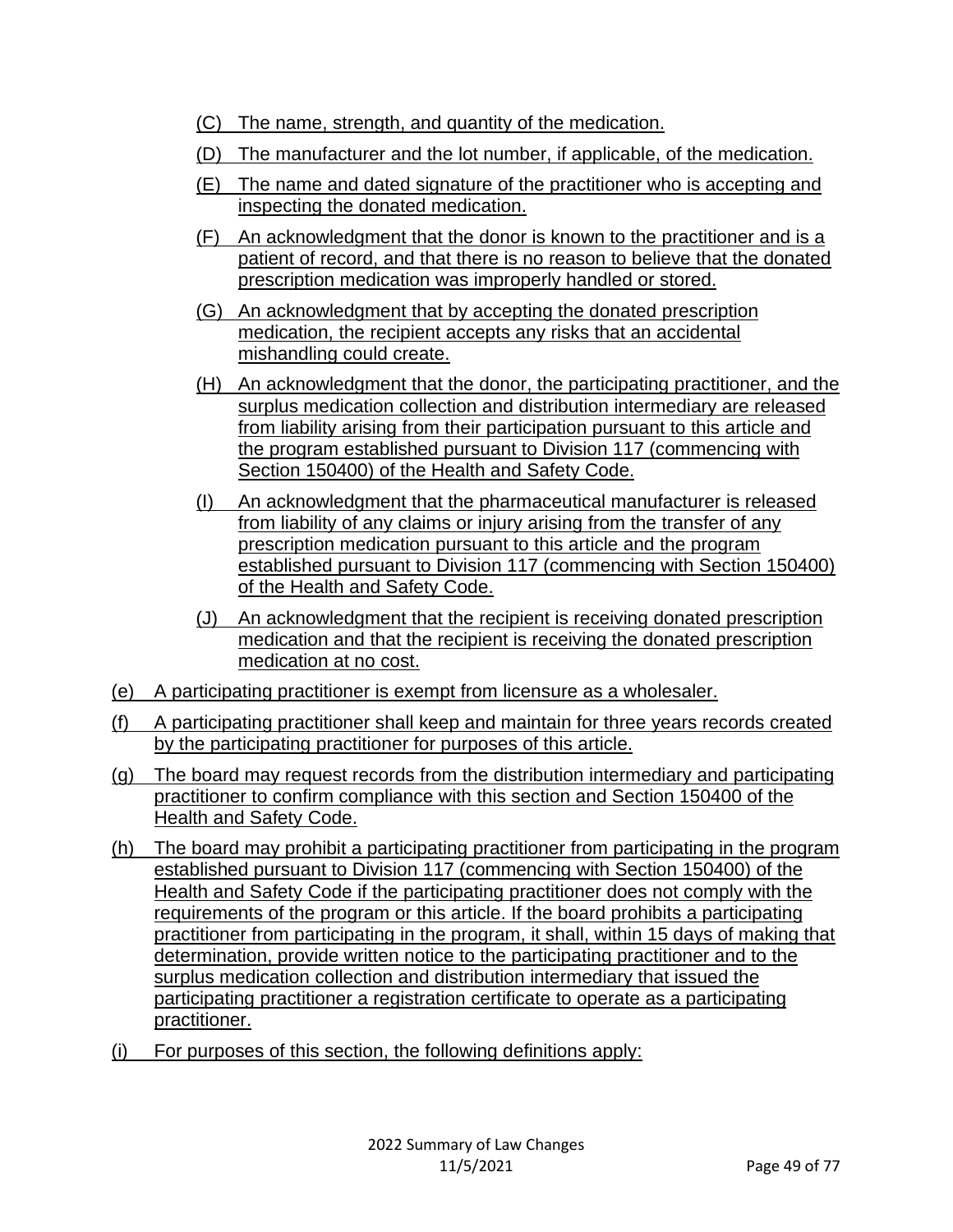- (1) "Donor" means an individual who donates unused prescription medications to a participating practitioner for the purpose of redistribution to established patients of that practitioner.
- (2) "Ineligible drugs" means drugs that are not able to be accepted for redistribution as part of the program established pursuant to Division 117 (commencing with Section 150400) of the Health and Safety Code. "Ineligible drugs" include all controlled substances, including all opioids, all compounded medications, injectable medications, drugs that have an approved United States Food and Drug Administration Risk Evaluation and Mitigation Strategy (REMS) requirement, and all growth factor medications.
- (3) "Participating practitioner" means a person who is licensed to practice medicine by the Medical Board of California and is board certified in medical oncology or hematology and is registered with a surplus medication collection and distribution intermediary.
- (4) "Recipient" means an individual who voluntarily receives donated prescription medications.
- (5) "Unused cancer medication" or "medication" means a medication or drug, including a "dangerous drug" as defined in Section 4022 or a "drug" as defined in Section 4025, that is prescribed as part of a cancer treatment plan and is in its original unopened, tamper-evident dose unit packaging that includes the drug's lot number and expiration date. A cancer drug packaged in single-unit doses may be accepted and dispensed if the outside packaging is opened but the single-unit dose packaging is unopened.

## **4169.8. Cancer Medication Recycling Act**

This article shall remain in effect only until January 1, 2027, and as of that date is repealed.

## **4202.6. Denial of Application**

Notwithstanding Section 480, the board may deny an application for licensure under this chapter if the applicant has been convicted of a crime or subjected to formal discipline that would be grounds for denial of a federal registration to distribute controlled substances.

## **4210. Advanced Practice Pharmacist License**

- (a) A person who seeks recognition as an advanced practice pharmacist shall meet all of the following requirements:
	- (1) Hold an active license to practice pharmacy issued pursuant to this chapter that is in good standing.

(2)(A) Satisfy any two of the following criteria: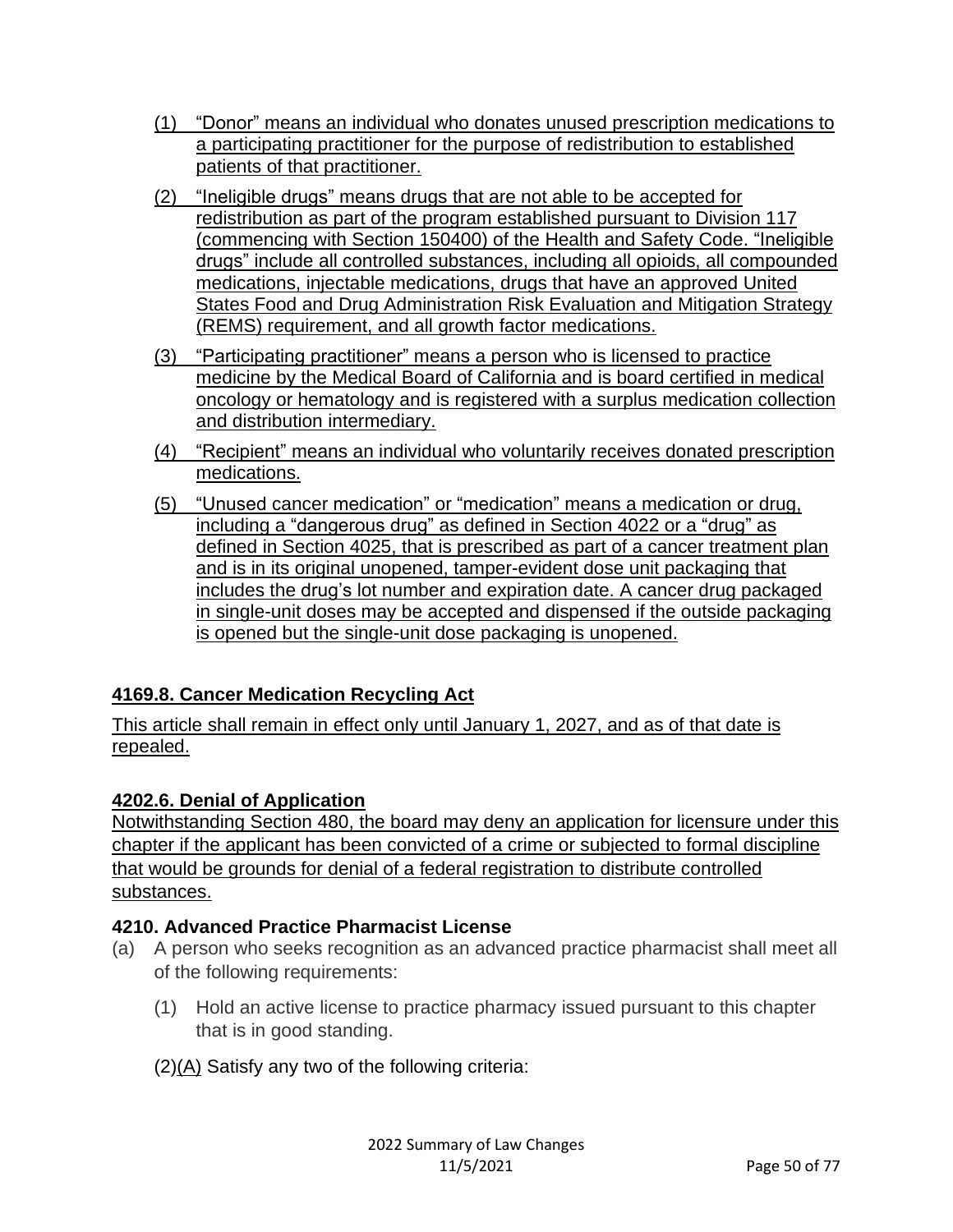- (A)(i) Earn certification in a relevant area of practice, including, but not limited to, ambulatory care, critical care, geriatric pharmacy, nuclear pharmacy, nutrition support pharmacy, oncology pharmacy, pediatric pharmacy, pharmacotherapy, or psychiatric pharmacy, from an organization recognized by the Accreditation Council for Pharmacy Education or another entity recognized by the board.
- (B)(ii) Complete a postgraduate residency through an accredited postgraduate institution where at least 50 percent of the experience includes the provision of direct patient care services with interdisciplinary teams.
- (C)(iii) Have provided clinical services to patients for at least one year under a collaborative practice agreement or protocol with a physician, advanced practice pharmacist, pharmacist practicing collaborative drug therapy management, or health system.
- (B) For purposes of this paragraph, if, as a condition of completion of one of the required criteria fulfillment of a second criterion is also required, that completion shall be deemed to satisfy this paragraph.
- (3) File an application with the board for recognition as an advanced practice pharmacist.
- (4) Pay the applicable fee to the board.
- (b) An advanced practice pharmacist recognition issued pursuant to this section shall be valid for two years, coterminous with the certificate holder's license to practice pharmacy.
- (c) The board shall adopt regulations establishing the means of documenting completion of the requirements in this section.
- (d) The board shall, by regulation, set the fee for the issuance and renewal of advanced practice pharmacist recognition at the reasonable cost of regulating advanced practice pharmacists pursuant to this chapter. The fee shall not exceed three hundred dollars (\$300).

### **4232.5. (Operative July 1, 2022)**

- (a) A pharmacist who, pursuant to any authority of this chapter, prescribes a Schedule II controlled substance, shall have completed an education course on the risks of addiction associated with the use of Schedule II drugs.
- (b) A pharmacist who has completed such a course within the last four years shall be deemed to have satisfied this requirement.
- (c) This section shall become operative July 1, 2022.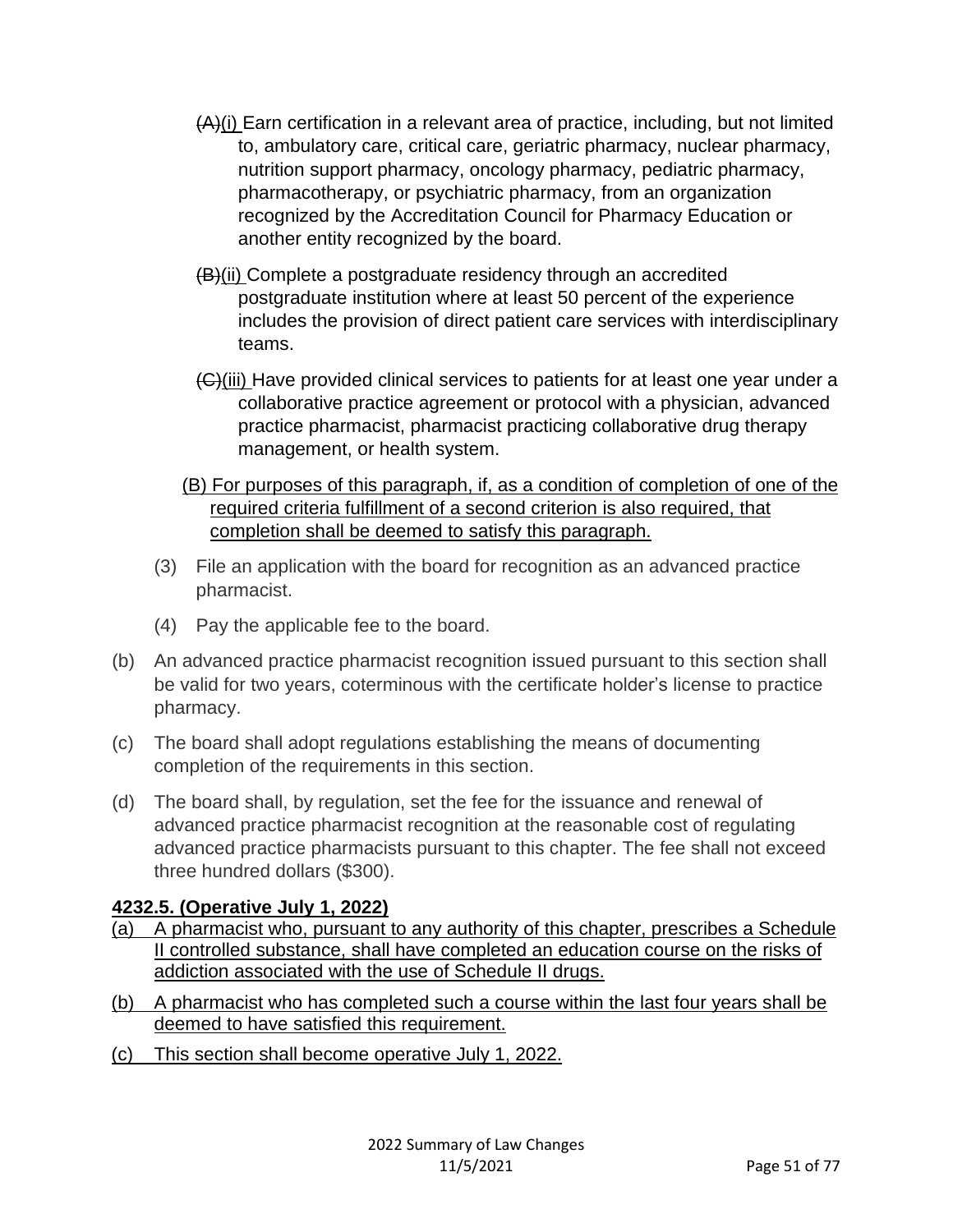#### **4301.3. (Operative July 1, 2023; Repealed January 1, 2024)**

- (a) On or before July 1, 2023, the board shall convene a workgroup of interested stakeholders to discuss whether moving to a standard of care enforcement model would be feasible and appropriate for the regulation of pharmacy and make recommendations to the Legislature about the outcome of these discussions through a report submitted pursuant to Section 9795 of the Government Code.
- (b) This section shall remain in effect only until January 1, 2024, and as of that date is repealed.

#### **4312. Voiding License of Entity Remaining Closed: Notice; Disposition of Stock; Distribution of Proceeds Where Board Sells Stock**

- (a) The board may cancel the license of a wholesaler, third-party logistics provider, pharmacy, veterinary food-animal drug retailer, or outsourcing facility facility that is licensed by the board if the licensed premises remain closed, as defined in subdivision (e), other than by order of the board. For good cause shown, the board may cancel a license after a shorter period of closure. To cancel a license pursuant to this subdivision, the board shall make a diligent, good faith effort to give notice by personal service on the licensee. If a written objection is not received within 10 days after personal service is made or a diligent, good faith effort to give notice by personal service on the licensee has failed, the board may cancel the license without the necessity of a hearing. If the licensee files a written objection, the board shall file an accusation based on the licensee remaining closed. Proceedings shall be conducted in accordance with Chapter 5 (commencing with Section 11500) of Part 1 of Division 3 of Title 2 of the Government Code, and the board shall have all the powers granted in that chapter.
- (b) If the license of a wholesaler, third-party logistics provider, pharmacy, veterinary food-animal drug retailer, or outsourcing facility a facility license is canceled pursuant to subdivision (a) or revoked pursuant to Article 19 (commencing with Section 4300), or a wholesaler, third-party logistics provider, pharmacy, veterinary food-animal drug retailer, or outsourcing this article, or a facility notifies the board of its intent to remain closed or to discontinue business, the licensee shall, within 10 days thereafter, arrange for the transfer of all dangerous drugs and controlled substances or dangerous devices to another licensee authorized to possess the dangerous drugs and controlled substances or dangerous devices. The licensee transferring the dangerous drugs and controlled substances or dangerous devices shall immediately confirm in writing to the board that the transfer has taken place.
- (c) If a wholesaler, third-party logistics provider, pharmacy, veterinary food-animal drug retailer, or outsourcing licensed facility fails to comply with subdivision (b), the board may seek and obtain an order from the superior court in the county in which the wholesaler, third-party logistics provider, pharmacy, veterinary foodanimal drug retailer, or outsourcing facility facility licensed by the board is located, authorizing the board to enter the wholesaler, third-party logistics provider,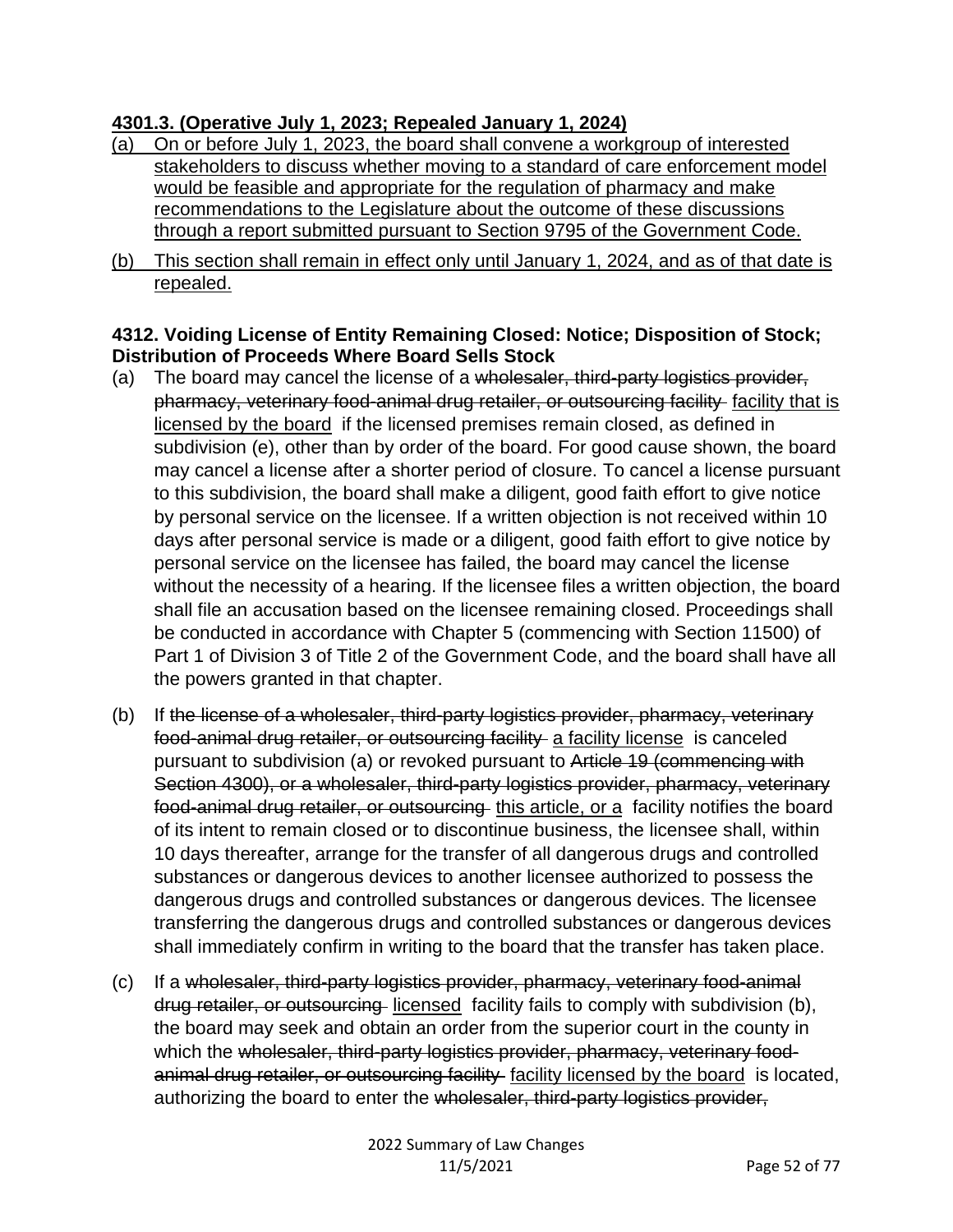pharmacy, veterinary food-animal drug retailer, or outsourcing facility and inventory and store, transfer, sell, or arrange for the sale of, all dangerous drugs and controlled substances and dangerous devices found in the wholesaler, thirdparty logistics provider, pharmacy, veterinary food-animal drug retailer, or outsourcing facility.

- (d) If the board sells or arranges for the sale of any dangerous drugs, controlled substances, or dangerous devices pursuant to subdivision (c), the board may retain from the proceeds of the sale an amount equal to the cost to the board of obtaining and enforcing an order issued pursuant to subdivision (c), including the cost of disposing of the dangerous drugs, controlled substances, or dangerous devices. The remaining proceeds, if any, shall be returned to the licensee from whose premises the dangerous drugs or controlled substances or dangerous devices were removed.
	- (1) The licensee shall be notified of his or her the licensee's right to the remaining proceeds by personal service or by certified mail, postage prepaid.
	- $(2)$  If a statute or regulation requires the licensee to file with the board his or her the licensee's address, and any change of address, the notice required by this subdivision may be sent by certified mail, postage prepaid, to the latest address on file with the board and service of notice in this manner shall be deemed completed on the 10th day after the mailing.
	- (3) If the licensee is notified as provided in this subdivision, and the licensee fails to contact the board for the remaining proceeds within 30 calendar days after personal service has been made or service by certified mail, postage prepaid, is deemed completed, the remaining proceeds shall be deposited by the board into the Pharmacy Board Contingent Fund. These deposits shall be deemed to have been received pursuant to Chapter 7 (commencing with Section 1500) of Title 10 of Part 3 of the Code of Civil Procedure and shall be subject to claim or other disposition as provided in that chapter.
- (e) For the purposes of this section, "closed" means not engaged in the ordinary activity for which a license has been issued for at least one day each calendar week during any 120-day period.
- (f) Nothing in this section shall be construed as requiring a pharmacy to be open seven days a week.

### **4314. Orders of Abatement**

(a) The board may issue citations containing fines and orders of abatement for any violation of Section 733, for any violation of this chapter or regulations adopted pursuant to this chapter, or for any violation of Division 116 (commencing with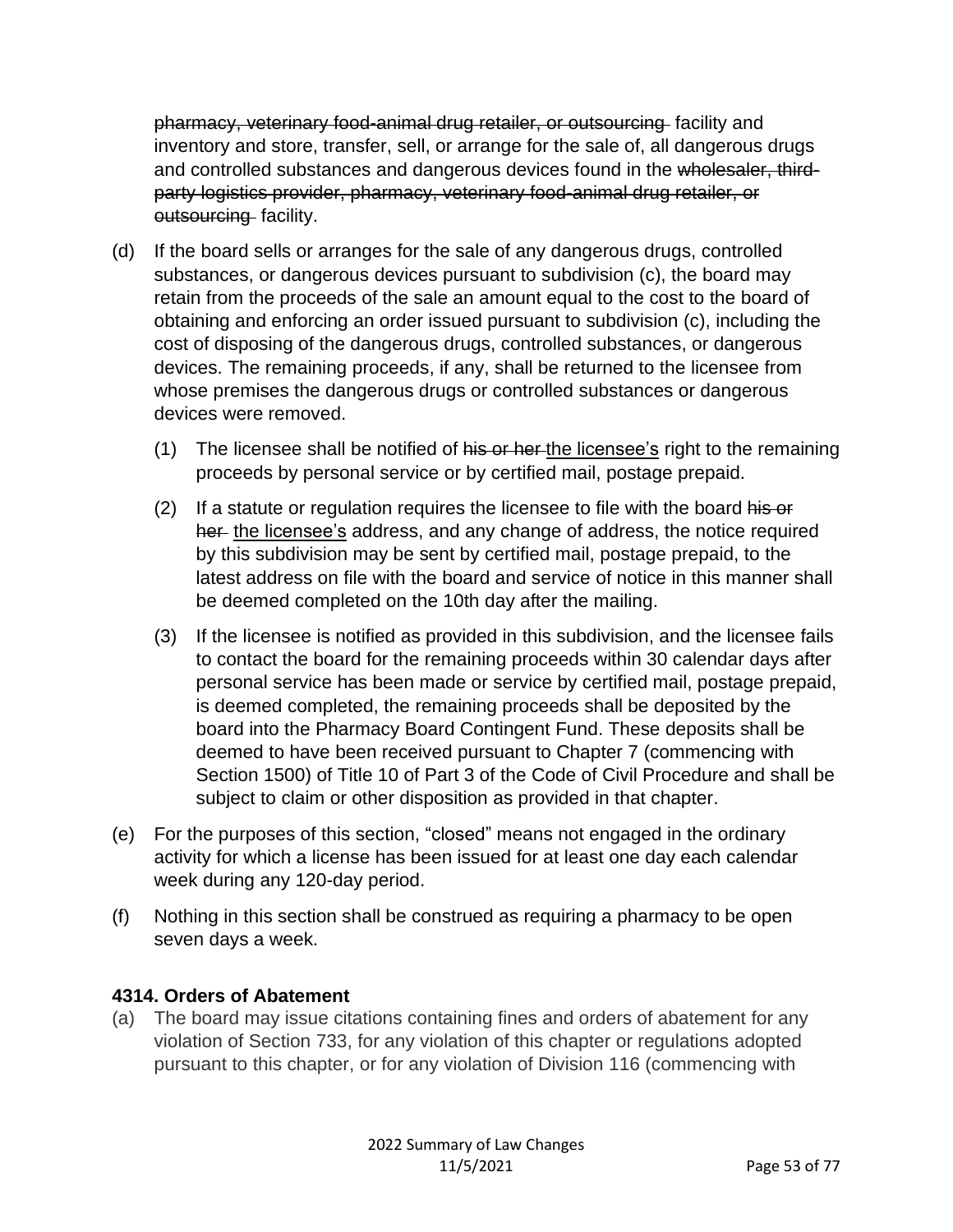Section 150200) of the Health and Safety Code, in accordance with Sections 125.9, 148, and 4005 and the regulations adopted pursuant to those sections.

- (b) Where appropriate, a citation issued by the board, as specified in this section, may subject the person or entity to whom the citation is issued to an administrative fine.
- (c) Notwithstanding any other provision of law, where appropriate, a citation issued by the board may contain an order of abatement. The order of abatement shall fix a reasonable time for abatement of the violation. It may also require the person or entity to whom the citation is issued to demonstrate how future compliance with the Pharmacy Law, and the regulations adopted pursuant thereto, will be accomplished. A demonstration may include, but is not limited to, submission of a corrective action plan, and requiring completion of up to six hours of continuing education courses in the subject matter specified in the order of abatement. Any continuing education courses required by the order of abatement shall be in addition to those required for license renewal.
- (d) Nothing in this section shall in any way limit the board from issuing a citation, fine, and order of abatement pursuant to Section 4067 or Section 56.36 of the Civil Code, and the regulations adopted pursuant to those sections.
- (e) The issuance of a citation pursuant to subdivision (b) shall not be construed as a disciplinary action or discipline for purposes of licensure or the reporting of discipline for licensure.

### **4316. Cease and Desist Orders**

- (a) The board, through its executive officer, is authorized to issue a cease and desist order for operating any facility under this chapter that requires licensure or for practicing any activity under this chapter that requires licensure without obtaining that licensure.
- (b) Whenever the board issues a cease and desist order pursuant to subdivision (a), the board shall immediately issue the facility a notice setting forth the acts or omissions with which it is charged, specifying the pertinent code section or sections and any regulations.
- (c) The order shall provide that the facility, within 15 days of receipt of the notice, may request a hearing before the president of the board to contest the cease and desist order. Consideration of the facility's contest of the cease and desist order shall comply with the requirements of Section 11425.10 of the Government Code. The hearing shall be held no later than five business days from the date the request of the owner is received by the board. The president shall render a written decision within five business days of the hearing. In the absence of the president of the board, the vice president of the board may conduct the hearing permitted by this subdivision. Review of the decision of the president of the board may be sought by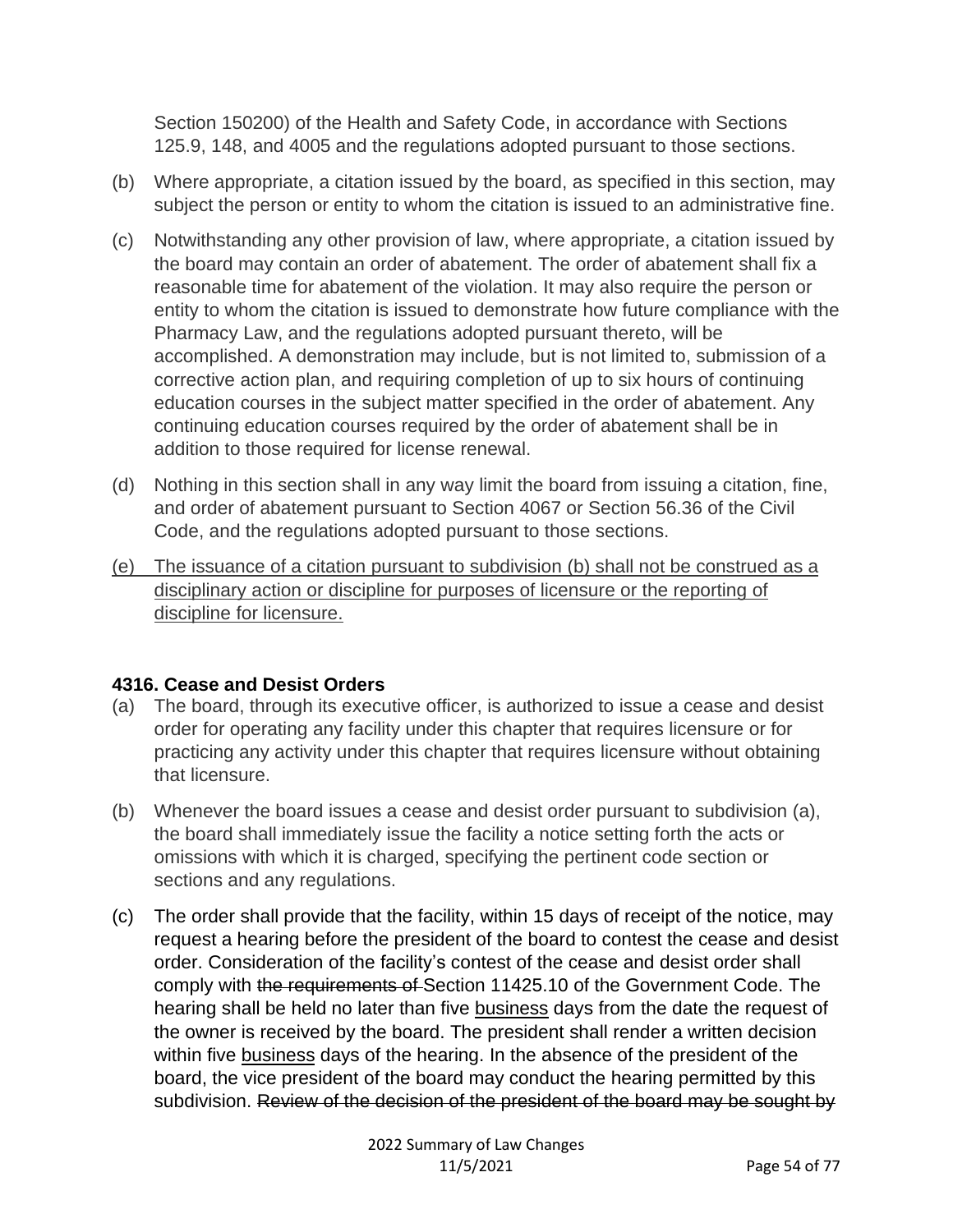the owner or person in possession or control of the facility The owner or person in possession or control of the facility may seek review of the decision of the president of the board pursuant to Section 1094.5 of the Code of Civil Procedure.

# **4317. Chain Community Pharmacies: Quota Enforcement**

The board may take an enforcement action against a chain community pharmacy, as defined in subdivision (c) of Section 4001, that violates Section 4113.7 unless, by clear and convincing evidence, the chain community pharmacy demonstrates that the violation was contrary to its policy.

# **4317.5.**

- (a) The board may bring an action for fines for repeated violations of materially similar provisions of this chapter within five years by three or more pharmacies operating under common ownership or management within a chain community pharmacy, as follows: a third and, or subsequent violation may be punished by an administrative fine not to exceed one hundred thousand dollars (\$100,000) per violation.
- (b) The board may bring an action against a chain community pharmacy operating under common ownership or management for fines not to exceed one hundred fifty thousand dollars (\$150,000) for any violation of this chapter demonstrated to be the result of a written policy or which was expressly encouraged by the common owner or manager.
- (c) The board shall not bring an action for fines pursuant to subdivision (a) until at least six months have elapsed from the date the board determines that a violation has occurred unless the violation giving rise to the action resulted in actual harm to any consumer or serious potential harm to the public.
- (d) In an action brought by the board pursuant to subdivision (a), it shall be a defense for any pharmacy to establish either of the following:
	- (1) That the violation was contrary to a written policy that was communicated by the common owner or manager to all employees of the pharmacies where the violation occurred.
	- (2) That, within six months after the violation, the common owner or manager corrected all unlawful policies, communicated the change in policy or policies in writing to all pharmacies under its ownership or management, and provided proof of abatement of the violation to the board, so long as the violation did not result in actual harm to any consumer or serious potential harm to the public.
- (e) In determining the amount of the fine sought in an action brought pursuant to this section, the board shall consider relevant mitigating and aggravating factors, including, but not limited to, the good faith of the licensee, the communication of written changes to unlawful policies, the gravity of the violation, the potential harm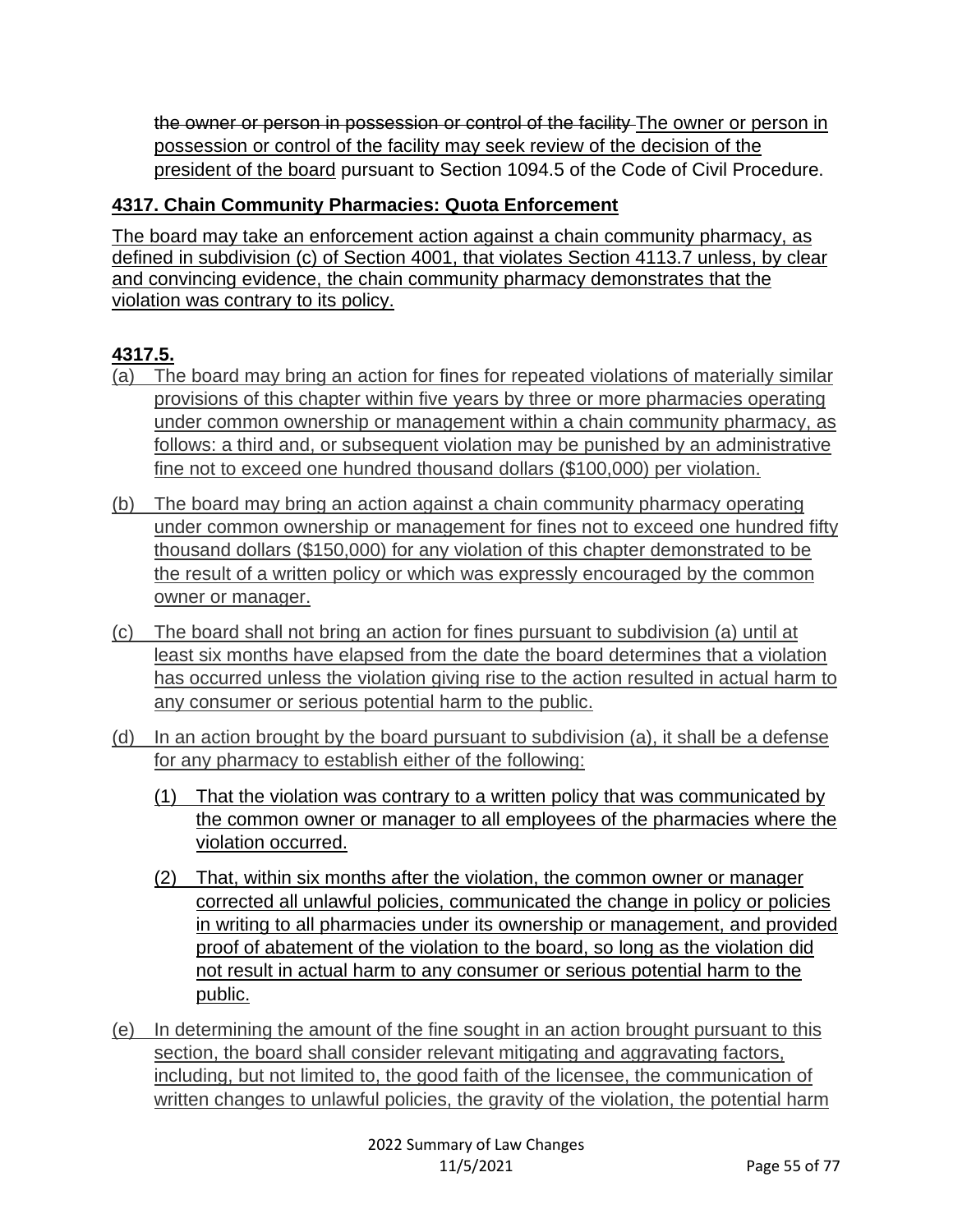to patients, whether the violation affects the professional judgment or independence of pharmacists and pharmacy technicians, and the history of previous violations by the common owner or manager.

- (f) The authority granted by this section is in addition to the authority of the board to institute any other administrative, civil, or criminal action.
- (g) For purposes of this section, "chain community pharmacy" shall have the same meaning as defined in Section 4001.
- (h) The fines in subdivisions (a) and (b) shall be imposed in accordance with Section 4314.
- (i) In connection with the board's first Joint Sunset Review Oversight Hearing pursuant to Section 9147.7 of the Government Code occurring after this section becomes operative, the board shall provide to the appropriate committees of the Legislature all of the following information:
	- (1) The number of actions brought pursuant to this section.
	- (2) The number of actions brought pursuant to this section that did not result in any fines.
	- (3) The types of violations giving rise to actions brought pursuant to this section.

### **4372. Confidential Records; Exception for Disciplinary Proceeding**

All board records and records of the pharmacists recovery program pertaining to the treatment of a pharmacist or intern pharmacist in the program shall be kept confidential and are not subject to discovery, subpoena, or disclosure pursuant to Chapter 3.5 Division 10 (commencing with Section 6250) of Division 7 of 7920.000) of Title 1 of the Government Code. However, board records and records of the pharmacists recovery program may be disclosed and testimony provided in connection with participation in the pharmacists recovery program, but only to the extent those records or testimony are relevant to the conduct for which the pharmacist or intern pharmacist was terminated from the pharmacists recovery program.

### **4427.3. Location Requirements**

- (a) An ADDS shall be placed and operated inside an enclosed building, with a premises address, at a location approved by the board.
- (b) An ADDS shall be placed and operated in one of the following locations:
	- (1) Adjacent to the secured pharmacy area of the pharmacy holding the ADDS license.
	- (2) A health facility licensed pursuant to Section 1250 of the Health and Safety Code that complies with Section 1261.6 of the Health and Safety Code.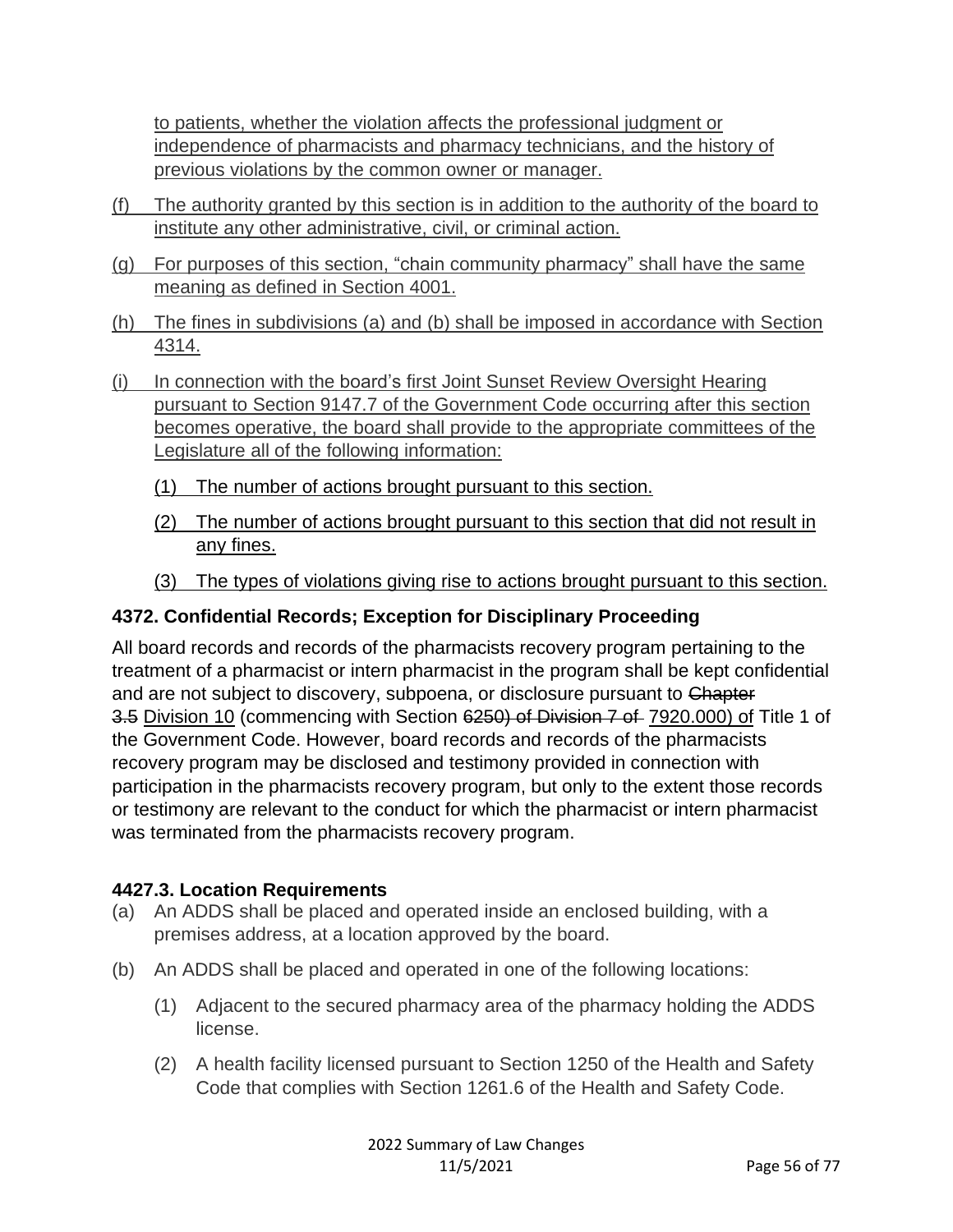- (3) A clinic licensed pursuant to Section 1204 or 1204.1 of the Health and Safety Code, or Section 4180 or 4190 of this code.
- (4) A correctional clinic licensed pursuant to Section 4187.1.
- (5) If the ADDS is an APDS, in a location as provided in Section 4427.6.

# (6) If the ADDS is an AUDS, in a location as provided in subdivision (a) of Section 4427.65.

(c) Prior to installation, the pharmacy holding the ADDS license and the location where the ADDS is placed pursuant to subdivision (b) shall jointly develop and implement written policies and procedures to ensure safety, accuracy, accountability, security, patient confidentiality, and maintenance of the ADDS, as well as quality, potency, and purity of the drugs and devices. These policies and procedures shall be maintained at the location of the ADDS and at the pharmacy holding the ADDS license.

# **4427.65. Additional AUDS Location Requirements**

- (a) In addition to the locations authorized in Section 4427.3, an automated unit dose system (AUDS) may also be located and operated in either of the following locations:
	- (1) A facility licensed by this state with the statutory authority to provide pharmaceutical services.
	- (2) Jail, youth detention facility, or other correctional facility where drugs are administered within the facility under the authority of the medical director.
- (b) The pharmacy operating the AUDS shall develop and implement, and review annually, written policies and procedures pertaining to the device.
- (c) The pharmacy shall operate the AUDS in compliance with the following requirements:
	- (1) Transaction information shall be made readily available in a written format for review and inspection by individuals authorized by law. These records shall be maintained in the facility for a minimum of three years.
	- (2) Individualized and specific access to automated drug delivery systems shall be limited to facility and contract personnel authorized by law to administer drugs.
	- (3)(A) The facility and the pharmacy shall develop and implement written policies and procedures to ensure safety, accuracy, accountability, security, patient confidentiality, and maintenance of the quality, potency, and purity of stored drugs. Policies and procedures shall define access to the automated drug delivery system and limits to access to equipment and drugs.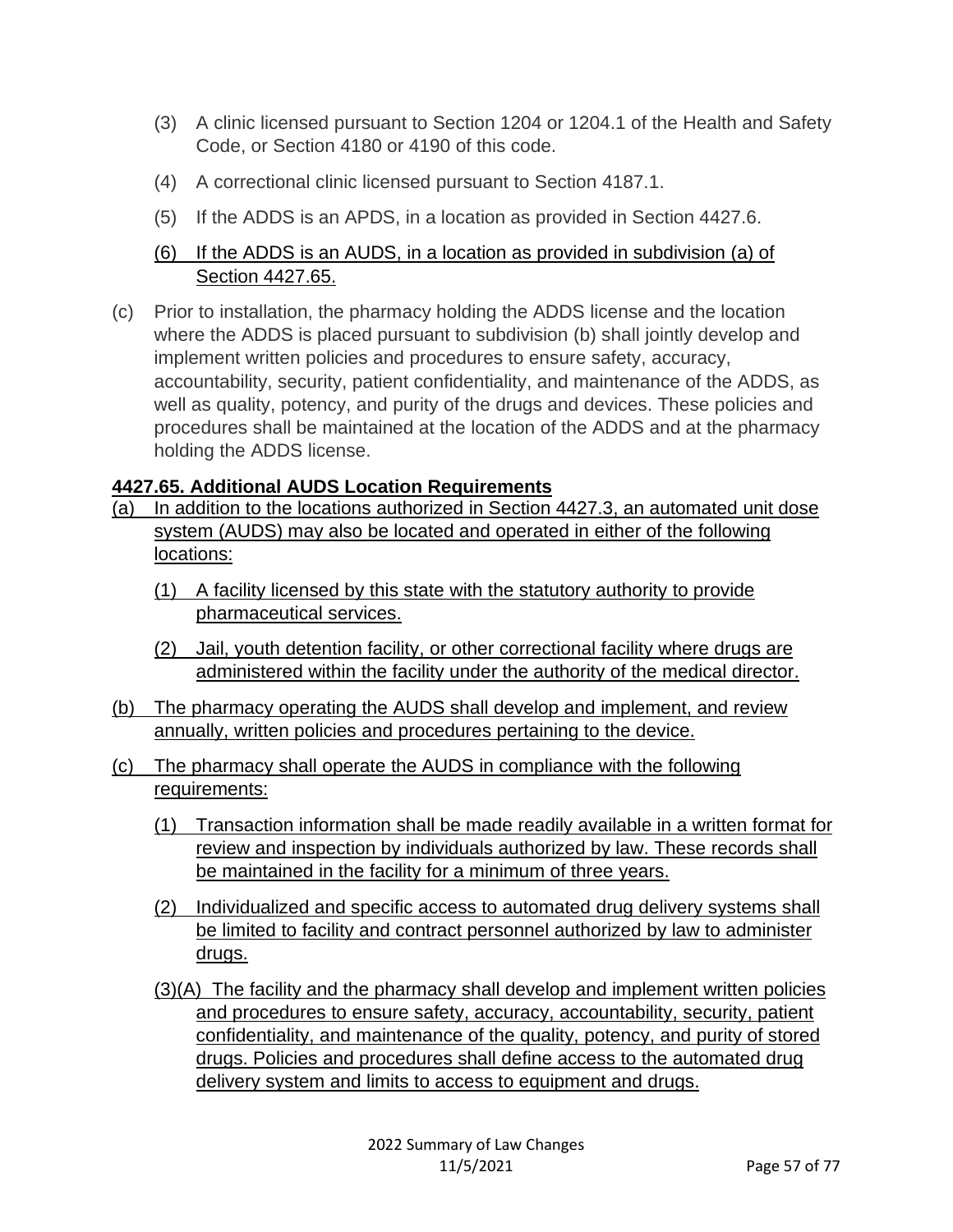- (B) All policies and procedures shall be maintained at the pharmacy operating the automated drug delivery system and the location where the automated drug delivery system is being used.
- (4) When used as an emergency pharmaceutical supplies container, drugs removed from the automated drug delivery system shall be limited to the following:
	- (A) A new drug order given by a prescriber for a patient of the facility for administration prior to the next scheduled delivery from the pharmacy, or 72 hours, whichever is less. The drugs shall be retrieved only upon authorization by a pharmacist and after the pharmacist has reviewed the prescriber's order and the patient's profile for potential contraindications and adverse drug reactions.
	- (B) Drugs that a prescriber has ordered for a patient on an as-needed basis, if the utilization and retrieval of those drugs are subject to ongoing review by a pharmacist.
	- (C) Drugs designed by the patient care policy committee or pharmaceutical service committee of the facility as emergency drugs or acute onset drugs. These drugs may be retrieved from an automated drug delivery system pursuant to the order of a prescriber for emergency or immediate administration to a patient of the facility. Within 48 hours after retrieval under this paragraph, the case shall be reviewed by a pharmacist.
- (5) When used to provide pharmacy services pursuant to Section 4017.3 and this article, the automated drug delivery system shall be subject to all of the following requirements:
	- (A) Drugs removed from the automated drug delivery system for administration to a patient shall be in properly labeled units of administration containers or packages.
	- (B) A pharmacist shall review and approve all orders prior to a drug being removed from the automated drug delivery system for administration to a patient. The pharmacist shall review the prescriber's order and the patient's profile for potential contraindications and adverse drug reactions.
	- (C) The pharmacy providing services to the facility pursuant to this article shall control access to the drugs stored in the automated drug delivery system.
	- (D) Access to the automated drug delivery system shall be controlled and tracked using an identification or password system or biosensor.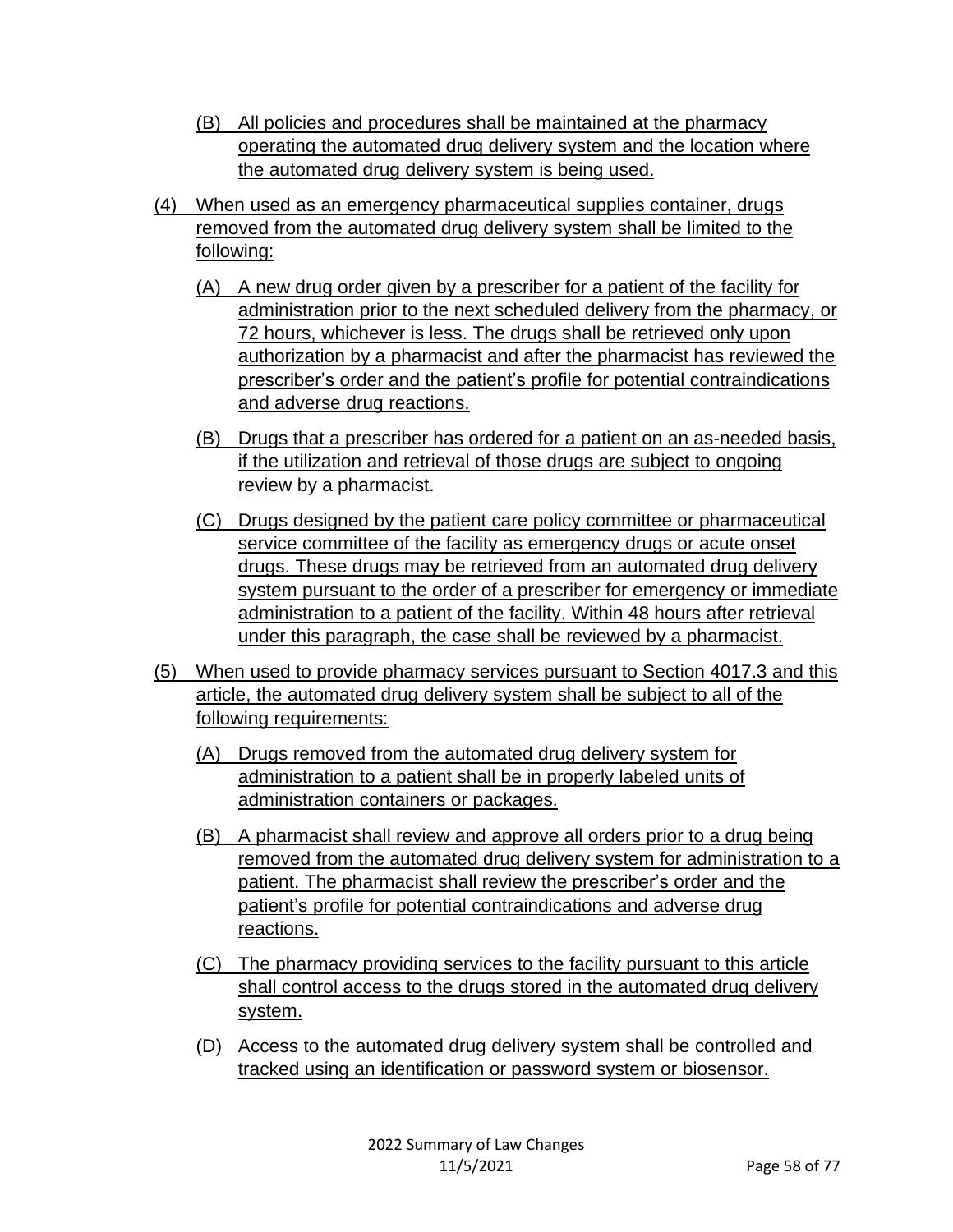- (E) The automated drug delivery system shall make a complete and accurate record of all transactions that will include all users accessing the system and all drugs added to, or removed from, the system.
- (F) After the pharmacist reviews the prescriber's order, access by licensed personnel to the automated drug delivery system shall be limited only to drugs ordered by the prescriber and reviewed by the pharmacist and that are specific to the patient. When the prescriber's order requires a dosage variation of the same drug, licensed personnel shall have access to the drug ordered for that scheduled time of administration.
- (G) Systems that allow licensed personnel to have access to multiple drugs and are not patient specific in their design, shall be allowed under this subdivision if those systems have electronic and mechanical safeguards in place to ensure that the drugs delivered to the patient are specific to that patient.
- (6) The stocking of an automated drug delivery system shall be performed by a pharmacist. If the automated drug delivery system utilizes removable pockets, cards, drawers, similar technology, or unit of use or single dose containers, as defined by the United States Pharmacopoeia, the stocking system may be done outside of the facility and be delivered to the facility, if all of the following conditions are met:
	- (A) The task of placing drugs into the removable pockets, cards, drawers, or unit of use or single dose containers is performed by a pharmacist, or by an intern pharmacist or a pharmacy technician working under the direct supervision of a pharmacist.
	- (B) The removable pockets, cards, drawers, or unit of use or single dose containers are transported between the pharmacy and the facility in a secure tamper-evident container.
	- (C) The facility, in conjunction with the pharmacy, has developed policies and procedures to ensure that the removable pockets, cards, drawers, or unit of use or single dose containers are properly placed into the automated drug delivery system.
- (7) Review of the drugs contained within, and the operation and maintenance of, the automated drug delivery system shall be done in accordance with law and shall be the responsibility of the pharmacy. A pharmacist shall conduct the review on a monthly basis, which shall include a physical inspection of the drugs in the automated drug delivery system, an inspection of the automated drug delivery system machine for cleanliness, and a review of all transaction records in order to verify the security and accountability of the system.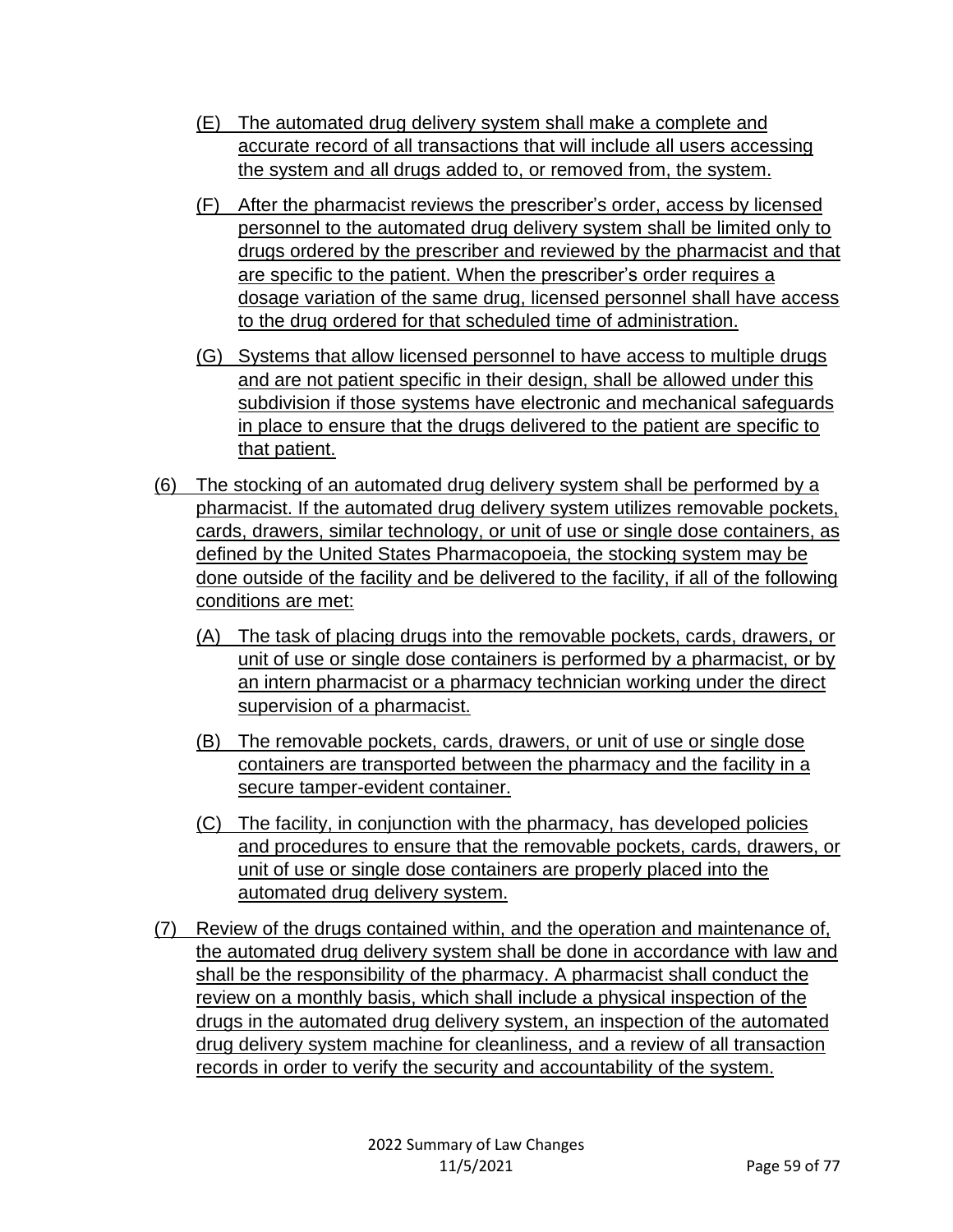### **4427.7. Self-Assessment and Recordkeeping Requirements**

- (a) A pharmacy holding an ADDS license shall complete an annual a self-assessment, performed pursuant to Section 1715 of Title 16 of the California Code of Regulations, evaluating the pharmacy's compliance with pharmacy law relating to the use of the ADDS. All information regarding operation, maintenance, compliance, error, omissions, or complaints pertaining to the ADDS shall be included in the self-assessment.
- (b) The pharmacy shall comply with all recordkeeping and quality assurance requirements established in pharmacy law and regulation, and shall maintain those records within the licensed pharmacy holding the ADDS license and separate from other pharmacy records.

# **Health and Safety Code Changes**

## **CHAPTER 4.9. Compassionate Access to Medical Cannabis Act or Ryan's Law**

### **1649.**

- (a) This chapter shall be known, and may be cited, as the "Compassionate Access to Medical Cannabis Act" or "Ryan's Law."
- (b) It is the intent of the Legislature in enacting this chapter to support the ability of a terminally ill patient to safely use medicinal cannabis within specified health care facilities in compliance with the Compassionate Use Act of 1996 and Article 2.5 (commencing with Section 11362.7) of Chapter 6 of Division 10.

### **1649.1.**

Unless the context requires otherwise, the following definitions shall apply to this chapter:

- (a) "Compassionate Use Act of 1996" means the initiative measure enacted by the approval of Proposition 215 at the November 5, 1996, statewide general election and found at Section 11362.5, and any amendments to that act.
- (b)(1) Except as provided in paragraph (2), "health care facility" means a health facility specified in subdivision (a), (c), (f), (i), or (n) of Section 1250.
	- (2) The meaning of "health care facility" shall not include a chemical dependency recovery hospital or a state hospital.
- (c) "Medicinal cannabis" means cannabis or a cannabis product used in compliance with the Compassionate Use Act of 1996 and Article 2.5 (commencing with Section 11362.7) of Chapter 6 of Division 10.
- (d) "Patient" means an individual who is terminally ill.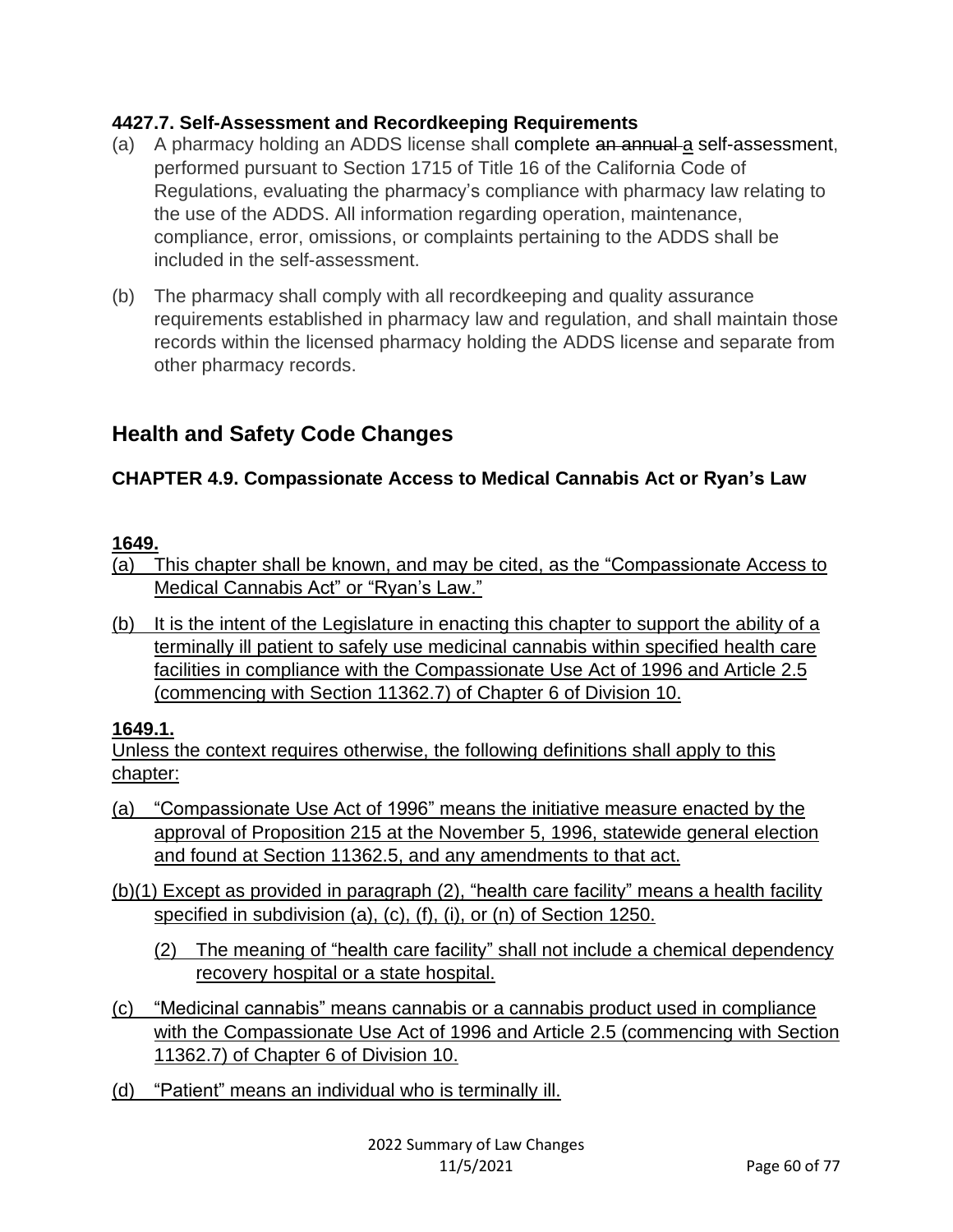(e) "Terminally ill" means a medical condition resulting in a prognosis of life of one year or less, if the disease follows its natural course.

### **1649.2.**

- (a) A health care facility shall permit patient use of medical cannabis and shall do all of the following:
	- (1) Prohibit smoking or vaping as methods to use medicinal cannabis.
	- (2) Include the use of medicinal cannabis within the patient's medical records.
	- (3) Require a patient to provide a copy of the patient's valid identification card, as described in Section 11362.715, or a copy of that patient's written documentation as defined in Section 11362.7.
	- (4) Reasonably restrict the manner in which a patient stores and uses medicinal cannabis, including requiring the medicinal cannabis to be stored in a locked container, to ensure the safety of other patients, guests, and employees of the health care facility, compliance with other state laws, and the safe operations of the health care facility.
	- (5) Develop and disseminate written guidelines for the use of medicinal cannabis within the health care facility pursuant to this chapter.
- (b) This section does not apply to a patient receiving emergency services and care, as defined in Section 1317.1, or to the emergency department of a health care facility, as specified in subdivision (a) of Section 1250, while the patient is receiving emergency services and care.

### **1649.3.**

Notwithstanding the classification of medicinal cannabis as a Schedule I drug and any other law, health facilities permitting patient use of medicinal cannabis shall comply with drug and medication requirements applicable to Schedule II, III, and IV drugs and shall be subject to enforcement actions by the State Department of Public Health.

### **1649.4.**

This chapter does not require a health care facility to provide a patient with a recommendation to use medicinal cannabis in compliance with the Compassionate Use Act of 1996 and Article 2.5 (commencing with Section 11362.7) of Chapter 6 of Division 10 or include medicinal cannabis in a patient's discharge plan.

## **1649.5.**

- (a) Compliance with this chapter shall not be a condition for obtaining, retaining, or renewing a license as a health care facility.
- (b) This chapter does not reduce, expand, or otherwise modify the laws restricting the cultivation, possession, distribution, or use of cannabis that may be otherwise applicable, including, but not limited to, the Control, Regulate and Tax Adult Use of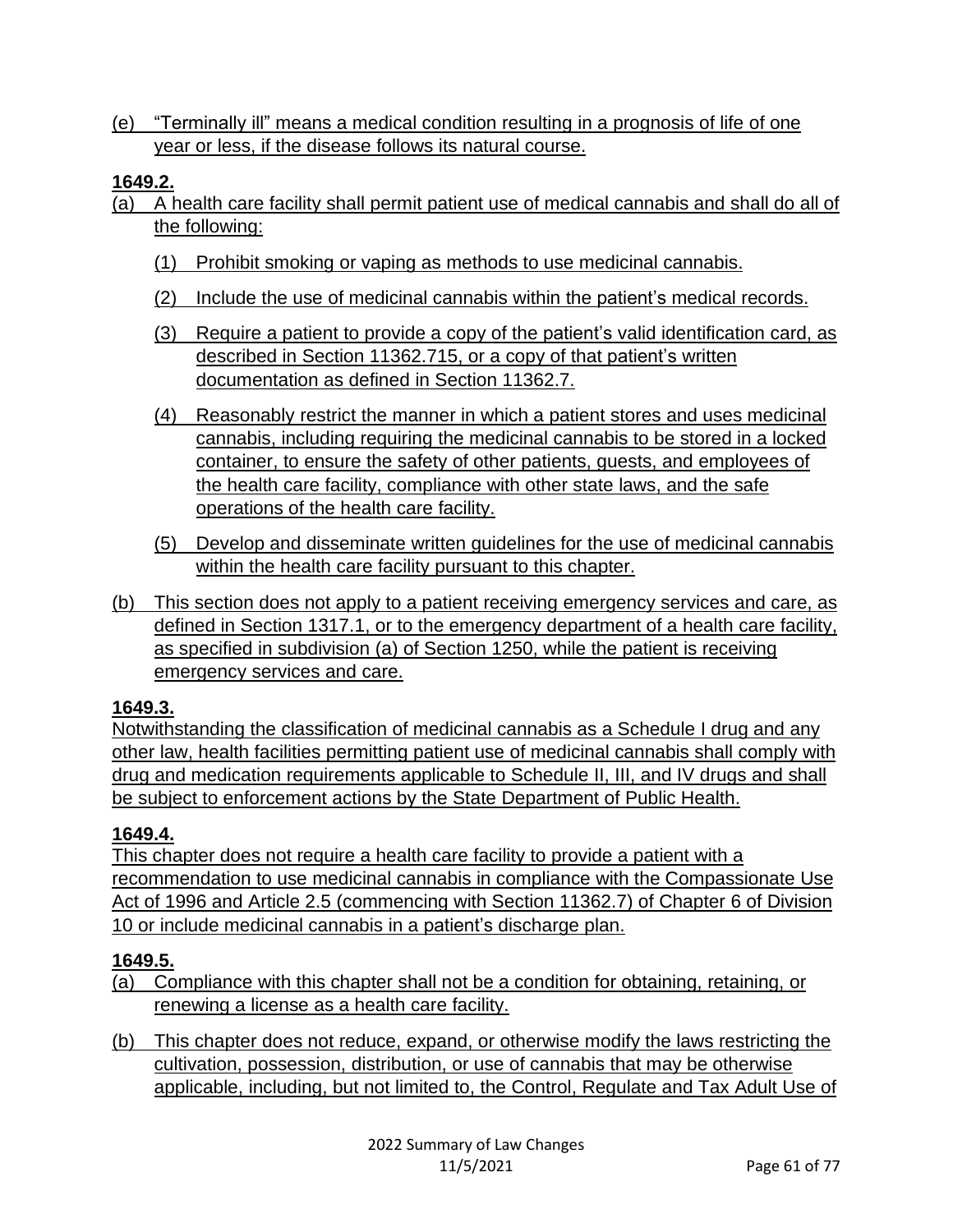Marijuana Act, an initiative measure enacted by the approval of Proposition 64 at the November 8, 2016, statewide general election, and any amendments to that act.

## **1649.6.**

- (a) If a federal regulatory agency, the United States Department of Justice (US DOJ), or the federal Centers for Medicare and Medicaid Services (CMS) takes one of the following actions, a health care facility may suspend compliance with Section 1649.2 until the regulatory agency, the US DOJ, or CMS notifies the health care facility that it may resume permitting the use of medicinal cannabis within the facility:
	- (1) A federal regulatory agency or the US DOJ initiates enforcement action against a health care facility related to the facility's compliance with a stateregulated medical marijuana program.
	- (2) A federal regulatory agency, the US DOJ, or CMS issues a rule or otherwise provides notification to the health care facility that expressly prohibits the use of medical marijuana in health care facilities or otherwise prohibits compliance with a state-regulated medical marijuana program.
- (b) This section does not permit a health care facility to prohibit patient use of medicinal cannabis due solely to the fact that cannabis is a Schedule I drug pursuant to the federal Uniform Controlled Substances Act, or other federal constraints on the use of medicinal cannabis that were in existence prior to the enactment of this chapter.

## **11056. Schedule III Controlled Substances**

- (a) The controlled substances listed in this section are included in Schedule III.
- (b) Stimulants. Unless specifically excepted or unless listed in another schedule, any material, compound, mixture, or preparation that contains any quantity of the following substances having a stimulant effect on the central nervous system, including its salts, isomers (whether optical, position, or geometric), and salts of those isomers whenever the existence of those salts, isomers, and salts of isomers is possible within the specific chemical designation:
	- (1) Those compounds, mixtures, or preparations in dosage unit form containing any stimulant substances listed in Schedule II which compounds, mixtures, or preparations were listed on August 25, 1971, as excepted compounds under Section 1308.32 of Title 21 of the Code of Federal Regulations, and any other drug of the quantitative composition shown in that list for those drugs or that is the same except that it contains a lesser quantity of controlled substances.
	- (2) Benzphetamine.
	- (3) Chlorphentermine.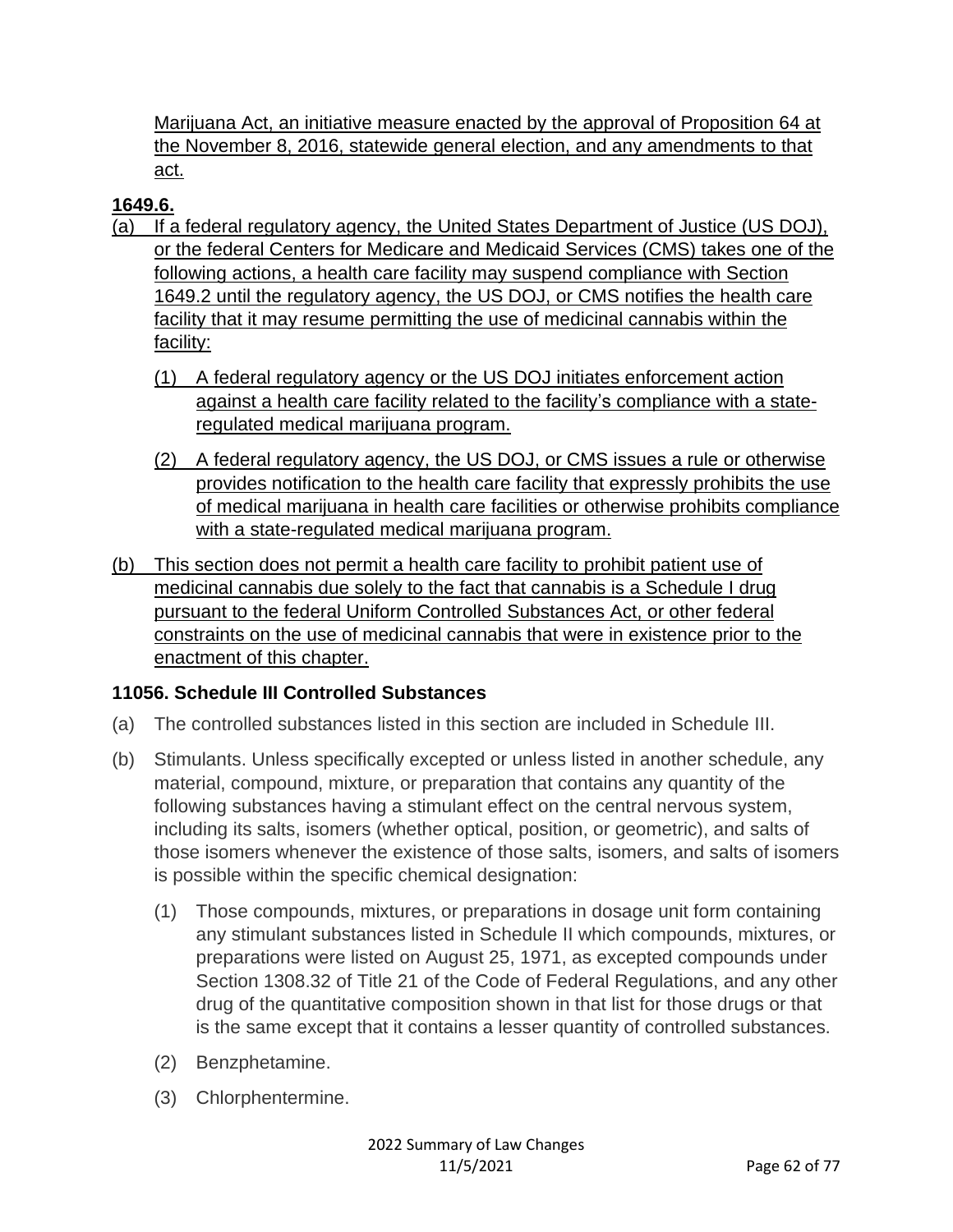- (4) Clortermine.
- (5) Mazindol.
- (6) Phendimetrazine.
- (c) Depressants. Unless specifically excepted or in Section 11059 or elsewhere, or unless listed in another schedule, any material, compound, mixture, or preparation that contains any quantity of the following substances having a depressant effect on the central nervous system:
	- (1) Any compound, mixture, or preparation containing any of the following:
		- (A) Amobarbital Amobarbital*.*
		- (B) Secobarbital Secobarbital*.*
		- (C) Pentobarbital or any salt thereof and one or more other active medicinal ingredients that are not listed in any schedule.
	- (2) Any suppository dosage form containing any of the following:
		- (A) Amobarbital Amobarbital*.*
		- (B) Secobarbital Secobarbital*.*
		- (C) Pentobarbital or any salt of any of these drugs and approved by the federal Food and Drug Administration for marketing only as a suppository.
	- (3) Any substance that contains any quantity of a derivative of barbituric acid or any salt thereof.
	- (4) Chlorhexadol.
	- (5) Lysergic acid.
	- (6) Lysergic acid amide.
	- (7) Methyprylon.
	- (8) Sulfondiethylmethane.
	- (9) Sulfonethylmethane.
	- (10) Sulfonmethane.
	- (11) Gamma hydroxybutyric acid, and its salts, isomers isomers, and salts of isomers, contained in a drug product for which an application has been approved under Section 505 of the Federal Food, Drug, and Cosmetic Act (21 U.S.C. Sec. 355).
- (d) Nalorphine.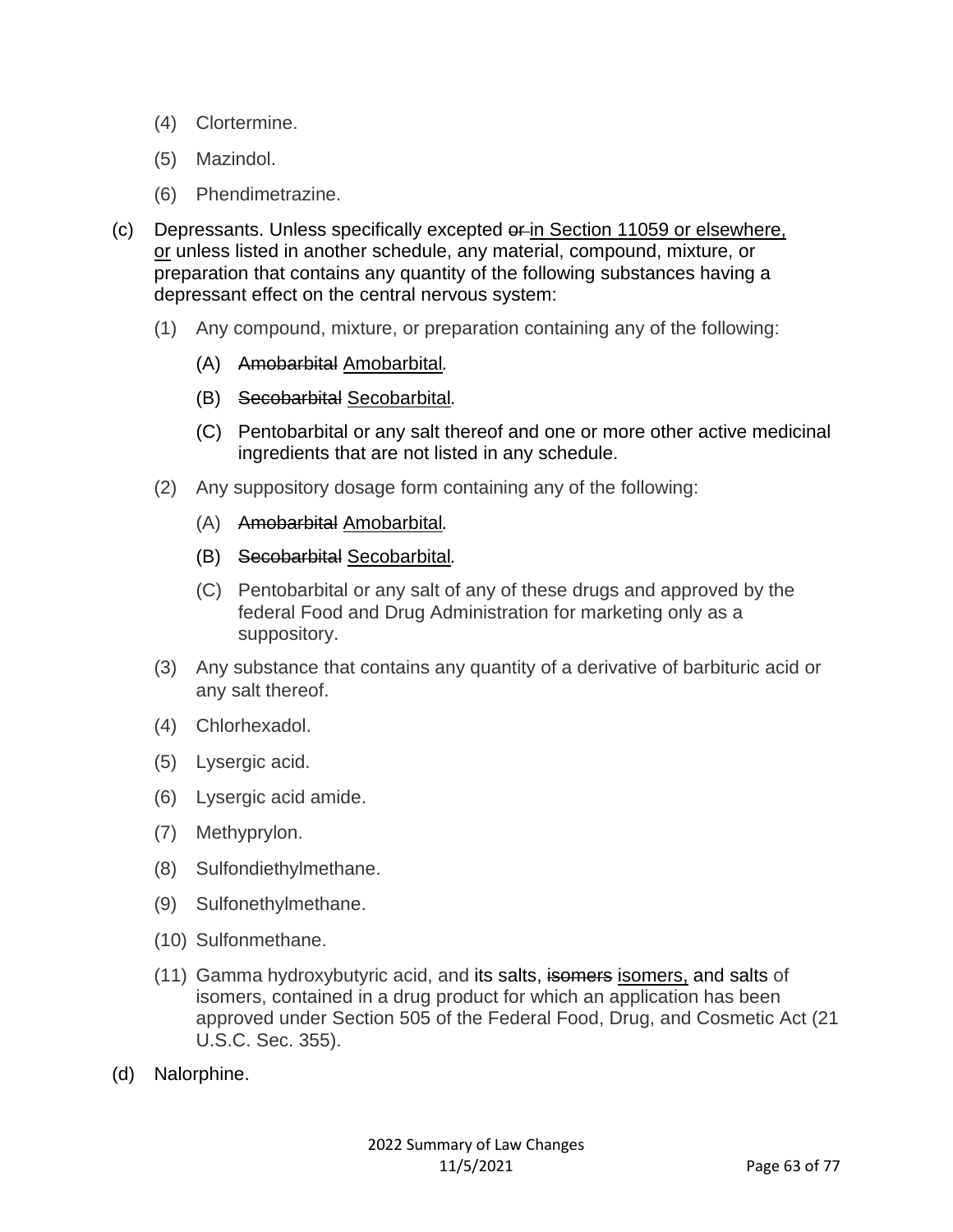- (e) Narcotic drugs. Unless specifically excepted or unless listed in another schedule, any material, compound, mixture, or preparation containing any of the following narcotic drugs, or their salts calculated as the free anhydrous base or alkaloid, in limited quantities as set forth below:
	- (1) Not more than 1.8 grams of codeine per 100 milliliters or not more than 90 milligrams per dosage unit, with an equal or greater quantity of an isoquinoline alkaloid of opium.
	- (2) Not more than 1.8 grams of codeine per 100 milliliters or not more than 90 milligrams per dosage unit, with one or more active, nonnarcotic ingredients in recognized therapeutic amounts.
	- (3) Not more than 1.8 grams of dihydrocodeine per 100 milliliters or not more than 90 milligrams per dosage unit, with one or more active nonnarcotic ingredients in recognized therapeutic amounts.
	- (4) Not more than 300 milligrams of ethylmorphine per 100 milliliters or not more than 15 milligrams per dosage unit, with one or more active, nonnarcotic ingredients in recognized therapeutic amounts.
	- (5) Not more than 500 milligrams of opium per 100 milliliters or per 100 grams or not more than 25 milligrams per dosage unit, with one or more active, nonnarcotic ingredients in recognized therapeutic amounts.
	- (6) Not more than 50 milligrams of morphine per 100 milliliters or per 100 grams, with one or more active, nonnarcotic ingredients in recognized therapeutic amounts.
- (f) Anabolic steroids and chorionic gonadotropin. Any material, compound, mixture, or preparation containing chorionic gonadotropin or an anabolic steroid (excluding anabolic steroid products listed in the "Table of Exempt Anabolic Steroid Products" (Section 1308.34 of Title 21 of the Code of Federal Regulations), as exempt from the federal Controlled Substances Act (Section 801 and following of Title 21 of the United States Code)), including, but not limited to, the following:
	- (1) Androisoxazole.
	- (2) Androstenediol.
	- (3) Bolandiol.
	- (4) Bolasterone.
	- (5) Boldenone.
	- (6) Chloromethandienone.
	- (7) Clostebol.
	- (8) Dihydromesterone.
	- (9) Ethylestrenol.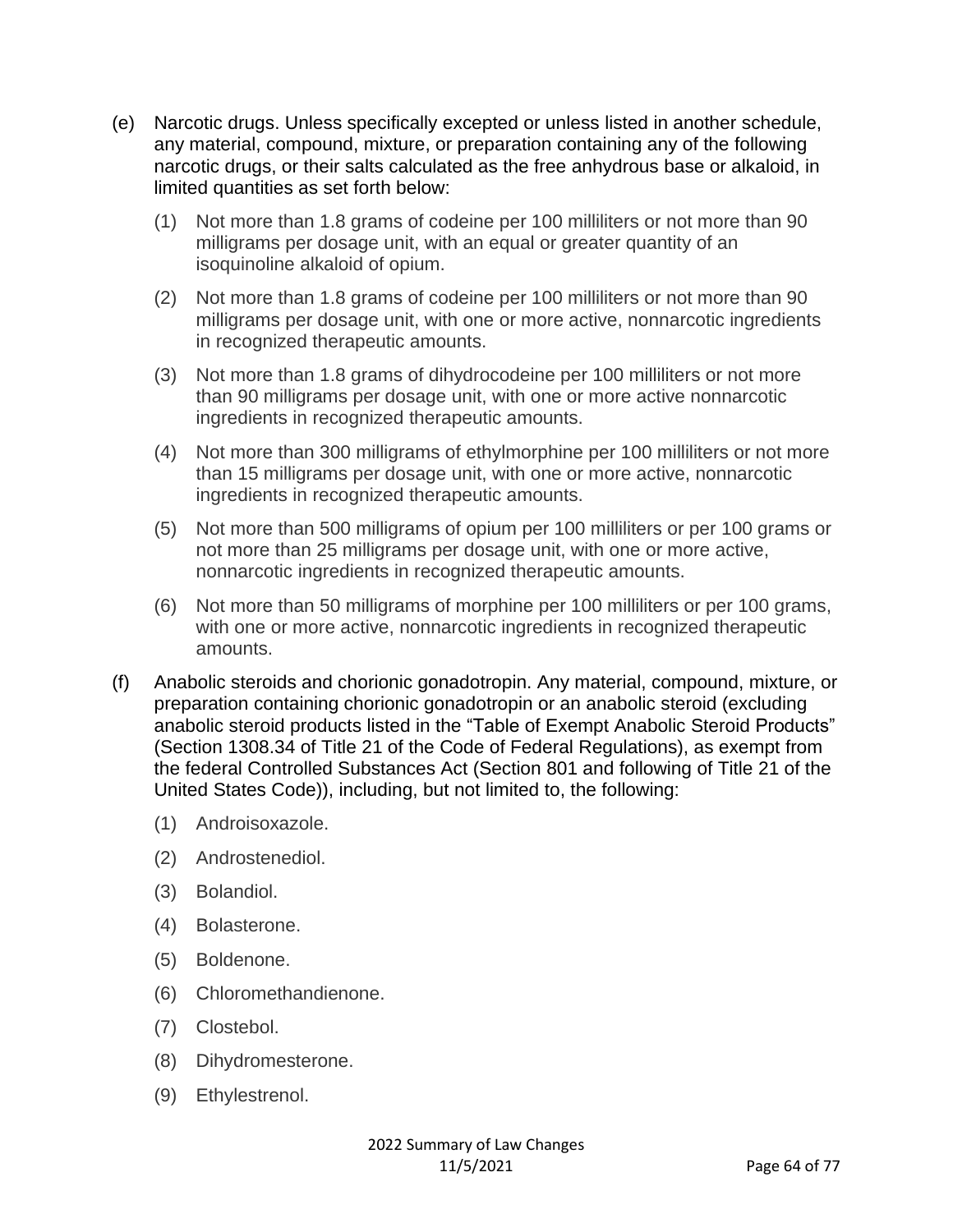- (10) Fluoxymesterone.
- (11) Formyldienolone.
- (12) 4-Hydroxy-19-nortestosterone.
- (13) Mesterolone.
- (14) Methandriol.
- (15) Methandrostenolone.
- (16) Methenolone.
- (17) 17-Methyltestosterone.
- (18) Methyltrienolone.
- (19) Nandrolone.
- (20) Norbolethone.
- (21) Norethandrolone.
- (22) Normethandrolone.
- (23) Oxandrolone.
- (24) Oxymesterone.
- (25) Oxymetholone.
- (26) Quinbolone.
- (27) Stanolone.
- (28) Stanozolol.
- (29) Stenbolone.
- (30) Testosterone.
- (31) Trenbolone.
- (32) Human chorionic gonadotropin (hCG), except when possessed by, sold to, purchased by, transferred to, or administered by a licensed veterinarian, or a licensed veterinarian's designated agent, exclusively for veterinary use.
- (g) Ketamine. Any material, compound, mixture, or preparation containing ketamine.
- (h) Hallucinogenic substances. Any of the following hallucinogenic substances: dronabinol (synthetic) in sesame oil and encapsulated in a soft gelatin capsule in a drug product approved by the federal Food and Drug Administration.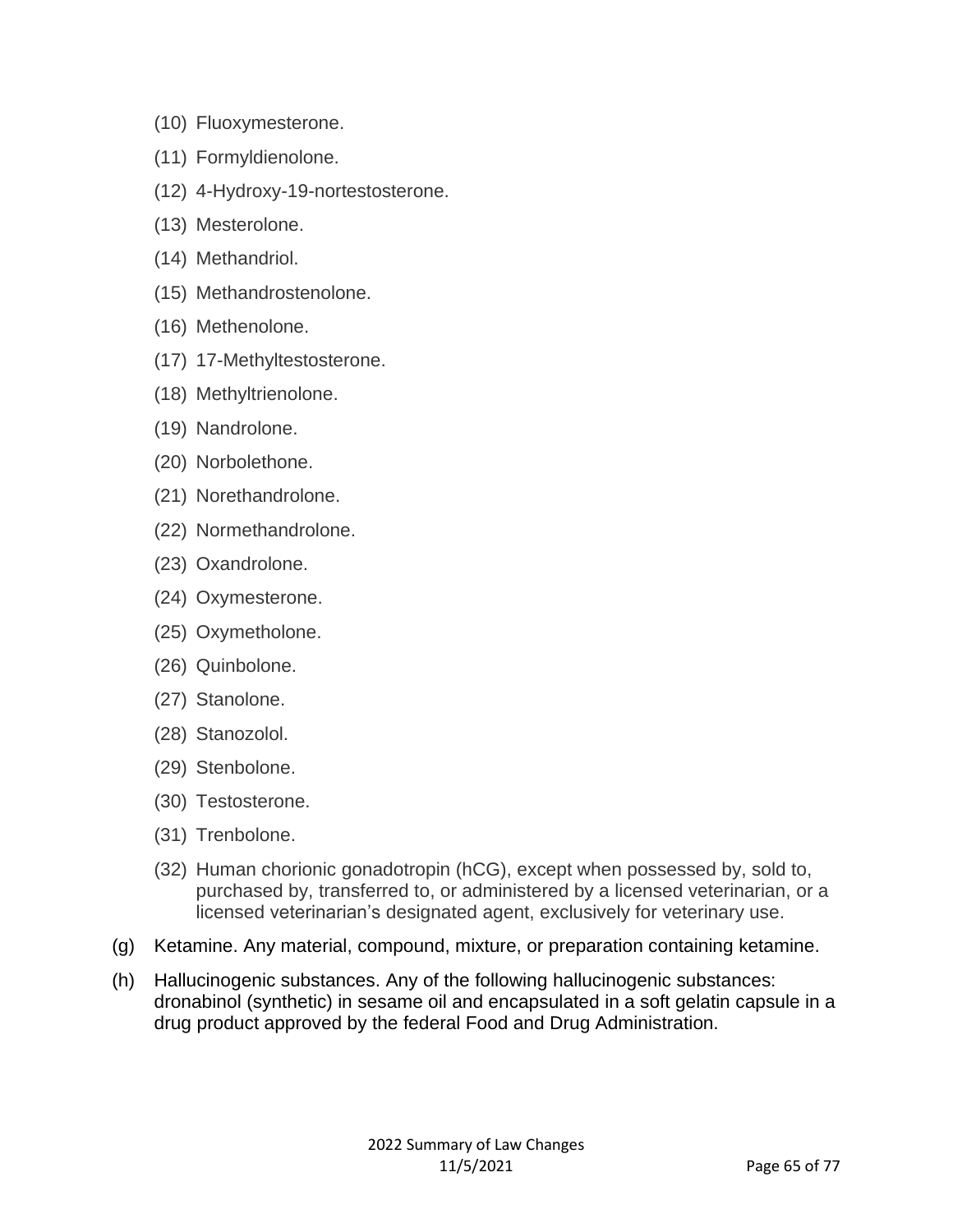#### **11057. Schedule IV Controlled Substances**

- (a) The controlled substances listed in this section are included in Schedule IV.
- (b) Schedule IV shall consist of the drugs and other substances, by whatever official name, common or usual name, chemical name, or brand name designated, listed in this section.
- (c) Narcotic drugs. Unless specifically excepted or unless listed in another schedule, any material, compound, mixture, or preparation containing any of the following narcotic drugs, or their salts calculated as the free anhydrous base or alkaloid, in limited quantities as set forth below:
	- (1) Not more than 1 milligram of difenoxin and not less than 25 micrograms of atropine sulfate per dosage unit.
	- (2) Dextropropoxyphene (alpha-(+)-4-dimethylamino-1, 2-diphenyl-3-methyl-2 propionoxybutane).
	- (3) Butorphanol.
- (d) Depressants. Unless specifically excepted or in Section 11059 or elsewhere, or unless listed in another schedule, any material, compound, mixture, or preparation which contains any quantity of the following substances, including its salts, isomers, and salts of isomers whenever the existence of those salts, isomers, and salts of isomers is possible within the specific chemical designation:
	- (1) Alprazolam.
	- (2) Barbital.
	- (3) Chloral betaine.
	- (4) Chloral hydrate.
	- (5) Chlordiazepoxide.
	- (6) Clobazam.
	- (7) Clonazepam.
	- (8) Clorazepate.
	- (9) Diazepam.
	- (10) Estazolam.
	- (11) Ethchlorvynol.
	- (12) Ethinamate.
	- (13) Flunitrazepam.
	- (14) Flurazepam.
	- (15) Halazepam.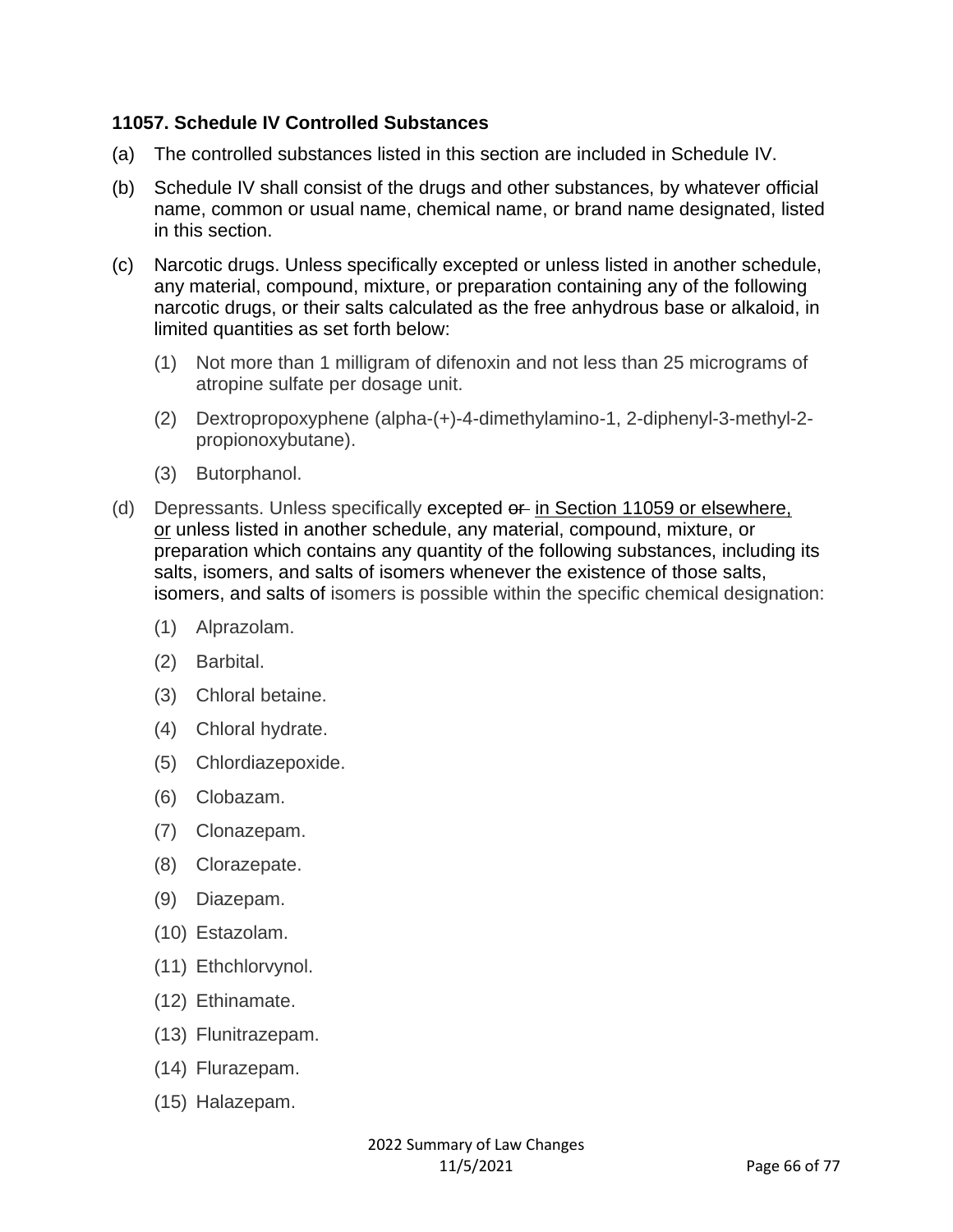- (16) Lorazepam.
- (17) Mebutamate.
- (18) Meprobamate.
- (19) Methohexital.
- (20) Methylphenobarbital (Mephobarbital).
- (21) Midazolam.
- (22) Nitrazepam.
- (23) Oxazepam.
- (24) Paraldehyde.
- (25) Petrichoral.
- (26) Phenobarbital.
- (27) Prazepam.
- (28) Quazepam.
- (29) Temazepam.
- (30) Triazolam.
- (31) Zaleplon.
- (32) Zolpidem.
- (e) Fenfluramine. Any material, compound, mixture, or preparation which contains any quantity of the following substances, including its salts, isomers (whether optical, position, or geometric), and salts of those isomers, whenever the existence of those salts, isomers, and salts of isomers is possible:
	- (1) Fenfluramine.
- (f) Stimulants. Unless specifically excepted or unless listed in another schedule, any material, compound, mixture, or preparation which contains any quantity of the following substances having a stimulant effect on the central nervous system, including its salts, isomers (whether optical, position, or geometric), and salts of those isomers is possible within the specific chemical designation:
	- (1) Diethylpropion.
	- (2) Mazindol.
	- (3) Modafinil.
	- (4) Phentermine.
	- (5) Pemoline (including organometallic complexes and chelates thereof).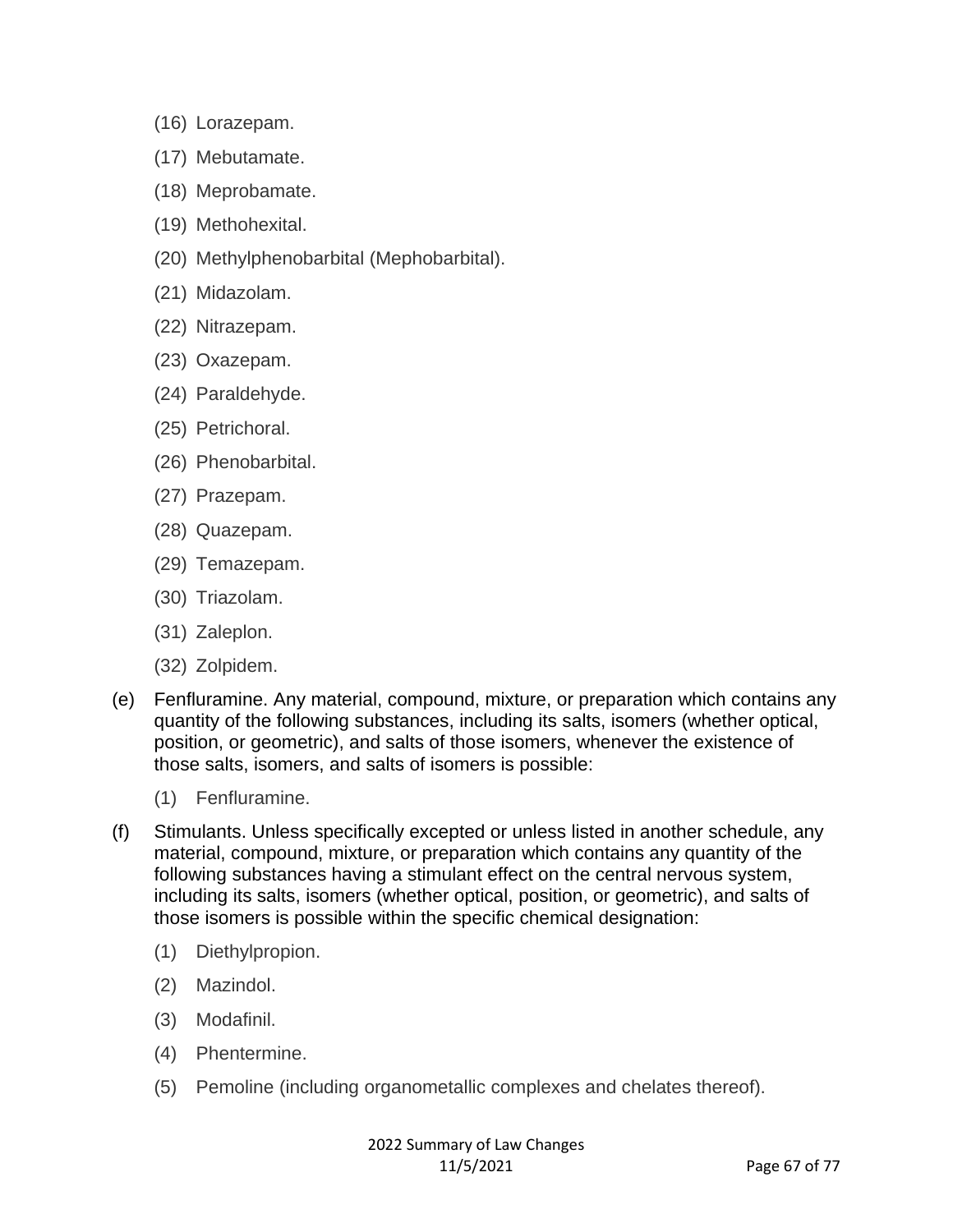- (6) Pipradrol.
- (7) SPA ((-)-1-dimethylamino-1,2-diphenylethane).
- (8) Cathine ((+)-norpseudoephedrine).
- (g) Other substances. Unless specifically excepted or unless listed in another schedule, any material, compound, mixture mixture*,* or preparation which contains any quantity of pentazocine, including its salts.

#### **11059.**

- (a) Specific compounds, mixtures, or preparations that contain a nonnarcotic controlled substance in combination with a derivative of barbituric acid or any salt thereof that are listed in the federal Table of Exempted Prescription Products and have been exempted pursuant to federal law or regulation (Section 1308.32 of Title 21 of the Code of Federal Regulations or its successors), are excepted from scheduling under subdivision (c) of Section 11056.
- (b) Specific compounds, mixtures, or preparations that contain a nonnarcotic controlled substance in combination with a chlordiazepoxide or phenobarbital that are listed in the federal Table of Exempted Prescription Products and have been exempted from scheduling under federal law or regulation (Section 1308.32 of Title 21 of the Code of Federal Regulations or its successors) are excepted from scheduling under subdivision (d) of Section 11057.

### **11165.1. History of Controlled Substances Dispensed to an Individual/PDMP**

- (a)(1)(A)(i) A health care practitioner authorized to prescribe, order, administer, furnish, or dispense Schedule II, Schedule III, Schedule IV, or Schedule IV V controlled substances pursuant to Section 11150 shall, before July 1, 2016, or upon receipt of a federal Drug Enforcement Administration (DEA) registration, whichever occurs later, submit an application developed by the department to obtain approval to electronically access information regarding the controlled substance history of a patient that is maintained by the department. Upon approval, the department shall release to that practitioner the practitioner or their delegate the electronic history of controlled substances dispensed to an individual under the practitioner's care based on data contained in the CURES Prescription Drug Monitoring Program (PDMP).
	- (ii) A pharmacist shall, before July 1, 2016, or upon licensure, whichever occurs later, upon licensure, submit an application developed by the department to obtain approval to electronically access information regarding the controlled substance history of a patient that is maintained by the department. Upon approval, the department shall release to that pharmacist the pharmacist or their delegate the electronic history of controlled substances dispensed to an individual under the pharmacist's care based on data contained in the CURES PDMP.
	- (iii) A licensed physician and surgeon who does not hold a DEA registration may submit an application developed by the department to obtain approval to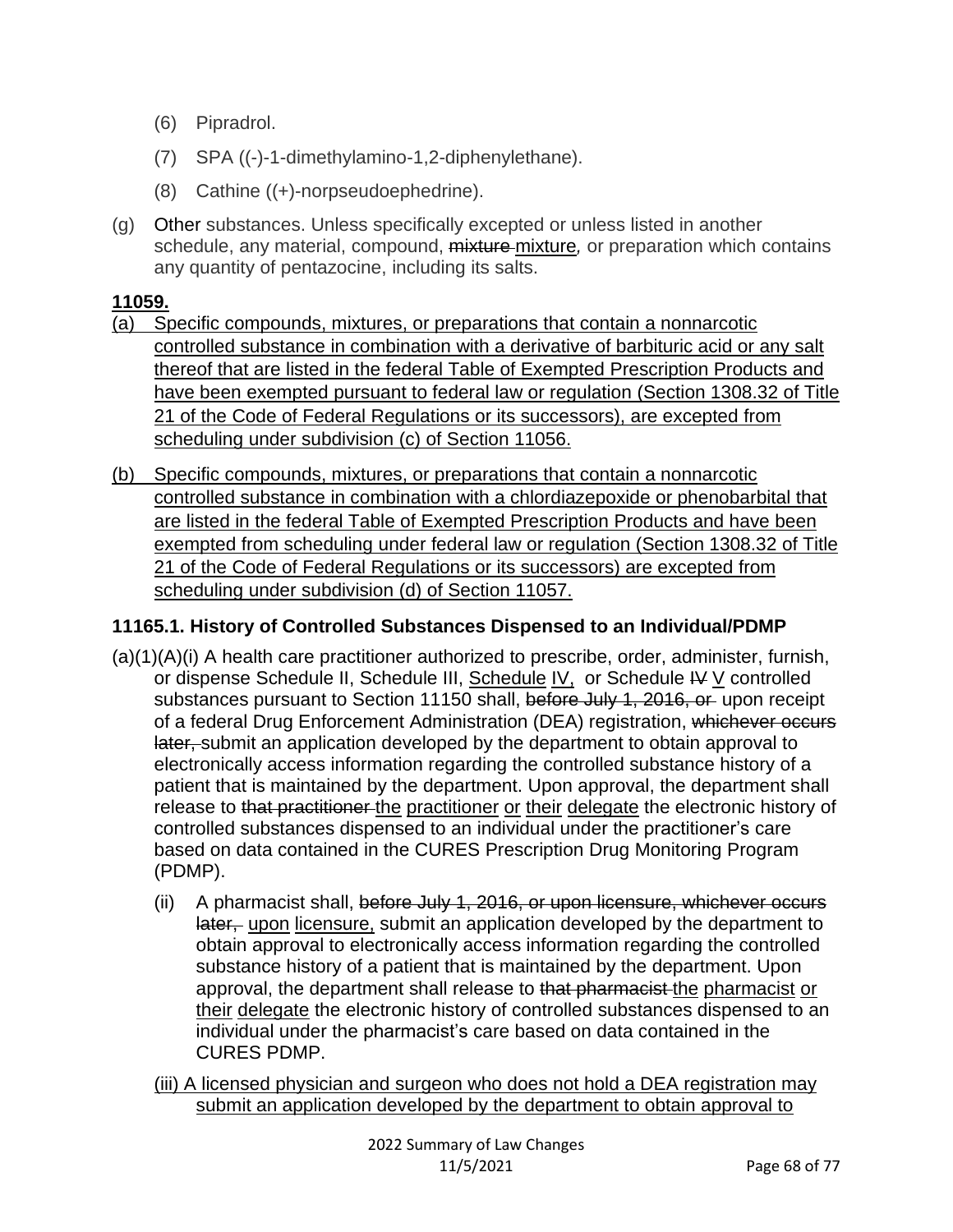electronically access information regarding the controlled substance history of the patient that is maintained by the department. Upon approval, the department shall release to the physician and surgeon or their delegate the electronic history of controlled substances dispensed to a patient under their care based on data contained in the CURES PDMP.

- (iv) The department shall implement its duties described in clauses (i), (ii), and (iii) upon completion of any technological changes to the CURES database necessary to support clauses (i), (ii), and (iii), or by October 1, 2022, whichever is sooner.
- (B) An application may be denied, or a subscriber may be suspended, The department may deny an application or suspend a subscriber*,* for reasons that include, but are not limited to, the following:
	- (i) Materially falsifying an application to access information contained in the CURES database.
	- (ii) Failing to maintain effective controls for access to the patient activity report.
	- (iii) Having their federal DEA registration suspended or revoked.
	- (iv) Violating a law governing controlled substances or any other another law for which the possession or use of a controlled substance is an element of the crime.
	- (v) Accessing information for a reason other than to diagnose or treat a patient, or to document compliance with the law.
- (C) An authorized subscriber shall notify the department within 30 days of any changes a change to the subscriber account.
- (D) Commencing no later than October 1, 2018, an An approved health care practitioner, pharmacist, and any or a person acting on behalf of a health care practitioner or pharmacist pursuant to subdivision (b) of Section 209 of the Business and Professions Code may use the department's online portal or a health information technology system that meets the criteria required in subparagraph (E) to access information in the CURES database pursuant to this section. A subscriber who uses a health information technology system that meets the criteria required in subparagraph (E) to access the CURES database may submit automated queries to the CURES database that are triggered by predetermined criteria.
- (E) Commencing no later than October 1, 2018, an An approved health care practitioner or pharmacist may submit queries to the CURES database through a health information technology system if the entity that operates the health information technology system can certify certifies all of the following:
	- (i) The entity will not use or disclose data received from the CURES database for any a purpose other than delivering the data to an approved health care practitioner or pharmacist or performing data processing activities that may be necessary to enable the delivery unless authorized by, and pursuant to, state and federal privacy and security laws and regulations.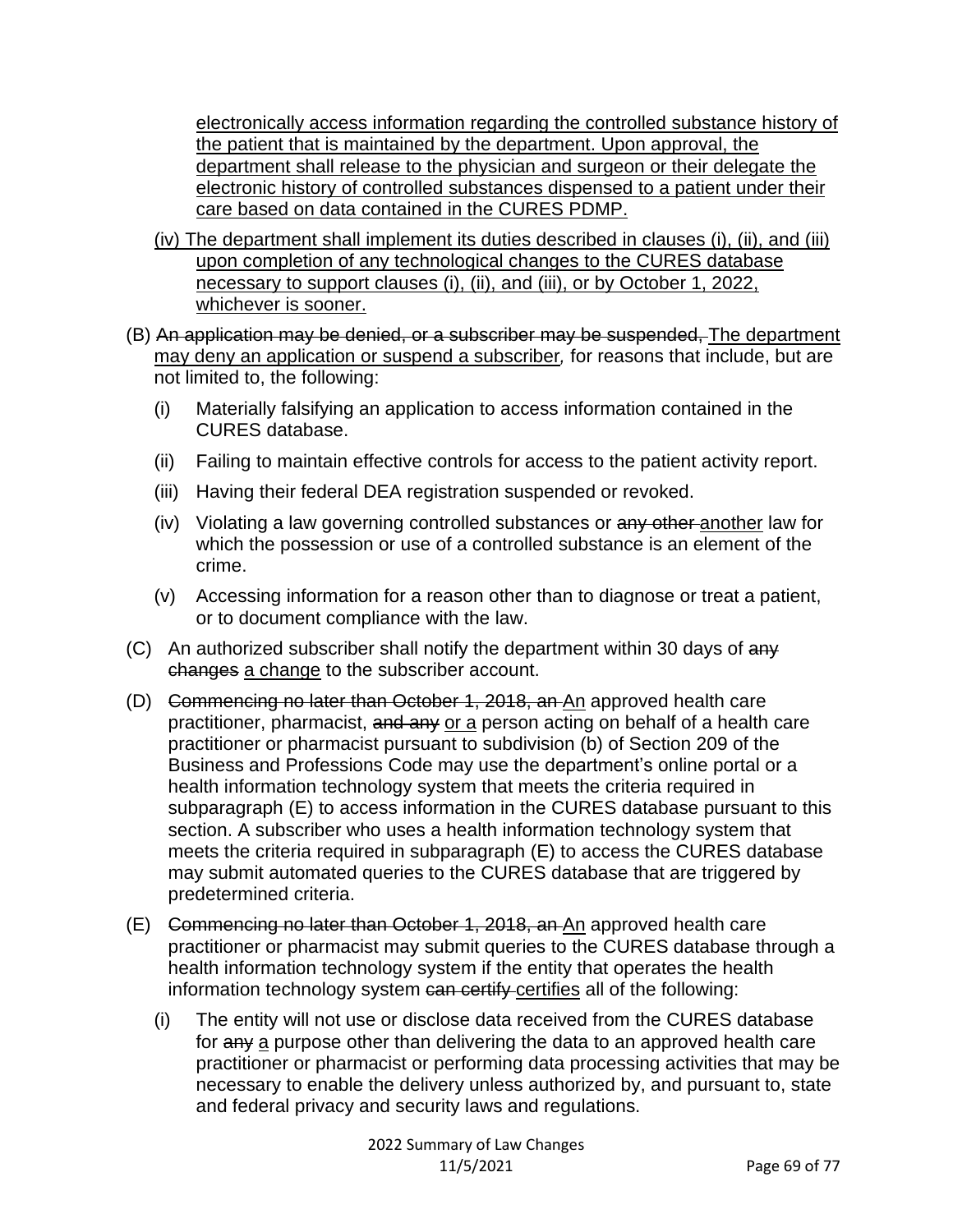- (ii) The health information technology system will authenticate the identity of an authorized health care practitioner or pharmacist initiating queries to the CURES database and, at the time of the query to the CURES database, the health information technology system submits the following data regarding the query to CURES:
	- (I) The date of the query.
	- (II) The time of the query.
	- (III) The first and last name of the patient queried.
	- (IV) The date of birth of the patient queried.
	- (V) The identification of the CURES user for whom the system is making the query.
- (iii) The health information technology system meets applicable patient privacy and information security requirements of state and federal law.
- (iv) The entity has entered into a memorandum of understanding with the department that solely addresses the technical specifications of the health information technology system to ensure the security of the data in the CURES database and the secure transfer of data from the CURES database. The technical specifications shall be universal for all health information technology systems that establish a method of system integration to retrieve information from the CURES database. The memorandum of understanding shall not govern, or in any way impact or restrict, the use of data received from the CURES database or impose any additional burdens on covered entities in compliance with the regulations promulgated pursuant to the federal Health Insurance Portability and Accountability Act of 1996 found in Parts 160 and 164 of Title 45 of the Code of Federal Regulations.
- (F) No later than October 1, 2018, the department shall develop a programming interface or other method of system integration to allow health information technology systems that meet the requirements in subparagraph (E) to retrieve information in the CURES database on behalf of an authorized health care practitioner or pharmacist.
- (G) The department shall not access patient-identifiable information in an entity's health information technology system.
- (H) An entity that operates a health information technology system that is requesting to establish an integration with the CURES database shall pay a reasonable fee to cover the cost of establishing and maintaining integration with the CURES database.
- (I) The department may prohibit integration or terminate a health information technology system's ability to retrieve information in the CURES database if the health information technology system fails to meet the requirements of subparagraph (E), or the entity operating the health information technology system does not fulfill its obligation under subparagraph (H).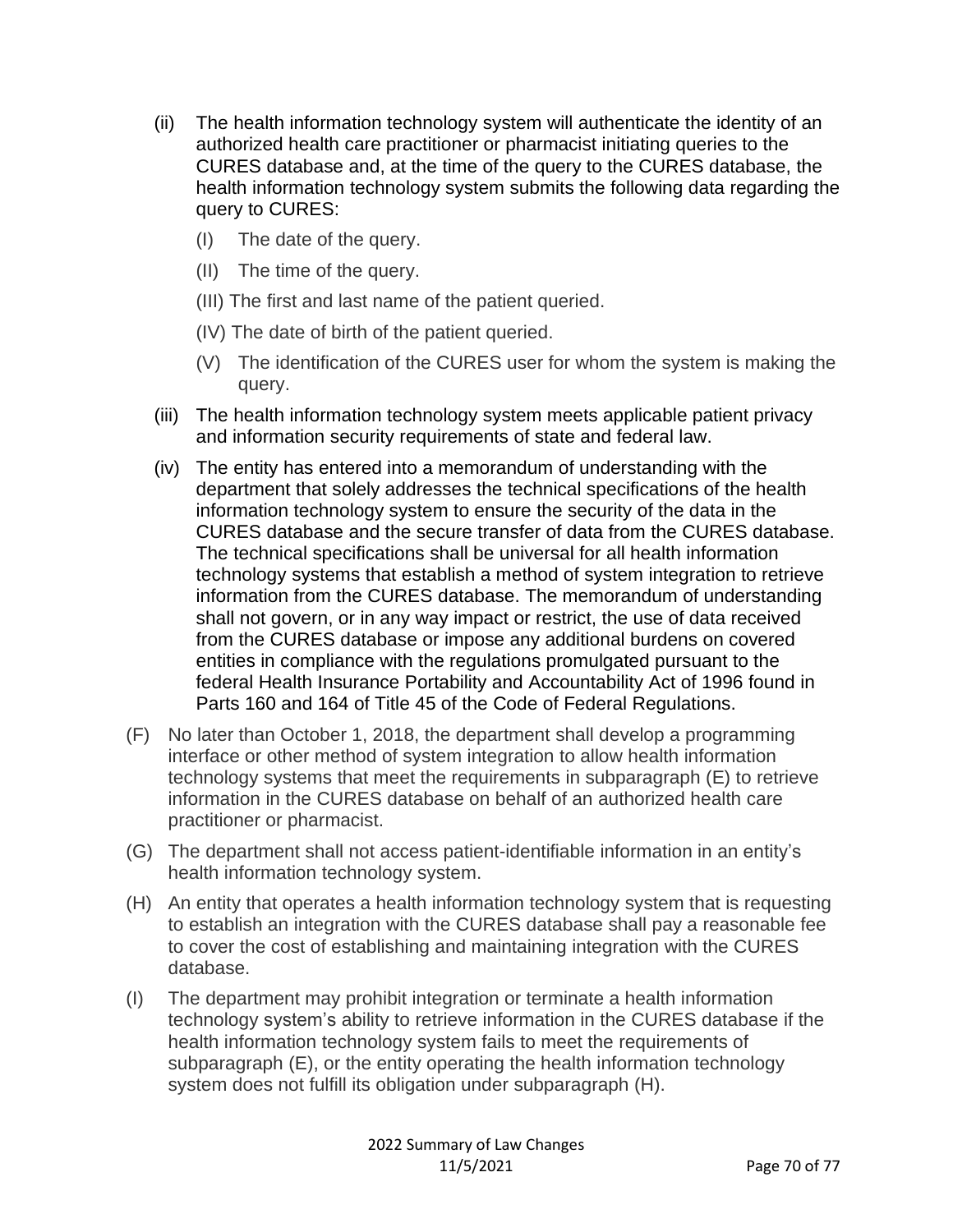- (2) A health care practitioner authorized to prescribe, order, administer, furnish, or dispense Schedule II, Schedule III, Schedule IV, or Schedule IV V controlled substances pursuant to Section 11150 or a pharmacist shall be deemed to have complied with paragraph (1) if the licensed health care practitioner or pharmacist has been approved to access the CURES database through the process developed pursuant to subdivision (a) of Section 209 of the Business and Professions Code.
- (b) A request for, or release of, a controlled substance history pursuant to this section shall be made in accordance with guidelines developed by the department.
- (c) In order to prevent the inappropriate, improper, or illegal use of Schedule II, Schedule III, Schedule IV, or Schedule  $\forall y \in \mathcal{Y}$  controlled substances, the department may initiate the referral of the history of controlled substances dispensed to an individual based on data contained in CURES to licensed health care practitioners, pharmacists, or both, providing care or services to the individual.
- (d) The history of controlled substances dispensed to an individual based on data contained in CURES that is received by a practitioner or pharmacist from the department pursuant to this section is medical information subject to the provisions of the Confidentiality of Medical Information Act contained in Part 2.6 (commencing with Section 56) of Division 1 of the Civil Code.
- (e) Information concerning a patient's controlled substance history provided to a practitioner or pharmacist pursuant to this section shall include prescriptions for controlled substances listed in Sections 1308.12, 1308.13, 1308.14*,* and 1308.14 1308.15 of Title 21 of the Code of Federal Regulations.
- (f) A health care practitioner, pharmacist, and any or a person acting on behalf of a health care practitioner or pharmacist, when acting with reasonable care and in good faith, is not subject to civil or administrative liability arising from any false, incomplete, inaccurate, or misattributed information submitted to, reported by, or relied upon in the CURES database or for  $a_n$  a resulting failure of the CURES database to accurately or timely report that information.
- (g) For purposes of this section, the following terms have the following meanings:
	- (1) "Automated basis" means using predefined criteria to trigger an automated query to the CURES database, which can be attributed to a specific health care practitioner or pharmacist.
	- (2) "Department" means the Department of Justice.
	- (3) "Entity" means an organization that operates, or provides or makes available, a health information technology system to a health care practitioner or pharmacist.
	- (4) "Health information technology system" means an information processing application using hardware and software for the storage, retrieval, sharing of or use of patient data for communication, decisionmaking, coordination of care, or the quality, safety, or efficiency of the practice of medicine or delivery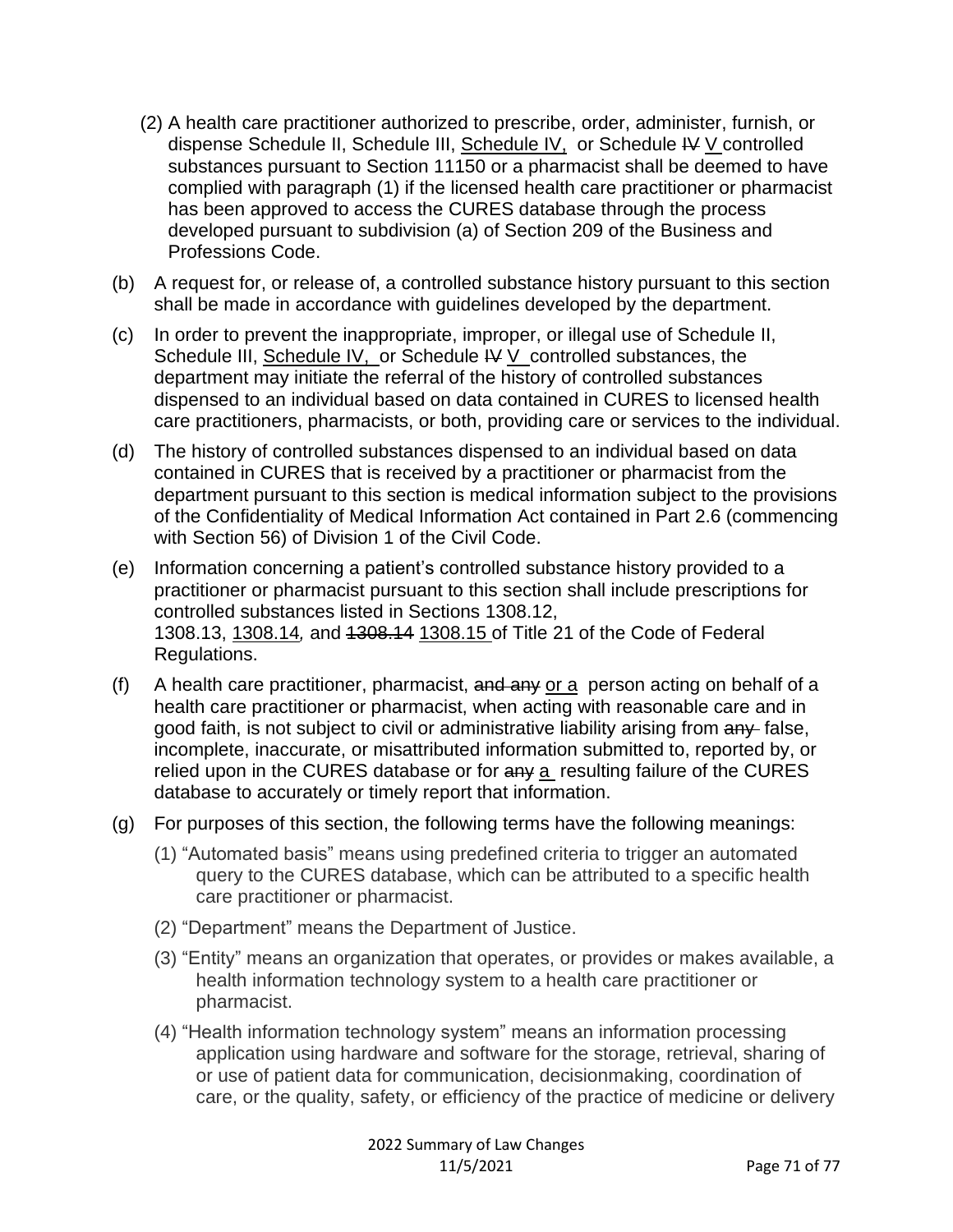of health care services, including, but not limited to, electronic medical record applications, health information exchange systems, or other interoperable clinical or health care information system.

- (5) "User-initiated basis" means an authorized health care practitioner or pharmacist has taken an action to initiate the query to the CURES database, such as clicking a button, issuing a voice command, or taking some other action that can be attributed to a specific health care practitioner or pharmacist.
- (h) This section shall become inoperative operative on July 1, 2021, or upon the date the department promulgates regulations to implement this section and posts those regulations on its internet website, whichever date is earlier, and, as of January 1, 2022, is repealed. earlier*.*

### **121349. Legislative Findings and Declaration**

- (a) The Legislature finds and declares that scientific data from needle exchange programs in the United States and in Europe have shown that the exchange of used hypodermic needles and syringes for clean hypodermic needles and syringes does not increase drug use in the population, can serve as an important bridge to treatment and recovery from drug abuse, and can curtail the spread of human immunodeficiency virus (HIV) infection among the intravenous drug user population.
- (b) In order to reduce the spread of HIV infection and bloodborne hepatitis among the intravenous drug user population within California, the Legislature hereby authorizes a clean needle and syringe exchange project pursuant to this chapter in any city, county, or city and county upon the action of a county board of supervisors and the local health officer or health commission of that county, or upon the action of the city council, the mayor, and the local health officer of a city with a health department, or upon the action of the city council and the mayor of a city without a health department.
- (c) In order to reduce the spread of HIV infection, viral hepatitis, and other potentially deadly bloodborne infections, the State Department of Public Health may, notwithstanding any other law, authorize entities that provide services set forth in paragraph (1) of subdivision (d), and that have sufficient staff and capacity to provide the services described in Section 121349.1, as determined by the department, to apply for authorization under this chapter to provide hypodermic needle and syringe exchange services consistent with state standards in any location where the department determines that the conditions exist for the rapid spread of HIV, viral hepatitis, or any other potentially deadly or disabling infections that are spread through the sharing of used hypodermic needles and syringes. Authorization shall be made after consultation with the local health officer and local law enforcement leadership, and after a period of public comment, as described in subdivision (e). In making the determination, the department shall balance the concerns of law enforcement with the public health benefits. The authorization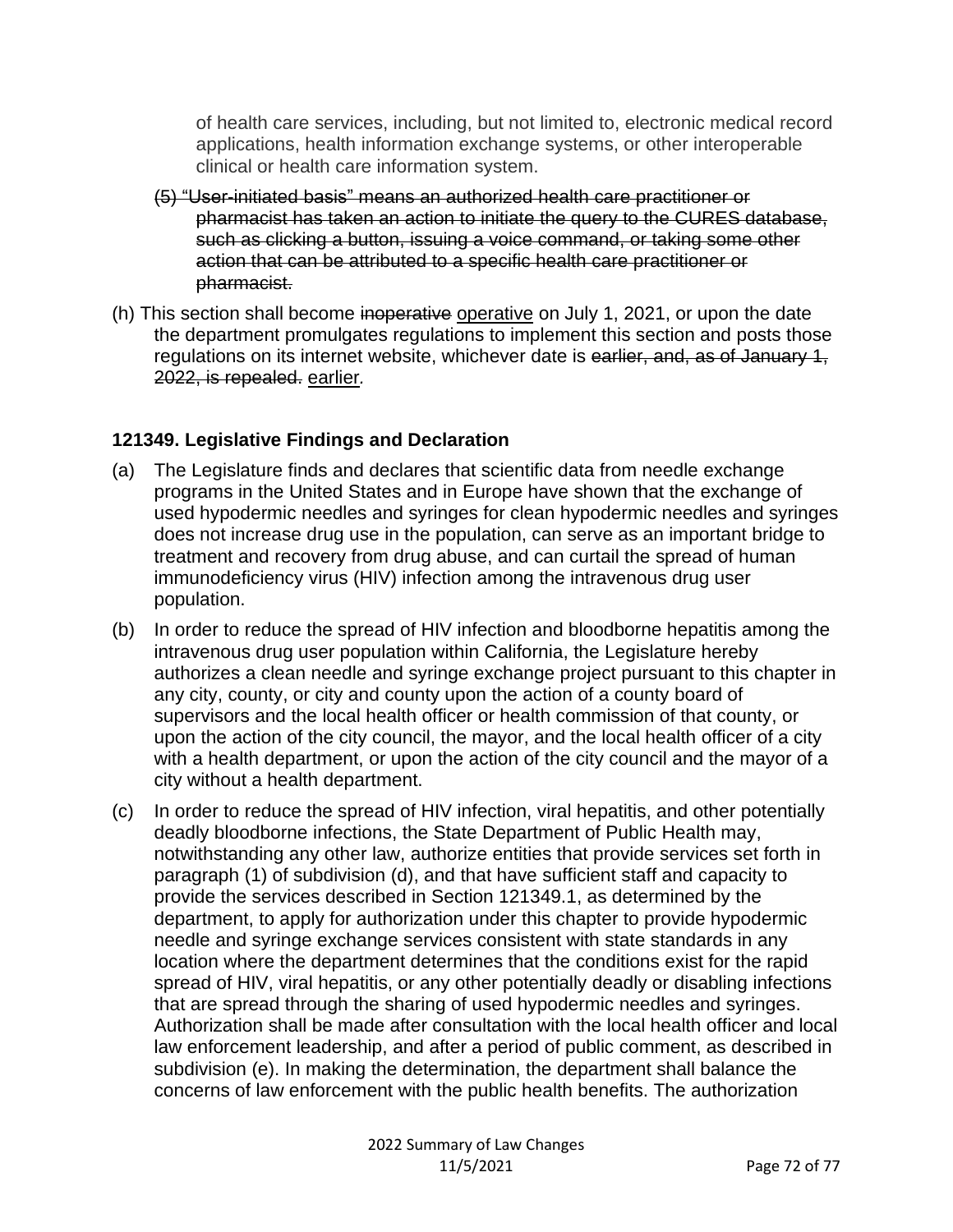shall not be for more than two years. Before the end of the two-year period, the department may reauthorize the program in consultation with the local health officer and local law enforcement leadership.

- (d) In order for an entity to be authorized to conduct a project pursuant to this chapter, its application to the department shall demonstrate that the entity complies with all of the following minimum standards:
	- (1) The entity provides, directly or through referral, all of the following services:
		- (A) Drug abuse treatment services.
		- (B) HIV or hepatitis screening.
		- (C) Hepatitis A and hepatitis B vaccination.
		- (D) Screening for sexually transmitted infections.
		- (E) Housing services for the homeless, for victims of domestic violence, or other similar housing services.
		- (F) Services related to provision of education and materials for the reduction of sexual risk behaviors, including, but not limited to, the distribution of condoms.
	- (2) The entity has the capacity to commence needle and syringe exchange services within three months of authorization.
	- (3) The entity has adequate funding to do all of the following at reasonably projected program participation levels:
		- (A) Provide needles and syringe exchange services for all of its participants.
		- (B) Provide HIV and viral hepatitis prevention education services for all of its participants.
		- (C) Provide for the safe recovery and disposal of used syringes and sharps waste from all of its participants.
	- (4) The entity has the capacity, and an established plan, to collect evaluative data in order to assess program impact, including, but not limited to, all of the following:
		- (A) The total number of persons served.
		- (B) The total number of syringes needles and needles syringes distributed, recovered, and disposed of.
		- (C) The total numbers and types of referrals to drug treatment and other services.
- (e) If the application is provisionally deemed appropriate by the department, the department shall, at least 45 days prior to approval of the application, provide for a period of public comment as follows: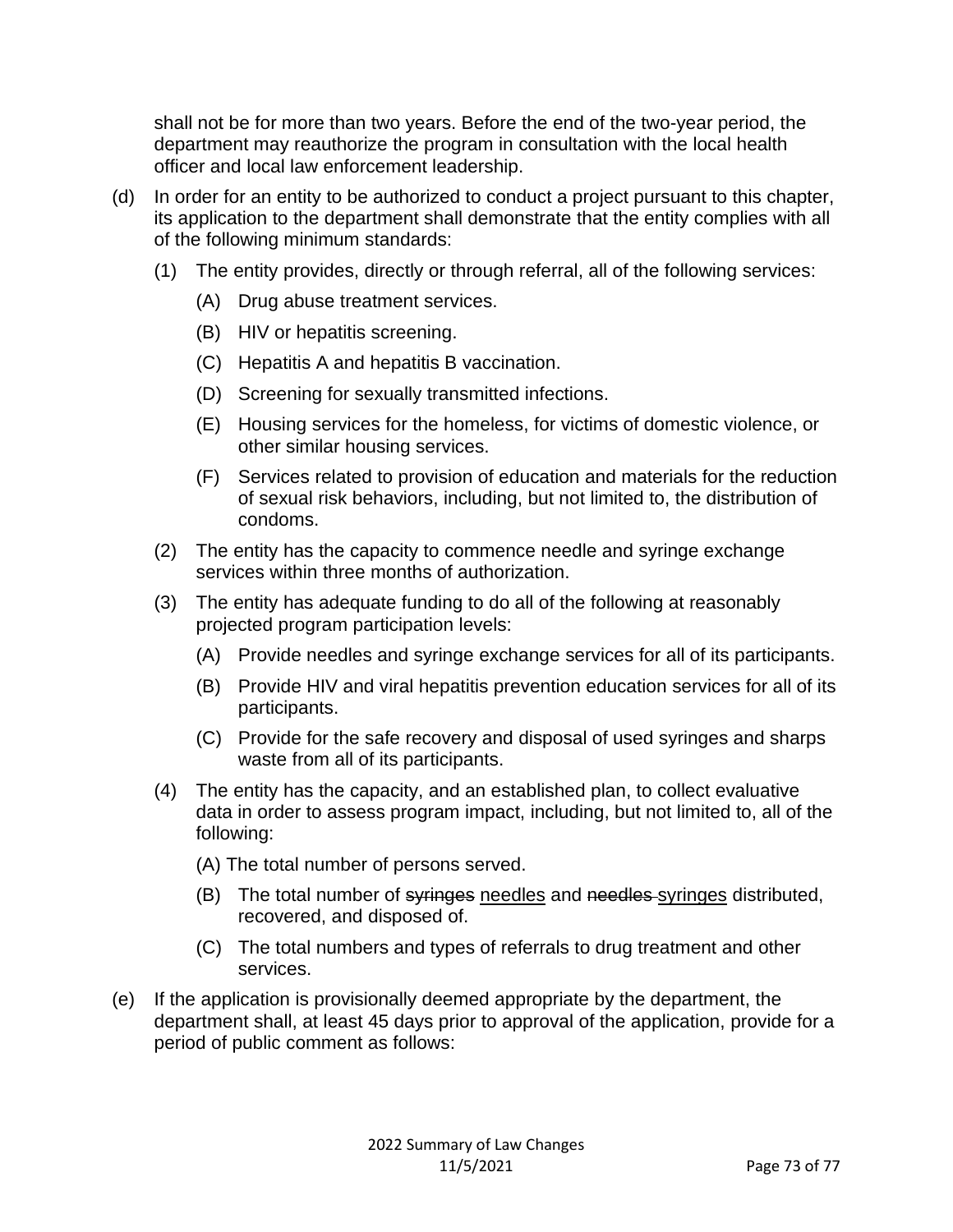- (1) Post on the department's internet website the name of the applicant, the nature of the services, and the location where the applying entity will provide the services.
- (2) Send a written and an email notice to the local health officer of the affected jurisdiction.
- (3) Send a written and an email notice to the chief of police, the sheriff, or both, as appropriate, of the jurisdictions in which the program will operate.
- (f) The department shall establish and maintain on its internet website the address and contact information of programs providing hypodermic needle and syringe exchange services pursuant to this chapter.
- (g) The authorization provided under this section is only for a clean needle and syringe exchange project as described in Section 121349.1.
- (h)(1) Needle and syringe exchange services application submissions, authorizations, and operations performed pursuant to this chapter shall be exempt from review under the California Environmental Quality Act, Division 13 (commencing with Section 21000) of the Public Resources Code.

(2) This subdivision is intended to be declaratory of existing law.

- (h)(i) If the department, in its discretion, determines that a state authorized syringe exchange program continues to meet all standards set forth in subdivision (d) and that a public health need exists, it may administratively approve amendments to a program's operations including, but not limited to, modifications to the time, location, and type of services provided, including the designation as a fixed site or a mobile site. The amendment approval is not subject to the noticing requirements of subdivision (e).
- $(i)$ (i) The department shall have 30 business days to review and respond to the applicant's request for amendment of the authorization. If the department does not respond in writing within 30 business days, the request shall be deemed denied.
- (k) The provisions of this section are severable. If any provision of this section or its application is held invalid, that invalidity shall not affect other provisions or applications that can be given effect without the invalid provision or application.

# **DIVISION 117. Cancer Medication Recycling Act**

## **150400.**

This division shall be known, and may be cited, as the Cancer Medication Recycling Act.

# **150401.**

For purposes of this division, the following definitions apply:

(a) "Donor" means an individual who donates unused prescription drugs to a participating practitioner for the purpose of redistribution to established patients of that practitioner.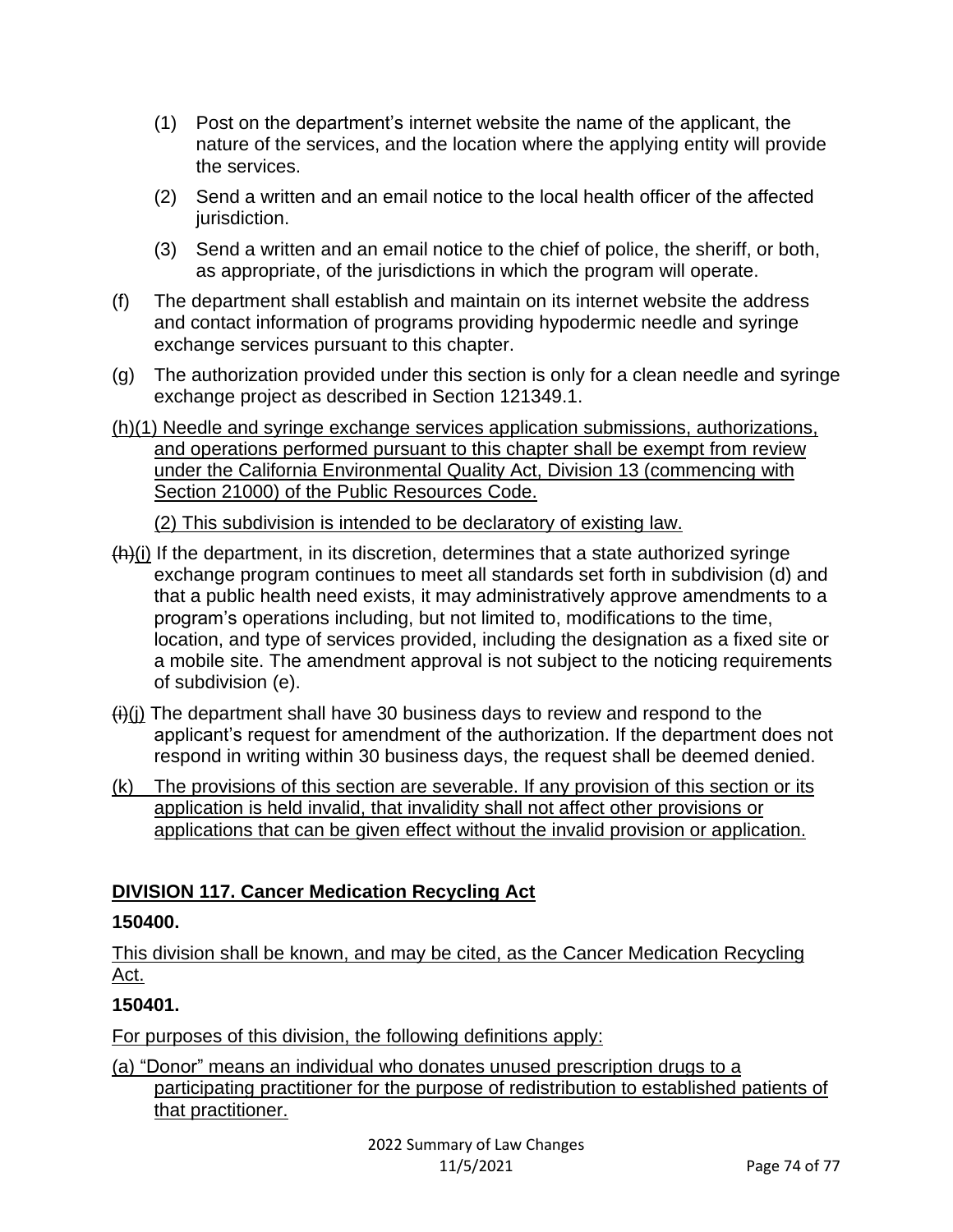- (b) "Ineligible drugs" means drugs that are not able to be accepted for redistribution as part of the program established pursuant to this division. "Ineligible drugs" include all controlled substances, including all opioids, all compounded medications, injectable medications, drugs that have an approved United States Food and Drug Administration Risk Evaluation and Mitigation Strategy (REMS) requirement, and all growth factor medications.
- (c) "Participating practitioner" means a person who is licensed to practice medicine by the Medical Board of California and is board certified in medical oncology or hematology and is registered with a surplus medication collection and distribution intermediary.
- (d) "Recipient" means an individual who voluntarily receives donated prescription medications.
- (e) "Surplus medication collection and distribution intermediary" means an entity licensed pursuant to Section 4169.5 of the Business and Professions Code as a surplus medication collection and distribution intermediary, as described in Section 150208.
- (f) "Unused cancer medication" or "medication" means a medication or drug, including a "dangerous drug" as defined in Section 4022 of the Business and Professions Code or a "drug" as defined in Section 4025 of the Business and Professions Code, that is prescribed as part of a cancer treatment plan and is in its original container or packaging.

## **150402.**

An unused cancer medication that is not an ineligible drug as defined in subdivision (b) of Section 150401 may be donated to a participating practitioner, and a participating practitioner may accept and redistribute the donated prescription drugs.

## **150403.**

- (a) A participating practitioner shall comply with all of the following:
	- (1) Be registered with a surplus medication collection and distribution intermediary in order to participate in the program established pursuant to this division and Article 11.7 (commencing with Section 4169.7) of Chapter 9 of Division 2 of the Business and Professions Code.
	- (2) Only accept donated medications originally prescribed for use by established patients of that participating practitioner or practice.
	- (3) Distribute a medication only if it will not expire before the proper use by the recipient based on the participating practitioner's directions for use.
	- (4) Refuse a medication that has previously been redistributed.
	- (5) Store all donated medications separately from all other medication stock.
	- (6) Store all donated medications in compliance with the manufacturer's storage requirements per the drug monograph.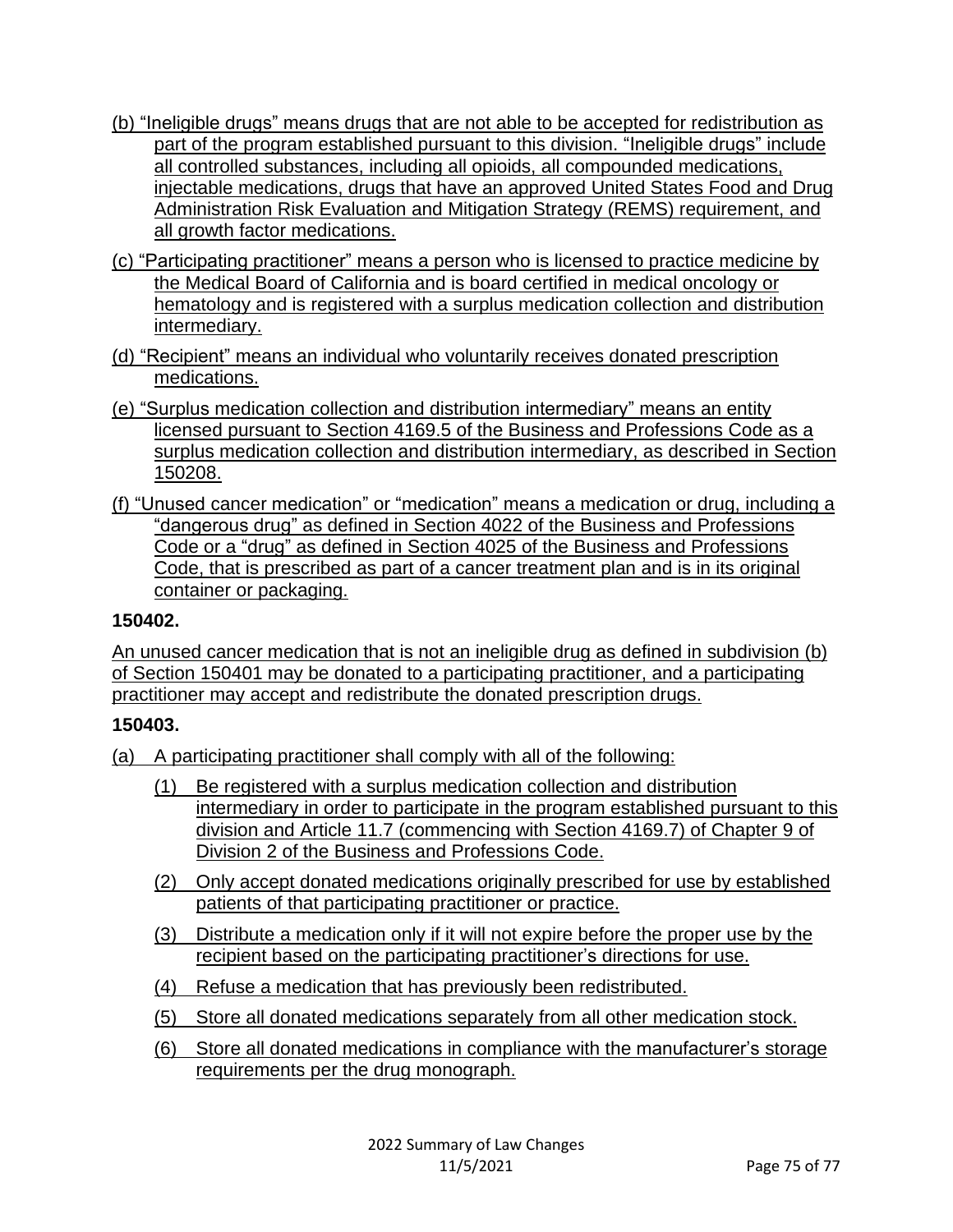- (7) Remove or redact all confidential patient information, personal information, and any other information through which the prior patient could be identified from donated medications.
- (8) Require all donors to read and sign the donor form approved by the surplus medication collection and distribution intermediary.
- (9) Keep all donor forms and recipient forms in the records for at least three years.
- (10) Examine the donated drug to determine that it has not been adulterated or misbranded and certify that the medication has been stored in compliance with the requirements of the product.
- (11) Require all recipients of a donated medication to read and sign the recipient form approved by the surplus medication collection and distribution intermediary.
- (12) Dispose of any donated medications that were collected but not redistributed in accordance with all local, state, and federal requirements for the disposal of medications.
- (13) Monitor all United States Food and Drug Administration (FDA) or manufacturer recalls, market withdrawals, and safety alerts and communicate with recipients if medications they received may be impacted by the FDA action.
- (14) Inspect all donated medications to determine that the drugs are unaltered, safe, and suitable for redistribution and meet all of the following conditions:
	- (A) Tamper-resistant packaging is unopened and intact or, in the case of unit dose packaging, the tamper-resistant dose packaging is intact for each dose donated.
	- (B) Tablets or capsules have a uniformity of color, shape, imprint or markings, texture, and odor.
	- (C) Liquids have a uniformity of color, thickness, particulates, transparency, and odor.
	- (D) The date of donation is less than six months from the date of the initial prescription or prescription refill.
- (15) Establish policies and procedures for the administration of the cancer medication recycling program, including, but not limited to, criteria for determining medication distribution to patients. Provide the surplus medication collection and distribution intermediary with updated sections of their policy and procedures manual that indicate how the practitioner will accept, reuse, and keep records of donated medications, if requested.

(b) A donor is not subject to a penalty pursuant to the Sherman Food, Drug, and Cosmetic Law, as set forth in Part 5 (commencing with Section 109875) of Division 104, for an injury caused when donating, accepting, or dispensing medication in compliance with this division, unless an injury arising from the donated medication